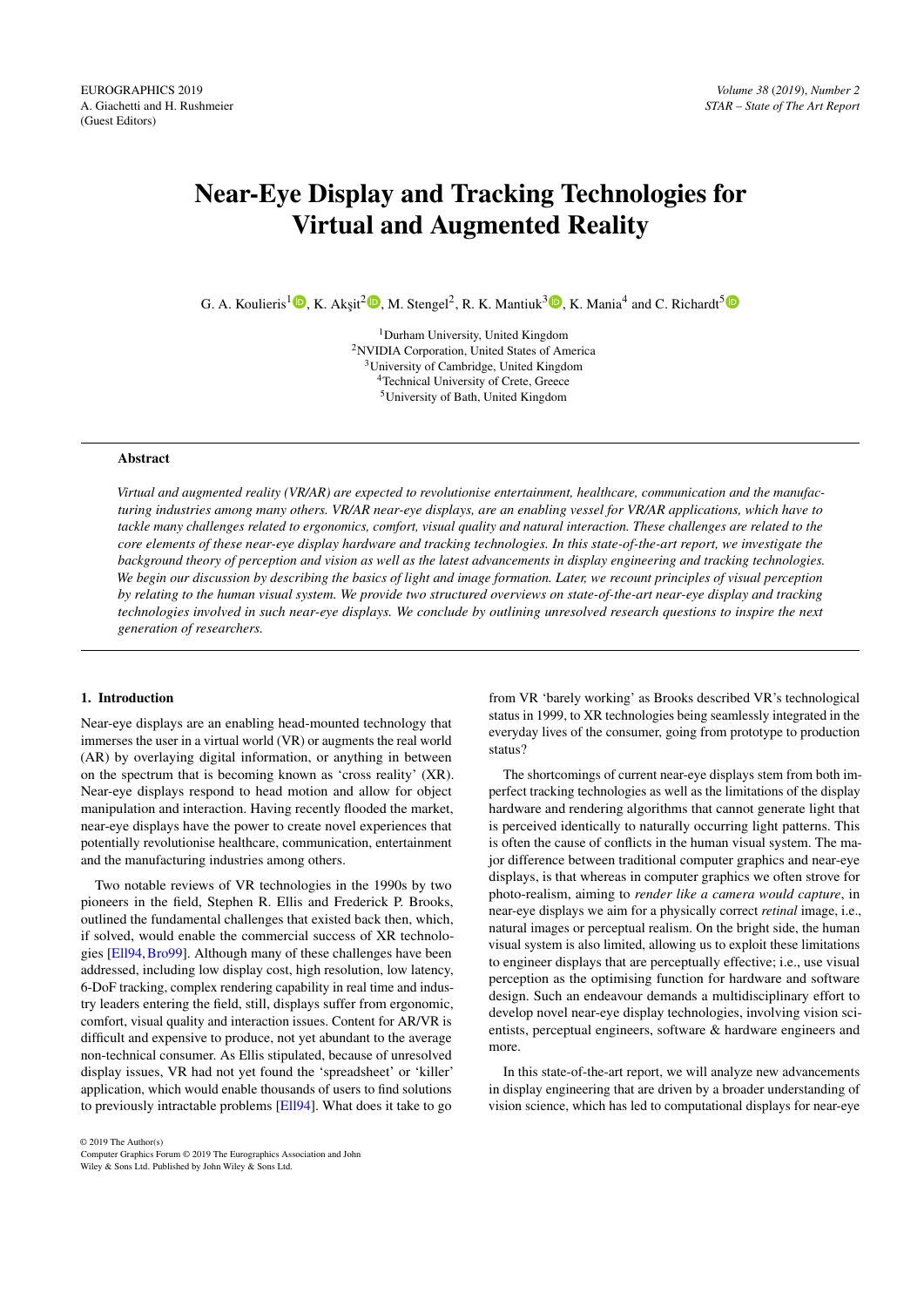<span id="page-1-1"></span>displays. Today, such displays promise a more realistic and comfortable experience through techniques such as light-field displays, holographic displays, always-in-focus displays, multiplane displays and varifocal displays. New optical layouts for see-through computational near-eye displays are presented that are simple, compact, varifocal and provide a wide field of view with clear peripheral vision and large eyebox. Novel see-through rear-projection holographic screens and deformable mirror membranes enabled progress towards achieving more faithful visual cues. Fundamental trade-offs are established between the quantitative parameters of resolution, field of view and the form factor of the designs – opening an intriguing avenue for future work on accommodation-supporting near-eye displays.

We begin our discussion by reviewing principles of visual perception, acuity and sensitivity. We then describe the basics of light generation, image formation, wave & geometric optics, and then recall fundamental measures such as brightness, contrast, colour, angular/spatial/temporal resolution and dynamic range. We then contribute two structured overviews: First an examination of basic display types (transmissive, reflective, emissive) and near-eye display technologies (varifocal, multiplane, light-field displays, and holographic). We then review the tracking technologies involved for near-eye displays (mechanical, magnetic, inertial, acoustic, optical, hybrid) as well as tracking modalities such as head, eye, face/body, hands, multimodal and environment tracking. We conclude by outlining unsolved problems and challenges for future research.

#### 2. Background

Spatial light modulators (SLMs) are an essential part of many display technologies as they modulate light intensity and – most often – colour temporally and spatially in a controlled way. In this section, we provide the necessary background knowledge on human visual perception, light generation, optics and image formation relevant to the design of near-eye displays. We discuss tracking technologies and modalities as well as their applications relevant to near-eye displays in [Section 4.](#page-10-0)

## 2.1. The Human Visual System

In this section, we describe the main principles of the Human Visual System (HVS). A visual stimulus passes multiple stages of the HVS before each of these stages determines how a stimulus is perceived by the user. Briefly, the HVS can be described as shown in [Fig](#page-1-0)[ure 1:](#page-1-0) light enters our eyes, constituting two visual fields, which enables us to process stereoscopic imagery over a field of view that encompasses zones with different stimuli sensitivities [\[WSR](#page-24-0)<sup>∗</sup>17]. The optical system focuses the stimuli onto the *retina* (the 'sensor'), which is connected to the visual pathways. This connection transports signals from the eye to the visual cortex, where different parts of the brain are involved in processing and interpreting the signals until a final mental representation of the environment is produced: the image perceived by the user. In this process, memory as well as attention play a key role. In the following, we briefly go through each component of the depicted model [\(Figure 1\)](#page-1-0), discuss the findings regarding the physiological and perceptual properties of the HVS, and describe limitations.



<span id="page-1-0"></span>Figure 1: *High-level model of the basic components of the human visual system that are responsible for human perception [\[WSR](#page-24-0)<sup>\*</sup>17]*.

More detailed information on exploiting the HVS for accelerated rendering is given in the recent survey by Weier et al. [\[WSR](#page-24-0)<sup>∗</sup>17]. Excellent information from a psychophysical point of view can also be found in Adler's Physiology of the Eye [\[LNH](#page-20-0)<sup>\*</sup>11].

# 2.1.1. HVS – Optics

The HVS is characterised by several unique *optical* qualities that are a result of both the position and shape of the eyes. With binocular vision and both eyes looking straight ahead, humans have a horizontal field of view (FoV) of almost 190°. If eyeball rotation is included, the horizontal FoV extends to 290° [\[HR95,](#page-19-0) p. 32]. While the human eye will receive visual stimuli over the full extent of the FoV, the way stimuli are processed in different parts of the visual field is highly affected by the spatially varying properties of the retina. There are striking differences between central vision in comparison to the near and far periphery [\[CSKH90\]](#page-18-1).

The distance between the pupils, the interpupillary distance (IPD), results in two streams of visual stimuli from slightly different perspectives, which are combined in the brain by a process called *stereopsis* and enables perception of depth also referred to as *stereo vision* [\[Pal99\]](#page-22-0). Depth perception is additionally enabled by visual cues such as parallax, occlusion, colour saturation and object size [\[CV95,](#page-18-2) [HCOB10\]](#page-19-1).

The spatial acuity of the HVS is limited by the eye's optics. It is known from sampling theory that *aliasing* occurs if a signal contains frequencies higher than the observer's Nyquist frequency [\[Sha49\]](#page-23-0). In human vision, this undersampling effect occurs for spatial frequencies higher than approximately 60 cycles per degree (cpd). Each cycle, also known as line-pair, denotes one black/white line pair taken together [\[Wan95,](#page-24-1) p. 24]. However, the eye's optics in the cornea and lens act as a low-pass filter with a cutoff frequency around 60 cpd. This way, the signal that cannot be properly sampled and reconstructed is effectively removed through optical prefiltering.

The pupil is an additional important factor. With its adjustable diameter of 2 to 8 mm [\[Gol10a\]](#page-19-2), it serves as an *aperture*. This adjustment mostly affects the sharpness of the image, as only about one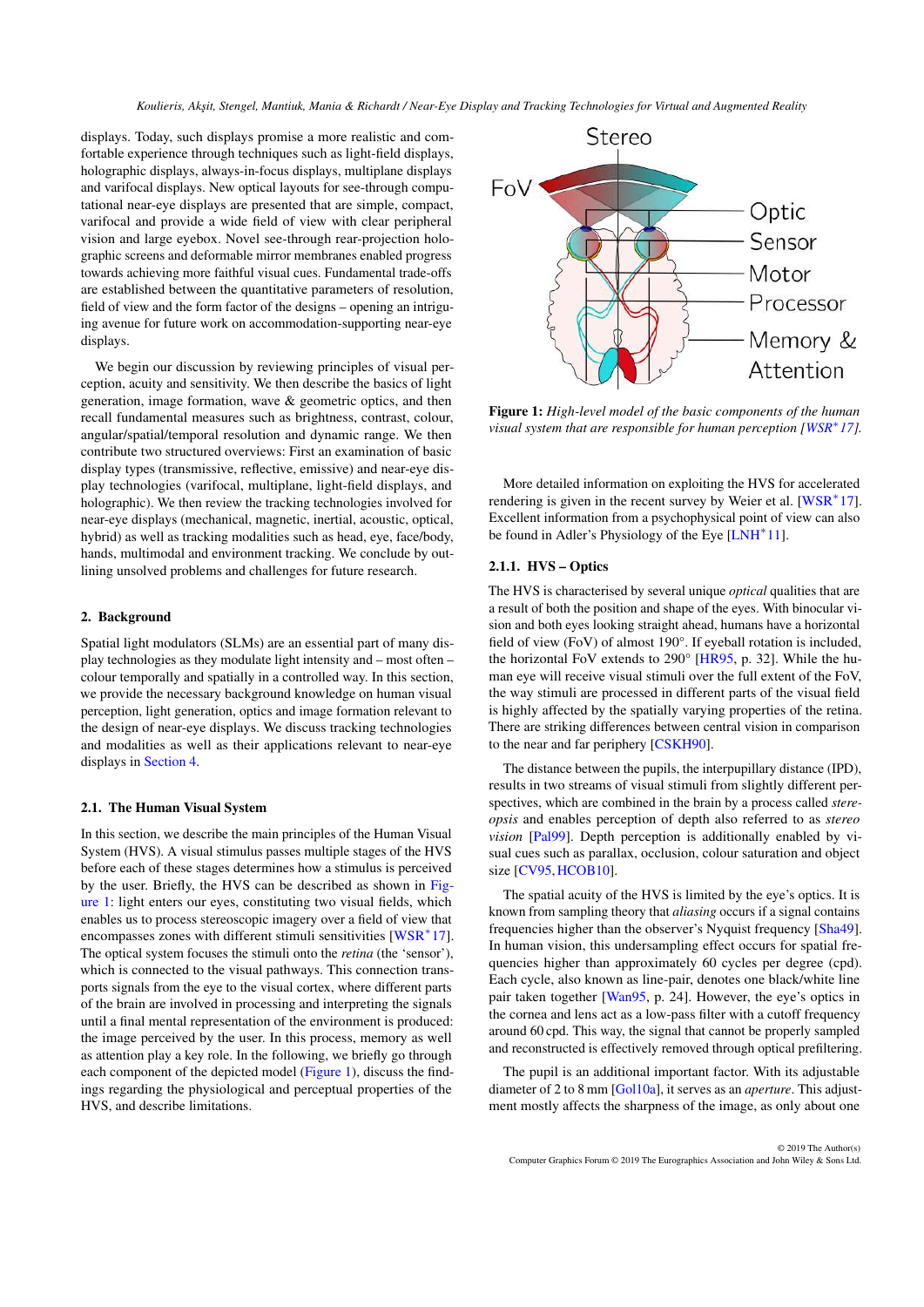<span id="page-2-2"></span>

<span id="page-2-0"></span>Figure 2: *Retinal photoreceptor distribution. Image adapted from Goldstein [\[Gol10b,](#page-19-3) p. 51].*

magnitude of light intensity difference (1 log unit) can be controlled by the pupil. The eye's adaptation to differences in brightness sensation (dark and light adaptation) mostly takes place on the retina.

# 2.1.2. HVS – Sensor

Light that enters through the eye is projected onto the retina, the photosensitive layer of the eye. This layer consists of two types of photoreceptors:  $6 \cdot 10^6$  *cones* and approximately 20 times as many *rods* [\[Gol10b,](#page-19-3) p. 28]. Rods consist of only one type of lightsensitive pigment and are responsible for the brightness sensation in lower-light conditions (*scotopic* vision) by providing monochromatic feedback. Cones are divided into three types for different wavelengths, namely L-cones (long wavelengths), M-cones (medium wavelengths) and S-cones (short wavelengths). They are responsible for sensing colour and details in bright conditions (*photopic* vision). Photoreceptors of different types follow the distribution pattern shown in [Figure 2.](#page-2-0) The central area of the retina, the *fovea* (approx. 5.2° around the central optical axis), consists entirely of cones. Cone density drops significantly with increasing eccentricities (the angular distance to the optical axis) [\[CSKH90\]](#page-18-1) past the *parafovea* (approx. 5.2° to 9°) and *perifovea* (approx. 9° to 17°). These inner parts constitute *central vision*, while areas further away are referred to as *peripheral vision*. The highest density of *rods* is approximately 15–20° around the *fovea*. Their density drops almost linearly. Just as the rods and cones have different densities across the retina, they have different spatial sampling distributions and follow a Poisson-disc distribution pattern [\[Yel83,](#page-24-2)[Wan95,](#page-24-1) ch. 3]. The density of cones is related to *visual acuity*, the "keenness of sight". The visual acuity of the eye drops significantly outside the small foveal region, where humans are able to generate a sharp image (acuity is already reduced by 75% at an eccentricity of  $6^{\circ}$ ). Visual acuity can be expressed as minimum angle of resolution (MAR). Normal vision corresponds to 1 MAR, a measure describing that a feature size of 0.5 minutes of arc is still visible  $[LMH^*11, p. 627]$ . This minimal feature size relates to a spatial frequency of a sinusoidal grating pattern of alternating black and white spaces at 60 cpd.

There are further factors influencing this keenness of sight. Visual acuity also depends on the contrast of the stimuli. The acuity

© 2019 The Author(s) Computer Graphics Forum © 2019 The Eurographics Association and John Wiley & Sons Ltd.

limit is usually measured using a high-contrast image or a letter under photopic luminance conditions, which corresponds to typical daylight and display use cases. Moreover, the reduction of acuity depends on the overall lighting. Under dimmed light, the perceivable spatial detail is reduced. The highest perceivable spatial frequency of a sinusoidal grating pattern reduces from ~60 cpd at photopic levels down to ~2 cpd for scotopic vision. In addition, contrast perception is affected [\[BSA91\]](#page-17-1). The eye's sensitivity to contrast can be described by a contrast sensitivity function (CSF) for the spatial and temporal domain [\[Wan95,](#page-24-1) p. 33]. The CSF is defined as the reciprocal of the smallest visible contrast expressed as a function of temporal and spatial frequencies. The measurements are usually performed using sinusoidal grating patterns at different contrast levels. The region under the curve is commonly called *the window of visibility* [\[LNH](#page-20-0)<sup>\*</sup>11, pp. 613–621]. The resolvable acuity limit of (60 cpd) corresponds to the lowest contrast sensitivity value. Very high (>60 cpd) and very low frequencies (<0.1 cpd) cannot be perceived at all. While the upper limit can be explained by the cone spacing and optical filtering, the lower limit cannot be directly derived from the eye's physiology [\[LNH](#page-20-0)<sup>∗</sup> 11, pp. 613–621]. Contrast sensitivity depends on the number of neural cells responding to the respective grating pattern [\[RVN78\]](#page-22-1). From the fovea to the periphery, sensitivity decreases significantly at all frequencies. The decrease is fastest for high frequencies [\[RVN78\]](#page-22-1).

The varying distributions of rods and cones also affect the *sensitivity to colours* in different parts of the visual field [\[NKOE83\]](#page-21-0). The fovea is dominated by the cones sensitive to long and medium wavelength and capable of distinguishing between red and green colours. In contrast, only about 9% of our cones are responsible for the perception of short wavelengths, but they are more spread outside the fovea. This leads to a relatively higher sensitivity to blue colours in the periphery. Hence, contrast sensitivity also depends on the chromaticity of the stimulus. Blue/yellow and achromatic stimuli result in a less-pronounced decrease in terms of contrast threshold [\[Mul85\]](#page-21-1). The sensitivity to red–green colour variations decreases more steeply toward the periphery than the sensitivity to luminance or blue-yellow colours. Besides the different densities of the cones, neural processes are also of importance in this context [\[HPG09\]](#page-19-4).

Retinal photoreceptors have the ability to adapt to stark changes in light intensity. While adaptation to bright lighting can occur very rapidly, adapting to low lighting conditions takes considerably longer [\[Ade82,](#page-17-2) [Bak49\]](#page-17-3). Adaptation influences the performance of the HVS, such as colour perception, spatio-temporal contrast sensitivity and the amount of perceivable detail [\[VMGM15,](#page-24-3)[LSC04\]](#page-20-1). It enables humans to perceive visual information robustly over seven orders of magnitude of brightness intensities. However, we are not able to see equally well at all intensity levels: At lower light levels, due to rod-vision, acuity is reduced. During daytime, contrast sensitivity is lower, but visual acuity and colour vision excel. Similar to the drop of acuity with eccentricity that can be observed in stereopsis, depth perception is significantly reduced in the periphery [\[PR98\]](#page-22-2).

# <span id="page-2-1"></span>2.1.3. HVS – Motor

Our eyes are constantly in motion. Six external muscles (the extraocular muscles) allow precise and fast changes of the horizontal and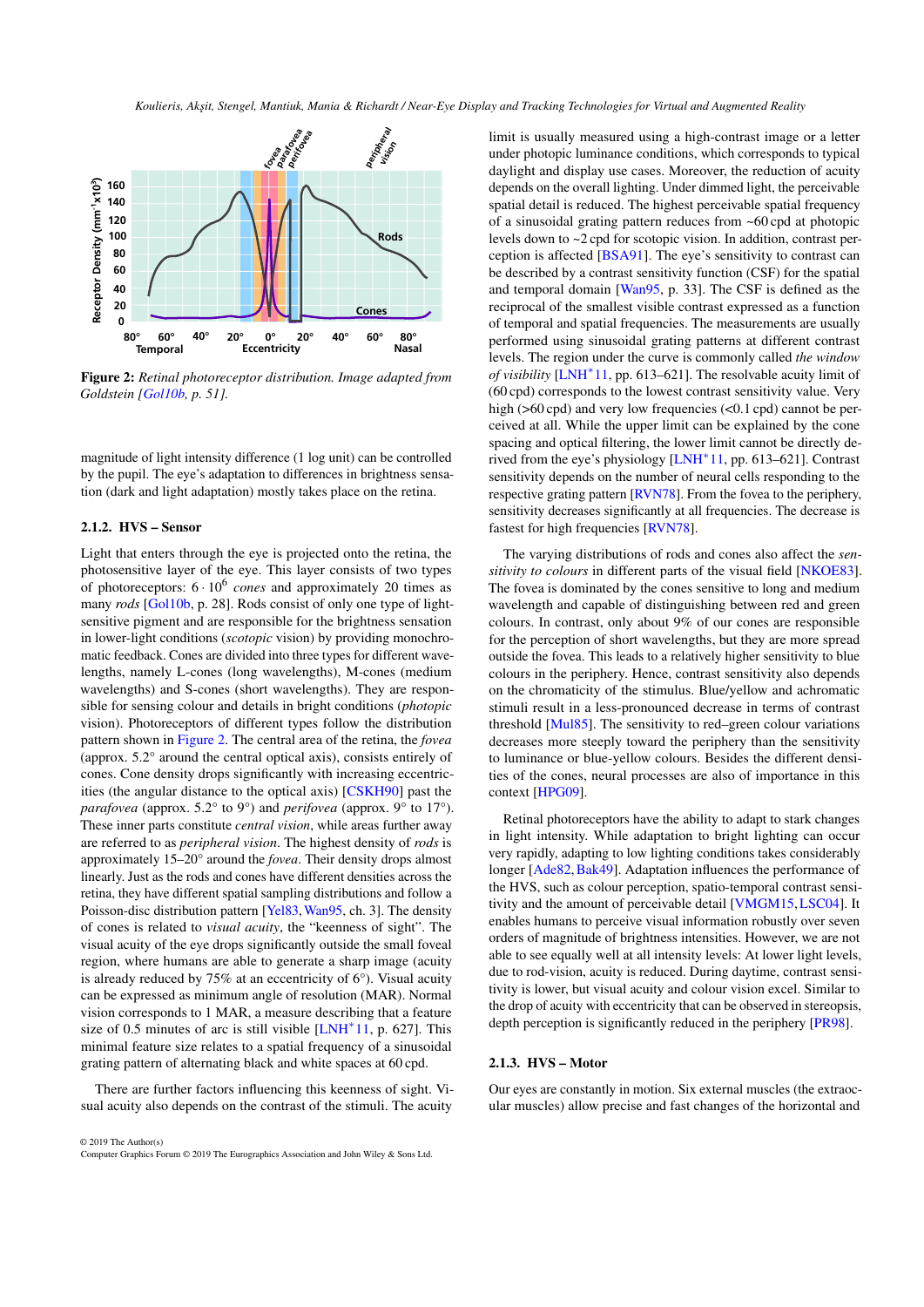<span id="page-3-0"></span>vertical orientation of the eye. The primary goal of moving the eyes is to move the projection of the object of interest onto both foveæ, so that the focused object is perceived with high detail. The most important types of motion are *saccades*, *fixations*, *vestibular-ocular reflex*, *smooth pursuit eye motion*, and coupled *vergence–accommodation* motion. An excellent survey on the properties and effects of human eye motion from a psychophysical point of view is provided by Kowler [\[Kow11\]](#page-20-2).

Saccades are the eye motion due to the gaze rapidly jumping from one region of interest to another. During a saccade, peak angular speeds of up to 900 $\degree$ /s [\[FR84\]](#page-18-3) can be reached. At the same time, there is a dramatic decline in visual sensitivity, which is referred to as *saccadic suppression* [\[VRWM78,](#page-24-4)[WDW99,](#page-24-5)[RMGB01\]](#page-22-3). As a result, during saccadic eye movements, accurate visual information cannot be acquired. In contrast, fixations describe the state and duration in which visual information is perceived while our gaze remains close to an object of interest. Fixation durations typically vary between 100 milliseconds and 1.5 seconds [\[WDW99\]](#page-24-5). It is assumed that the duration of a fixation corresponds to the relative importance and visual complexity of an area in the visual field. When viewing a typical natural scene, the HVS triggers around two to three saccades per second, and the average fixation time is about 250 milliseconds [\[KFSW09\]](#page-20-3). The spacing between fixations is, on average, around 7° of viewing angle. The unconsciously triggered tracking reflex when a moving object attracts our gaze is called smooth pursuit eye motion (SPEM). This motion enables the observer to track slow-moving targets so that the object is fixated onto the fovea. Interestingly, small eye movements up to 2.5°/s have hardly any effect on visual acuity [\[LNH](#page-20-0)<sup>\*</sup>11]. However, the success rate depends on the speed of the target and decreases significantly for angular velocities in excess of 30°/s.

Stereopsis is highly entangled by *vergence* and *accommodation*. In order to fixate an object, both eyes are required to simultaneously rotate into opposite directions (vergence). Accommodation is the mechanical ability of the eye to change the shape of the lens so one can focus at different distances [\[How12\]](#page-19-5). When the ciliary muscles at the front of the eye tighten, the curvature of the lens and, correspondingly, its focusing power is increased. Accommodation describes the natural counterpart of adjusting a camera lens so that an object in the scene is set into focus. Importantly, this process happens unconsciously and without any effort in less than a second at photopic illumination levels [\[Gol10a,](#page-19-2) p. 289]. Typically, stereoscopic displays affect vergence by providing binocular disparity cues as a separate image for each eye. Yet, as the images are shown on the screen, the eyes focus on the screen's distance. This results in a conflict, known as the *vergence–accommodation conflict* [\[Gol10a,](#page-19-2) p. 1040]. Accommodation and vergence motions are coupled with the fixation process for binocular vision so that both eyes' gaze aims at the same point at a distance.

# 2.1.4. HVS – Cortical processing

Retinal stimuli processing is followed by neural information processing in the *visual cortex* of the brain. Corresponding to the drop in the density of rods and cones, over 30% of the primary visual cortex are responsible for the central 5° of the visual field, while the periphery is under-represented [\[JH91\]](#page-19-6). Cognitive processing of

images and perceptual differences between central and peripheral vision have been targeted by perception research. Thorpe et al. have shown that peripheral vision provides a rich source of information, crucial to the perception and recognition of contrast features, objects and animals [\[TGFTB01\]](#page-23-1). Furthermore, the HVS makes extensive use of contextual information from peripheral vision, facilitating object search in natural scenes [\[KKK](#page-20-4)<sup>∗</sup>14]. Thereby, pre-processing of visual stimuli probably occurs. There is evidence that basic visual features (such as object size, colour and orientation) are preprocessed before actual attention is placed on the object by moving it into central vision [\[WB97\]](#page-24-6). Besides the process of stereopsis, the ability to interpret depth cues in the visual input to improve stereo vision and the sense of spatial localisation is highly entangled in the visual cortex.

A phenomenon that can only be observed with peripheral vision is known as *crowding*. Objects become more difficult to recognise (rather than to detect) if distracting stimuli surround them. Crowding is studied by using well-defined stimuli such as letters or sine wave patterns [\[Bou70,](#page-17-4) [TGTT11\]](#page-23-2). The effect of crowding can also be observed for more complex content such as faces [\[MM05\]](#page-21-2) and complex stimuli in natural images [\[RR07,](#page-22-4)[DP08,](#page-18-4)[BNR09\]](#page-17-5).

Finally, vision is affected by cross-modal effects. In particular, VR systems often provide non-visual cues such as audio, vibration or even smell. These effects have been studied in psychological experiments on various interplays between cues [\[SS01,](#page-23-3) [Pai05,](#page-22-5) [SS03,](#page-23-4) [WP04\]](#page-24-7). When sensory channels are substituted or combined, some implications occur: sensory channels are no longer seen as separate channels, but may affect each other through integration of sensory signals inside multimodal association areas in the brain [\[Pai05,](#page-22-5) [LN07,](#page-20-5)[Sut02,](#page-23-5) pp. 36–64].

# 2.1.5. HVS – Memory and Attention

The processing of visual information is highly dependent on knowledge and patterns stored in the memory [\[KDCM15\]](#page-20-6). How such knowledge is stored is still topic of fundamental research [\[SK07\]](#page-23-6).

While attention is still not fully understood, research indicates that it has three components: (1) orienting to sensory events, (2) detecting signals for focused processing and (3) maintaining a vigilant or alert state [\[PB71\]](#page-22-6). Attention is important for processing visual stimuli and search behaviour [\[TG80\]](#page-23-7). It involves the selection of information for further processing and inhibiting other information from receiving further processing [\[SK07,](#page-23-6) p. 115]. Attention can occur in information-processing tasks in various ways [\[WC97\]](#page-24-8): *selective attention* is the choosing of which events or stimuli to process; *focused attention* is the effort in maintaining processing of these elements while avoiding distraction from other events or stimuli; *divided attention* is the ability to process more than one event or stimulus at a given point in time.

The focus of attention also affects perception on a cognitive level. A critical perceptual effect for certain tasks is the effect of *cognitive tunneling* (or *visual tunneling*) and *inattentional blindness*. Observers tend to focus attention on information from specific areas or objects. However, a strong cognitive focus on specific objects leads to an exclusion/loss of information for parts in the periphery of highly-attended regions.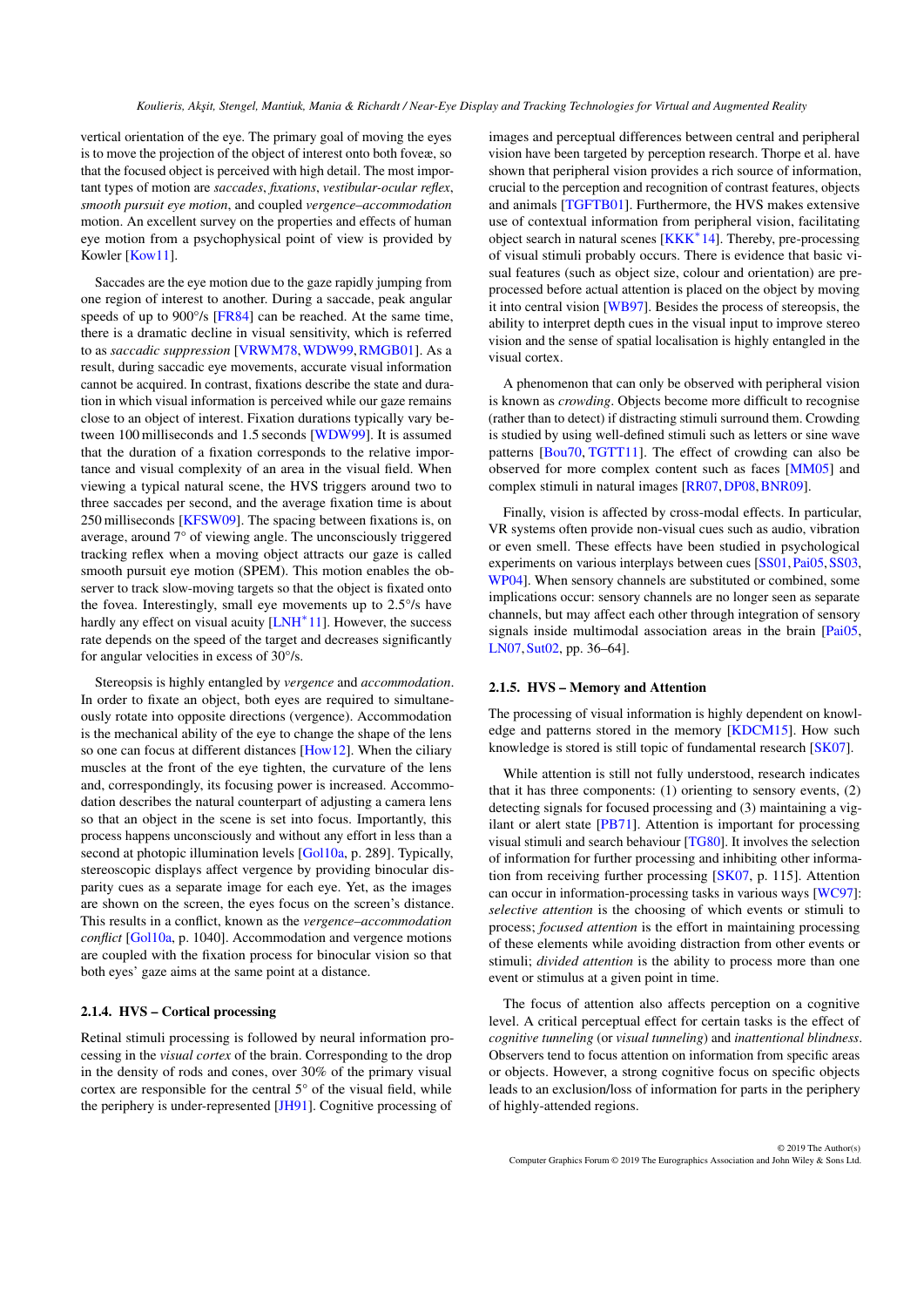<span id="page-4-0"></span>Being aware of the limitations of the human visual system enables us to avoid under- or over-engineering near-eye displays. In the following sections, we explore the theory that drives design choices in near-eye displays.

## 2.2. Light Generation

In this section, we examine the basic properties of light that contribute to image formation. Light can be modelled either as an electromagnetic wave or a stream of photons. In this state-of-the-art report, we focus on the wave nature of light that is more relevant to near-eye displays. When modelled as an electromagnetic wave, most forms of light generation relate to rapidly moving electrical charges consequently generating electromagnetic waves. Electromagnetic waves are self-propagating waves of intermittent electric and magnetic fields that carry energy, cyclically exchanged between the electric and magnetic components [\[YFF07\]](#page-24-9). The rate of exchange is the light frequency. A select range of frequencies, called the *spectrum*, can be perceived by the human eyes and is known as visible light. The wavelength  $\lambda$  of these frequencies relates to frequency via the equation  $\lambda = c/f$ , where *c* is the speed of light in vacuum and *f* is frequency. Visible light ranges from wavelengths of 380–780 nm or frequencies in the  $10^{15}$  Hz range. Wavelength and amplitude of the light wave correspond to perceived colour and intensity, respectively [\[Pal99\]](#page-22-0).

Forms of light generation include single charges, such as electrons, giving birth to photons. Electrons that change orbits in an atom release the *positive* energy difference as photons. This happens in semiconductors, such as light-emitting diodes (LEDs), where material properties define specific energy levels (bands) between which the electrons jump, generating light of specific wavelengths [\[MS08\]](#page-21-3). Another form of light emission is thermal emission, caused by the motion of atoms in solids, liquids and gases. Thermal emission usually contains photons spanning a wide range of energies, e.g., tungsten lamps [\[Pla13\]](#page-22-7). In the majority of VR/AR headsets, the modulated light is generated using LEDs and OLEDs (organic LEDs) [\[HB16\]](#page-19-7).

LEDs are semiconductor chips selectively enriched with other material impurities (doped) to create a p–n junction, i.e., an interface between two types of semiconductors: one positive (p-side) and one negative (n-type) [\[MS08\]](#page-21-3). The p-side contains an excess of electron holes, while the n-side contains an excess of electrons enforcing the electrical current to pass through the junction only in one direction. Electron holes and electrons flow into the junction and when an electron meets a hole, the electron falls into a lower energy level, thus releasing energy in the form of a photon. LEDs are used both as a display backlight, in headsets that employ transmissive LCD screens, or directly integrated into silicon as individually addressable LED pixels in micro-LED displays [\[HB16\]](#page-19-7). Contrary to LEDs, OLEDs employ a thin film of organic compound that directly emits light in response to an electric current running through the electroluminescent layer [\[DF04\]](#page-18-5). Both micro-LED and OLED-based displays are expected to become affordable in the years to come.

## 2.3. Optics Principles

To make use of light in the context of a display, it has to be formed by optics. Depending on the phenomenon that we try to explain or exploit, we can formulate light travel and interactions as a wave in *wave optics* or simpler, as rays travelling in space using *geometric optics*.

Wave Optics Light as a wave is characterised by a particular wavelength, amplitude and phase [\[Goo17\]](#page-19-8). If two waves of the same frequency are *in phase* they are called *coherent*. Light consisting of one wavelength is called *monochromatic*. A consequence of that is that coherent light must also be monochromatic. Points of equal phase form a surface which is called a *wavefront*. The wavefront is spherical if waves are emitted from a point. If light is emitted from an infinite number of points on a plane, the wavefront consists of infinite planes that are orthogonal to the propagation direction, and is called a *planar wavefront*. Any complex wavefront can be formed from a collection of multiple virtual point sources and their spherical wavefronts. When a wavefront encounters an obstacle, the virtual point sources next to the obstacle's border transmit light behind the obstacle, a phenomenon known as diffraction [\[Luc06\]](#page-21-4). Diffraction depends on wavelength, as larger wavelengths diffract more [\[YFF07\]](#page-24-9).

Geometric Optics When image points are far larger than the wavelength of light, geometric optics is typically considered. Geometric optics provide an abstraction that formulates light as travelling along straight lines ignoring its wave nature (a.k.a. ray tracing). Geometric optics can describe simple optical elements, such as lenses, and geometric phenomena, such as reflection. Depending on material properties, light can be reflected, refracted, scattered, absorbed or diffracted by matter. For the purpose of this report, we will briefly discuss refraction and reflection. We refer the curious reader to more advanced books on the topic [\[YFF07,](#page-24-9)[HB16\]](#page-19-7).

Light changes direction when passing a border between two media of different optical densities due to the difference in speed of travel through these media, a phenomenon that is known as *refraction*. Let us consider a beam whose wavefront is perpendicular to the way of travel. When that beam of light meets the border of two different optical media, the edge of the wavefront that first enters the second medium and experiences a delay until the second edge also enters the medium, which causes a change in the wavefront angle, similarly to when a car moving from a pavement to mud at an angle, will rotate along its vertical axis. This happens because the first wheel will spin slower till the second wheel also reaches the mud. The amount of refraction depends on wavelength. The angle of deflection can be estimated using Snell's law for geometric optics [\[YFF07\]](#page-24-9). Short wavelengths travel slower in denser media, and as such experience stronger diffraction – a phenomenon explaining why a glass prism disperses light into its spectral components. On the border of two materials, not all light is refracted. Some of it is always reflected and is polarised perpendicularly to the deflection angle. This partial light reflection at media boundaries can be calculated using the Fresnel equations [\[HB16\]](#page-19-7).

The principles of most optical-image generation that is happening in near-eye displays heavily rely on geometric optics phenomena, such as refraction and reflection. For explaining holograms,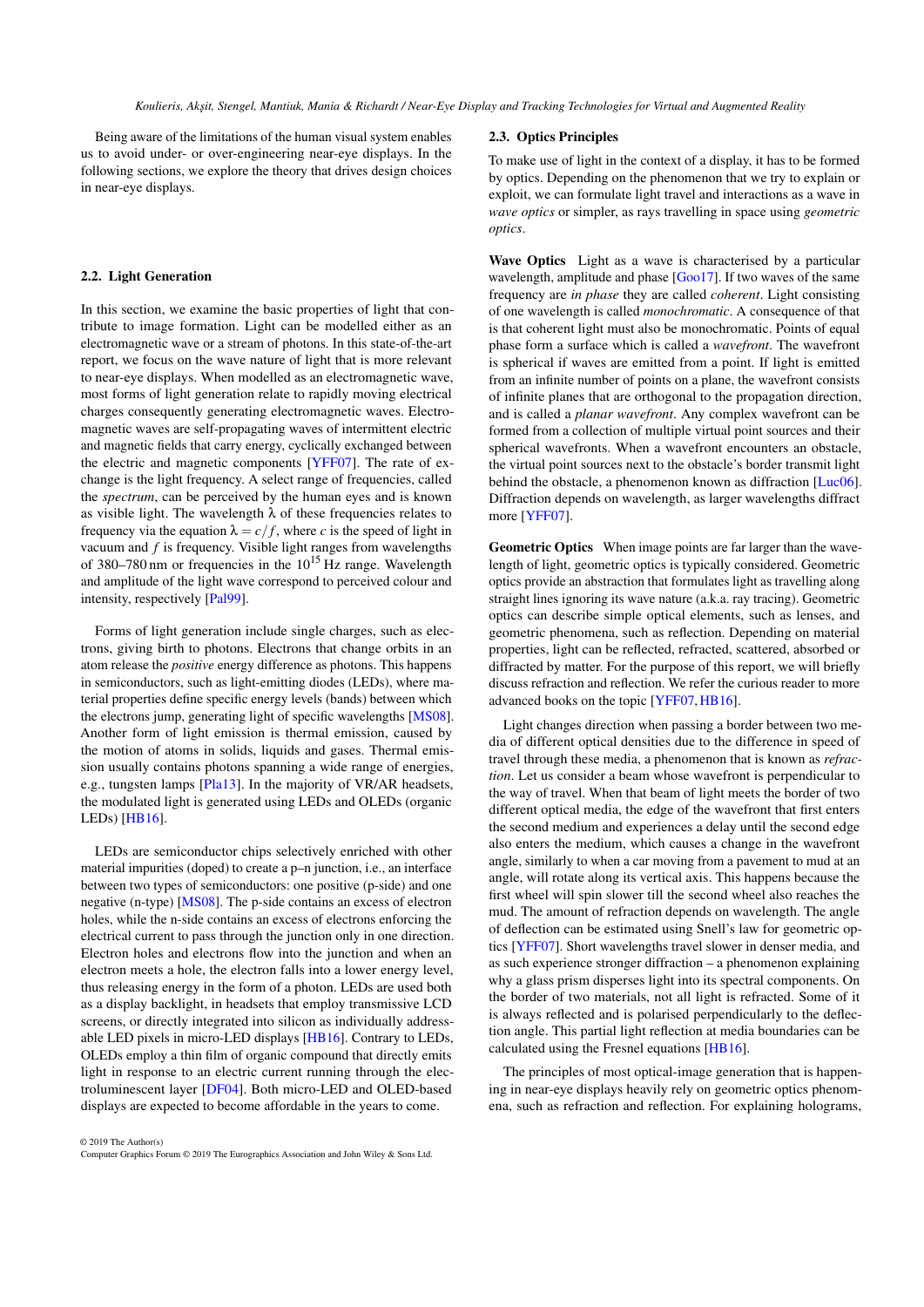<span id="page-5-1"></span>though, a wave representation is needed. A detailed image formation model for the setting of holographic projection displays has been derived [\[PDSH17\]](#page-22-8). A model that includes diffractive light propagation and wavelength-dependent effects has also been pro- $_{\rm posed}$  [\[SDP](#page-22-9) $^*$ 18].

## 2.4. Image Formation

In this section, we explain fundamental display measures such as spatial, angular and temporal resolution, intensity, contrast and dynamic range. Most near-eye displays update information that is displayed in a raster-scanning fashion, reproducing pictures as a matrix of pixels arranged on a rectangular grid [\[HB16\]](#page-19-7). The image is formed by setting these pixels to different colours and intensities. The number and size of pixels in a given area of the screen determine the amount of information that can be displayed. The pixel size and consequently pixel density in an area restricts the maximum size a display can have before its pixels can be individually discerned.

The viewing angle a single pixel occupies denotes the angular resolution of the display, which is of particular importance for near-eye displays. Human visual acuity can reach up to 60 cpd [\[Pal99\]](#page-22-0), i.e., 120 pixels would be needed per degree of visual angle for them to be indiscernible. The temporal resolution of the display (refresh rate) denotes how many times per second a new image is drawn on the display. For near-eye displays, a refresh rate of ~90 Hz is desirable to eliminate flickering, especially in the periphery [\[TFCRS16\]](#page-23-8).

Another essential display parameter is peak luminance, which is measured in  $cd/m^2$ . The perceived brightness of a display depends on the energy emitted, the emission spectrum and the size of the image, among others. As the human visual system adapts to the overall intensity of a scene, display intensity levels should be at least as high as the display surroundings. If not, the image will appear faint and lacking contrast. In the real world, intensity levels span from  $10^{-6}$  cd/m<sup>2</sup>, up to  $10^8$  cd/m<sup>2</sup>, a dynamic range of 14 orders of magnitude [\[MDMS05\]](#page-21-5). In headsets, display intensities usually span two to three orders of magnitude due to technical limitations, light reflections inside the headset or over the lens, etc. Dynamic range is especially problematic when liquid crystal displays (LCDs) are employed, as the polarisers used in them always leak a small amount of light coming from the backlight [\[HB16\]](#page-19-7). High dynamic range (HDR) displays increase the span of displayable intensities, often by employing multiple spatial light modulators (SLM) stacked in series. For example, stacking an addressable LCD over an addressable LED display, usually of much lower resolution, allows for double modulation of light, increasing the bit depth of the output and achievable contrast [\[MMS99\]](#page-21-6).

Most current headsets use 8-bit displays, which corresponds to 256 grey-scale levels. Insufficient colour bit-depth often leads to visible brightness steps that are known as banding/contouring artefacts in areas that should otherwise appear smooth, an effect accentuated by the eyes' inherent contrast enhancement mechanisms [\[Rat65\]](#page-22-10). Displays' colour reproduction capabilities can be measured by defining their colour gamut [\[TFCRS16\]](#page-23-8). By marking the red, green and blue colour primaries used in a display on a chromaticity diagram and then joining those primary locations, the achievable colour gamut can be visualised [\[HB16\]](#page-19-7). Achieving wide colour gamuts



<span id="page-5-0"></span>Figure 3: *(a) Delayed response of an LCD, driven by a signal with overdrive. The plot is for illustrative purposes and does not represent measurements. (b) Measurement of an LCD (Dell Inspiron 17R 7720) at full brightness and when dimmed, showing all-white pixels in both cases. (c) Measurement of an HTC Vive display showing all-white pixels. Measurements taken with a 9 kHz irradiance sensor.*

requires narrow-band primaries (spectral) near the edges of the chromaticity diagram [\[TFCRS16\]](#page-23-8).

## 2.5. 2D Spatial Light Modulators and Motion Quality

The core component of any electronic display is a *spatial light modulator* (SLM), which controls the amount of light transmitted or emitted at different spatial positions and at a given instance of time. Here, we focus on SLMs that are commonly used in VR/AR displays: liquid crystal displays (LCDs), liquid crystal on silicon displays (LCoS), and active-matrix organic light-emitting diode displays (AMOLED) [\[HB16\]](#page-19-7).

While VR/AR tracking sensors often operate at 1000 Hz, the display refresh rates and response times are often much lower. For that reason, the most critical display characteristics in AR/VR are its temporal response and the quality of reproduced motion. The main types of artefacts arising from motion shown on a display can be divided into: (1) non-smooth motion, (2) false multiple edges (ghosting), (3) spatial blur of moving objects or regions, and (4) flickering. The visibility of such artefacts increases for reduced frame rate, increased luminance, higher speed of motion, increased contrast and lower spatial frequencies [\[DXCZ15\]](#page-18-6). To minimise motion artefacts, VR/AR displays often operate at higher frame rates and lower peak-luminance levels, and incorporate techniques that mask some of the motion artefacts.

LCDs rely on a transmissive SLM technology, in which a uniform backlight is selectively blocked to produce an image. The name of the technology comes from nematic liquid crystals, which form elongated molecules and can alter the polarisation of the light. The liquid-crystal molecules are trapped inside a sandwich of layers consisting of glass plates and polarisers. When an electric field is applied to the sides of the glass, the molecules change their alignment and alter the polarisation of the light, so that more or less light passing through the display is blocked by the polarisers. LCD is the dominant display technology at the moment, which has branched into numerous sub-types, such as twisted nematic (TN),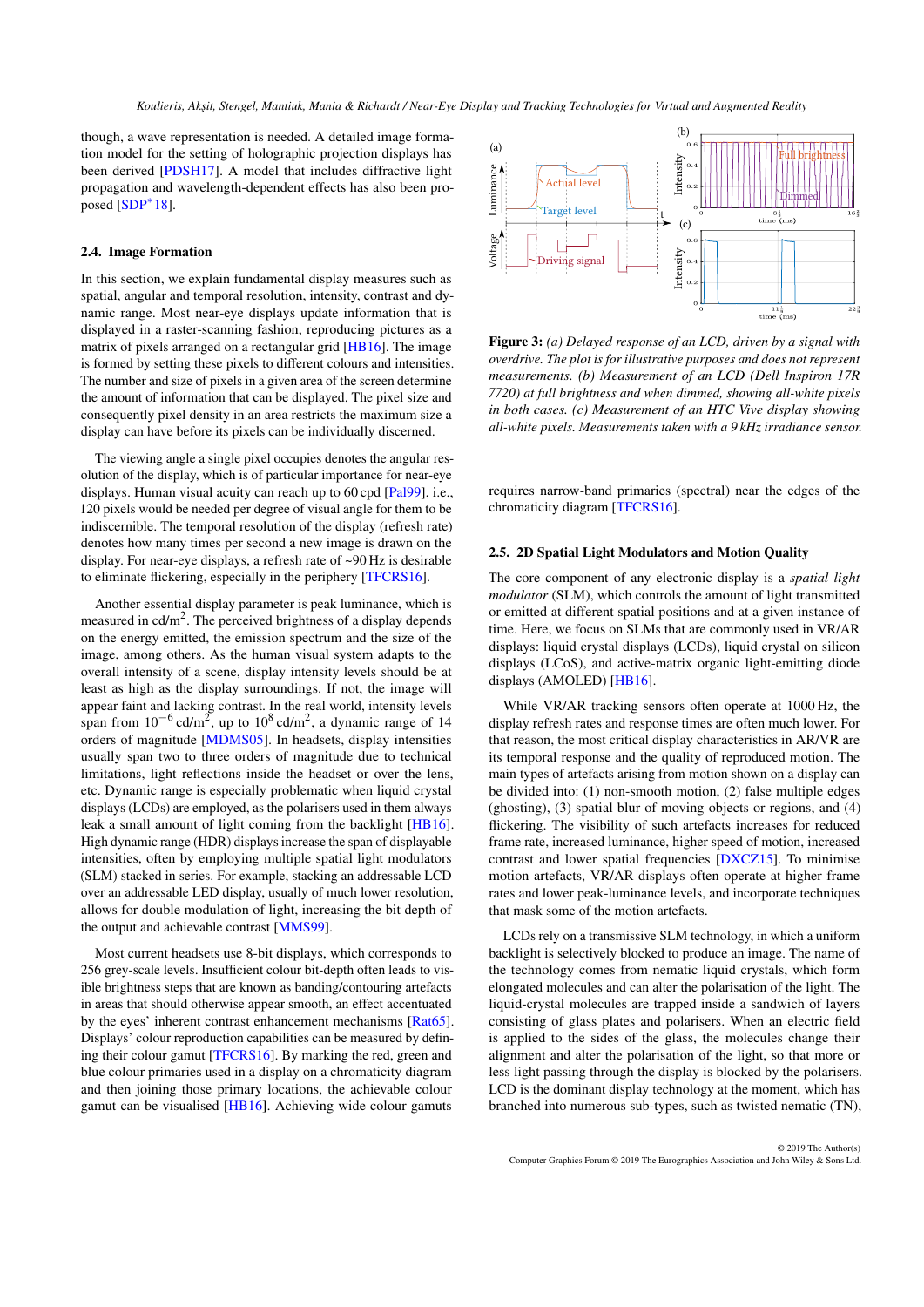<span id="page-6-1"></span>multidomain vertical alignment (MVA), or in-plane switching (IPS). Those sub-types compete with each other in price, the quality of colour reproduction, viewing angles and dynamic range.

LCoS is another important technology based on liquid crystals, which can be found in projectors, but also some AR displays, such as Microsoft HoloLens or Magic Leap One. In contrast to LCDs, which modulate transmitted light, LCoS displays modulate reflected light. This is achieved by giving a reflective surface to a CMOS chip, which is then layered with liquid crystal, an electrode and a glass substrate. The light is typically polarised with a polarising beamsplitter prism, and colour is produced by sequentially displaying images (fields) of different colours. Compared to LCD technology, LCoS SLMs are easier to manufacture, can achieve higher resolutions and can be made smaller. These are all desirable properties for any wearable near-eye display.

The liquid crystals found in the recent generation of LCDs and LCos chips have relatively short response times and offer refresh rates of 120–240 Hz. However, liquid crystals still require time to switch from one state to another, and the desired target state is often not reached within the time allocated for a single frame. This problem is partially alleviated by over-driving (applying higher voltage), so that pixels achieve the desired state faster, as illustrated in [Figure 3\(](#page-5-0)a).

AMOLED displays are SLMs that emit light themselves when a voltage is applied. This brings many advantages, such as very high contrast (dynamic range), highly saturated (pure) colours, wide viewing angles, fewer components and thinner displays, as there is no need for a backlight or other light source. One of the remaining problems is the difficulty in driving AMOLED displays at high brightness when pixels are small (due to peak-current tolerance). They also tend to be more expensive to manufacture. However, the biggest advantage of AMOLED displays in VR/AR applications is their instantaneous response time. For that reason, AMOLED is the technology of choice for high-quality VR headsets, including HTC Vive and Oculus Rift, but also smartphones supporting Google Daydream headsets.

While it may seem that fast response times should ensure good motion quality, response time accounts only for a small amount of the blur visible on LCD and AMOLED screens. Most of the blur is attributed to eye motion over an image that remains static for the duration of a frame [\[Fen06\]](#page-18-7). When the eye follows a moving object, the gaze smoothly moves over pixels that do not change over the duration of the frame. This introduces blur in the image that is integrated on the retina – an effect known as *hold-type blur*. Hold-type blur can be reduced by shortening the time pixels are switched on, either by flashing the backlight [\[Fen06\]](#page-18-7), or by inserting black frames (BFI). These techniques are known in the context of VR/AR displays as a low-persistence mode, in which pixels are switched on for only a small portion of a frame. [Figure 3\(](#page-5-0)c) shows the measurements of the temporal response for a HTC Vive headset, which indicates that the display remains black for 80% of a frame. The low-persistence mode also reduces the lag between the sensors and the display, as it shows only the first few milliseconds of a frame, for which the head-pose estimation is the most accurate. It should be noted that all techniques relying on rapidly switching the display

© 2019 The Author(s) Computer Graphics Forum © 2019 The Eurographics Association and John Wiley & Sons Ltd. on and off reduce the peak luminance of the display, and may also result in visible flicker.

See-Through Screens Researchers have explored see-through screen designs based on classical optical components. Hedili et al. [\[HFU13\]](#page-19-9) describe a see-through microlens array for a headsup display application. Soomro and Urey [\[SU16\]](#page-23-9) report a seethrough screen based on retro-reflectors for a head-mounted projection display application. Neither of these approaches has yet been redesigned for near-eye displays, nor for the expected diffraction effects accompanying that miniaturisation. Using silver nanoparticles and a front projector, Hsu et al. [\[HZQ](#page-19-10)<sup>∗</sup> 14] create a transparent screen that backscatters light at specific wavelengths. Yamamoto et al. [\[YYN](#page-24-10)<sup>\*</sup>16] also describe a different approach to a wavelengthselective front-projection transparent screen using *cholesteric liquid crystal dots*.

Curved and Freeform Screens Researchers have explored desktop-sized static, curved displays [\[WVSB10,](#page-24-11) [HWC](#page-19-11)<sup>\*</sup>17, BWB08, [BKV11,](#page-17-6) [KM15\]](#page-20-7) and large-format, immersive, static curved dis-plays [\[KLT](#page-20-8)<sup>\*</sup>09, [HKMA07,](#page-19-12) [BW10,](#page-17-7) [TNSMP17\]](#page-23-10). These displays are typically cylindrical or spherical in their surface profile. The work of Brockmeyer et al. [\[BPH13\]](#page-17-8) demonstrated a static desktopsized display. Researchers have also shown manually configurable flexible displays that use organic LEDs [\[YJK](#page-24-12)<sup>\*10]</sup>, thin electroluminescent films [\[OWS14\]](#page-22-11), and electronic-ink [\[GHM](#page-19-13)<sup>∗</sup> 06]. Recently, a dynamically shape-changing display was demonstrated by Leithinger et al. [\[LFOI15\]](#page-20-9). For a more exhaustive survey on non-planar displays, we refer interested readers to the following papers: [\[ARS](#page-17-9)<sup>\*</sup>18,[LKKC17,](#page-20-10)[RPPH12\]](#page-22-12).

#### 3. Immersive Near-Eye Display Technologies

Augmented reality and virtual reality using optical near-eye displays (NEDs) promise to be the next breakthrough mobile platform, providing a gateway to countless AR applications that will improve our day-to-day lives [\[BKLP04,](#page-17-10) [vKP10\]](#page-24-13). Although most emerging consumer products are being advertised for gaming and entertainment applications, near-eye display technology provides benefits for society at large by providing a next-generation platform for education, collaborative work, teleconferencing, scientific visualisation, remote-controlled vehicles, training and simulation, basic vision research, phobia treatment, and surgical training [\[SH14\]](#page-23-11). For example, immersive VR has been demonstrated to be effective at treating post-traumatic stress disorder [\[DH02\]](#page-18-9), and it is an integral component of modern, minimally invasive surgery systems, such as the da Vinci surgical system. We first review near-eye display optics in [Section 3.1,](#page-6-0) in which we introduce the necessary optics terminology in [Section 3.1.1,](#page-7-0) and also review optical design both for VR and AR applications in [Section 3.1.2](#page-7-1) and [Section 3.1.3,](#page-7-2) respectively. We dedicate [Section 3.2](#page-8-0) to accommodation-supporting near-eye display technologies. As an important emerging problem, we also provide a detailed overview for foveated displays in [Section 3.3,](#page-8-1) and an overview on vision correction for near-eye displays in [Section 3.4.](#page-9-0)

#### <span id="page-6-0"></span>3.1. Near-Eye Display Optics

To fulfill the promise of immersive and natural-looking scenes, as described by Kress and Sterner [\[KS13b\]](#page-20-11), designers of AR and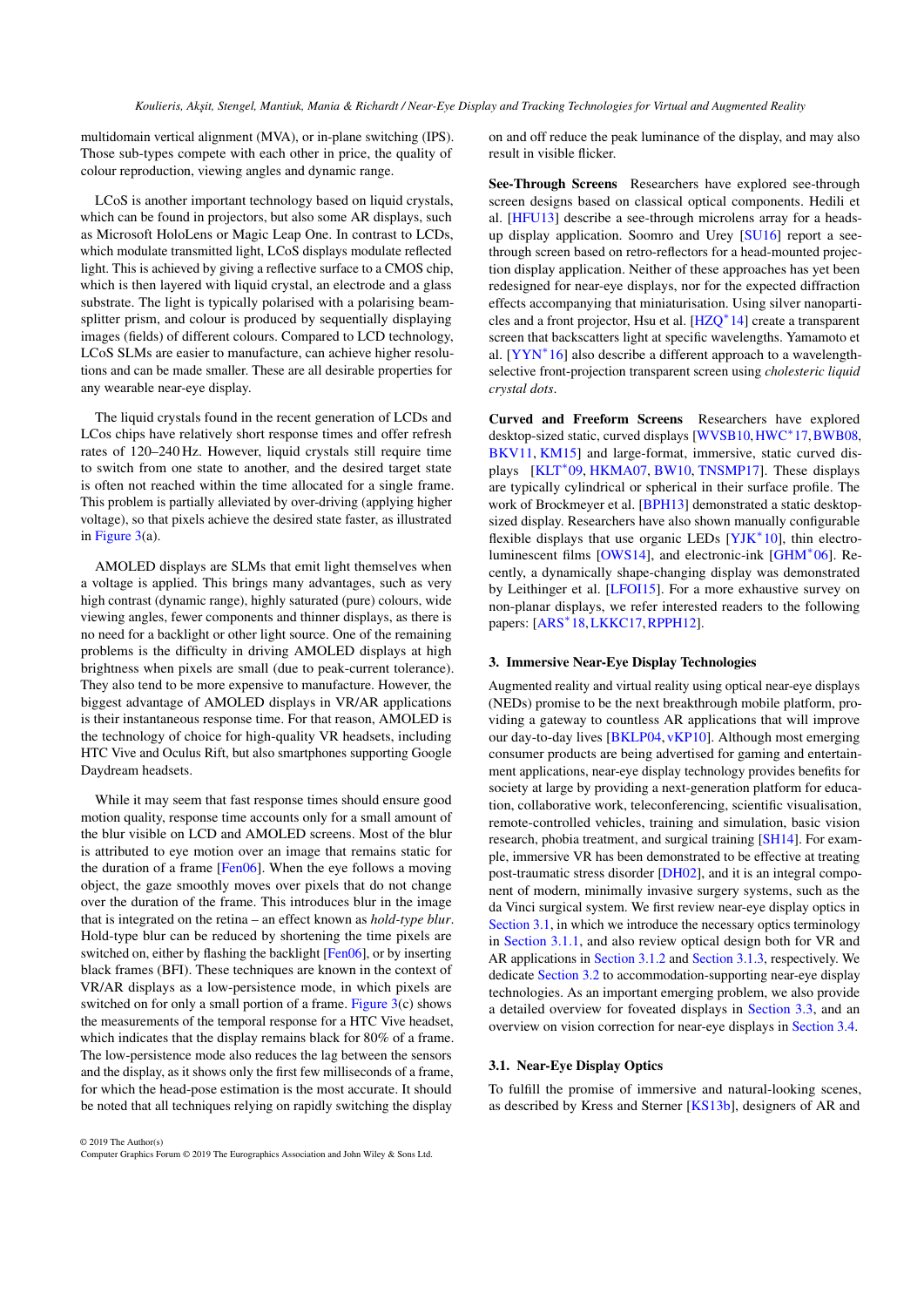<span id="page-7-3"></span>VR NEDs need to solve difficult optical design challenges, including providing sufficient resolution levels, eyebox and field of view (FoV). A major impediment to achieving natural images, and a key cause of discomfort, is the vergence–accommodation conflict (VAC) [\[HGAB08,](#page-19-14) [JPK](#page-19-15)<sup>\*</sup>16, [KBBD17\]](#page-20-12), which is caused by a mismatch between the binocular disparity of a stereoscopic image and the optical focus cues provided by the display (see discussion in [Section 2.1.3\)](#page-2-1). Mainstream strategies [\[Hua17\]](#page-19-16) for tackling these challenges involve dynamic display mechanisms that can generate accurate visuals in all possible optical depths, which greatly increases the complexity of the NED design problem. Other obstacles to widespread adoption of AR NEDs include providing affordability, requiring a reasonable amount of computation and power, and providing a thin and lightweight form factor suitable for daily use. All of these problems are still waiting to be solved and even small steps towards a possible solution require a massive effort.

## <span id="page-7-0"></span>3.1.1. Near-Eye Display Optics Terminology

To provide a base for our review on optical NED technologies, we first summarise common optics terminology. The locations of a depth plane (virtual image) generated by a near-eye display is typically reported in diopters, D, which corresponds to the reciprocal of the focus distance in meters ( $D = \frac{1}{\text{meters}}$ ). Many standards exist for reporting binocular FoV, including starting from a specific point inside a person's head or starting from a "cyclopean eye" between the user's eyes (e.g., [\[WDK93\]](#page-24-14)). Especially in the case of accommodation-supporting NEDs, the differing assumptions lead to widely varying estimates of the binocular FoV, and so we report only the well-understood measure of monocular FoV, which is typically reported in degrees. Resolution of a NED is quantified using cycles per degree (cpd). For a specific depth plane and visual field (portion of a FoV), typically cpd is reported in arcmins, which is 1/60 degrees. The eyebox of a NED can be defined either as a volume or a plane, where user's eye can be located in front of a NED. Eyebox dimensions are typically reported in millimetres.

# <span id="page-7-1"></span>3.1.2. Near-Eye Display Optics for Virtual Reality

In the early 1800s, David Brewster introduced a hand-held stereoscope [\[Bre56\]](#page-17-11) using a pair of photographs and a pair of magnifying glasses. Following Brewster's optical layout, today's most common commercially available near-eye displays employ a small screen and an optical relay to project light from the screen onto the user's retina, creating a magnified virtual version of the screen at a fixed depth. Some of these displays are made to be video see-through AR systems by displaying a view of the real world captured through an on-board camera [\[RF00\]](#page-22-13). In the next section, we review the optics of see-through near-eye displays.

## <span id="page-7-2"></span>3.1.3. See-Through Near-Eye Display Optics

Sutherland [\[Sut68\]](#page-23-12) introduced see-through NEDs using a beam combiner near the eye of a subject to superimpose the direct view of the real world and computer-generated images. Optical systems relying on flat combiners have progressed greatly as described by Rotier [\[Rot89\]](#page-22-14) and Cakmakci and Rolland [\[CR06\]](#page-18-10). The geometry of flat beam combiners along with the lenses used in optical NEDs dictates a strict trade-off: a large FoV quickly leads to a bulky form



Figure 4: *Diagrams showing various optical layouts for near-eye displays. From top to bottom: off-axis curved beam combiner, bird bath optics, on-axis curved beam combiner, optical waveguide, and diffractive waveguide layouts.*

factor. Droessler and Rotier [\[DR90\]](#page-18-11) propose a tilted catadioptric (reflecting and refracting) system to overcome FoV limitations by tilting the optics with respect to a flat combiner, and using a curved combiner as the final relay surface, which provides up to 60° of rotationally symmetrical monocular FoV. Tilted catadioptric systems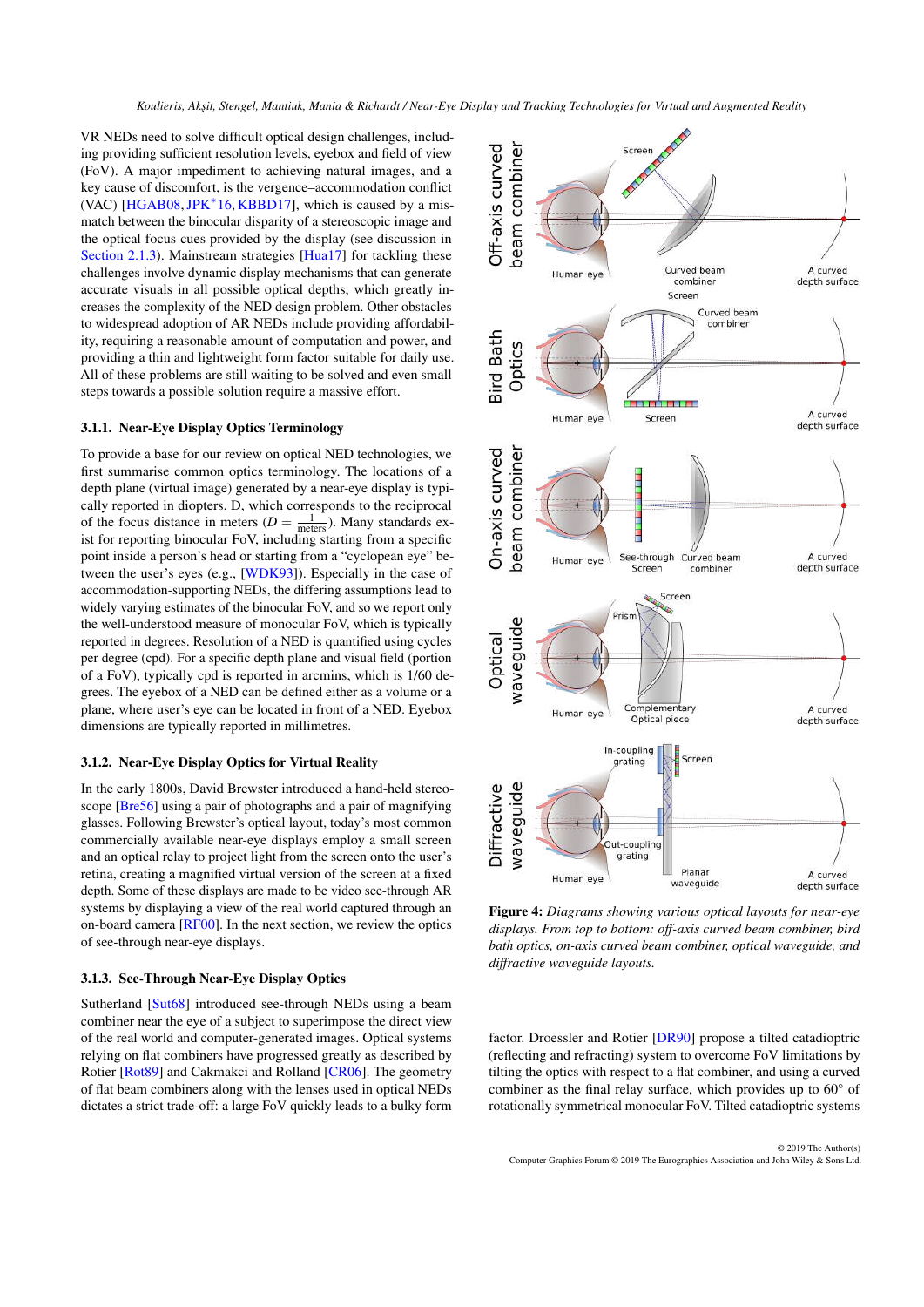<span id="page-8-2"></span>are fundamentally limited in light efficiency, depend on a complex polarised optical system, and produce a bulky form factor. Gilboa proposes an off-axis single-element curved beam combiner [\[Gil91\]](#page-19-17), and explores the associated optical design space. Today, modern variants of off-axis single-element curved beam combiners (e.g., [\[WLX16\]](#page-24-15)) are deployed in military applications and consumerlevel prototypes (e.g., Meta 2). Major limitations in off-axis singleelement curved beam combiners come into play while extending FoV in horizontal directions when lit vertically; these combiners are known to provide poor imaging characteristics with eccentricity, and require a larger screen with a larger FoV demand.

Another family of see-through NEDs is based on waveguides. Cheng et al. [\[CWHT09\]](#page-18-12) propose a waveguide-based NED design that fuses curved beam combiners and waveguides into a single free-form prism. They describe a tiling strategy of these prisms to increase limited FoV, which requires multiple displays per prism. Flat combiners have been converted into thin cascaded waveguides as a see-through NED prototype (e.g., Lumus); however, FoV-related issues are still a major problem in practice. As described by Kress and Shin [\[KS13a\]](#page-20-13), holographic methods simplify designing waveguides through holographic out-coupling and in-coupling of light. Today, such displays are present as consumer-level see-through NED prototypes (e.g., Microsoft HoloLens, Magic Leap One, Sony Smart Eye), which only report a maximum of 45° diagonal binocular FoV. Holographic Optical Elements (HOEs) can function as a complete reflective and diffusive beam combiner, as demonstrated by Li et al.  $[LLJ^*16]$  $[LLJ^*16]$  and Maimone et al.  $[MGK17]$ , with a small eyebox.

# <span id="page-8-0"></span>3.2. Accommodation-Supporting Near-Eye Displays

Accommodation-supporting NEDs [\[Hua17,](#page-19-16) [Kra16\]](#page-20-15) address the vergence–accommodation conflict (VAC) by matching the binocular disparity of virtual objects with correct optical focal cues for various depth planes.

Varifocal Displays A simple solution for solving VAC is a varifocal display, which dynamically changes the optical properties of the display. Although varifocal displays offer large computation benefits, they require precise gaze tracking. Liu et al. [\[LCH08\]](#page-20-16) used a tunable lens system combined with a spherical mirror, demonstrating 28° of diagonal FoV with 10–14 cpd, which switches depth from 8 D to infinity  $(-0.1 \text{ D})$  within 74 ms. Another study by Konrad et al. [\[KCW16\]](#page-20-17) also took advantage of an electrically tunable lens system, and demonstrated 36° diagonal FoV. Their solution allowed depth switching from 10 D to infinity (~0.1 D) within 15 ms, and provided 5–6 cpd. Dunn et al. [\[DTT](#page-18-13)<sup>\*</sup>17] provided a monocular FoV beyond 60° and a fast varifocal mechanism of 300 ms that switches depth from  $5 D$  to infinity  $(-0.1 D)$ . Most recently, Akşit et al. proposed using Holographic Optical Elements as a part of an AR varifocal NED system [\[ALK](#page-17-12)<sup>∗</sup> 17a], offering a FoV of 60° with 18 cpd; however, the varifocal mechanism is still too slow at (410 ms) when switching from 5 D to infinity  $(\sim 0.1 \text{ D})$ . An evaluation of the effect of different HMD display configurations on discomfort can be found in Koulieris et al. [\[KBBD17\]](#page-20-12).

Multiplane Displays Early on, Akeley et al. [\[AWGB04\]](#page-17-13) demonstrated the benefits of a fixed-viewpoint volumetric desktop display

© 2019 The Author(s) Computer Graphics Forum © 2019 The Eurographics Association and John Wiley & Sons Ltd.

using flat multiplanes, which allowed them to generate near-correct focus cues without tracking the eye position. Recently, such displays have been revisited with improved scene decomposition and gaze-contingent varifocal multiplane capabilities [\[NAB](#page-21-8)<sup>\*</sup>15, MSM<sup>\*</sup>17]. However, such displays have large power and computational demands, and complex hardware that would be difficult to miniaturise. These constraints limit their usefulness to perceptual experiments identifying the needs of future near-eye display designs. The work of Hu et al. [\[HH14\]](#page-19-18) demonstrated a time-multiplexed multiplane display in the form of a wearable AR NED with a narrow field of view  $(30^{\circ}\times 40^{\circ})$ . Lee et al. [\[LCL](#page-20-18)<sup>\*</sup>17] proposed a compact multiplane AR NED composed of a waveguide and a holographic lens, which demonstrated a FoV of 38°×19°. Zhang et al. [\[ZLW18\]](#page-24-16) proposed a stack of switchable geometric phase lenses to create a multiplane additive light-field VR NED, providing approximate focus cues over an 80° FoV. Both the works of Lee et al. [\[LJY](#page-20-19)<sup>∗</sup> 18] and Hu et al. [\[HH14\]](#page-19-18) demonstrated time-multiplexed multiplane AR NEDs with FoVs of 30° to 40°, respectively. Unlike all other previous work in multiplane approaches, most recently, Chang et al. [\[CKS18\]](#page-18-14) demonstrated a fast-paced multifocal display with an unprecedented 40 depth layers over a wide depth range (0.2–7 D) with 45° FoV.

Light-Field Displays Light-field NEDs promise nearly correct optical accommodative cues, but this comes at the cost of significant resolution loss. Lanman and Luebke [\[LL13\]](#page-20-20) introduced a VR neareye light-field display (NELD) that uses microlenses as the relay optics, showing a prototype with a FoV of  $29.2^{\circ} \times 16.0^{\circ}$ , leading to a resolution of 2–3 cpd. Huang et al. [\[HCW15\]](#page-19-19) developed VR NELDs further, demonstrating a prototype with a diagonal binocular FoV of 110°, leading to a resolution of (3-4 cpd). Akşit et al. [\[AKL15\]](#page-17-14) created a VR NED using a pinhole mask in front of an AMOLED display, and demonstrated full-colour images with a diagonal binocular FoV of 83° with 2–3 cpd. By using a see-through sparse backlight mechanism, Maimone et al. [\[MLR](#page-21-10)<sup>∗</sup> 14] introduced a single-colour prototype with a diagonal FoV of 110° and a resolution of 2–3 cpd.

Static and Dynamic Holographic NEDs Holography promises an accurate representation of four-dimensional (4D) light fields; however, the limitations of such displays include a small eyebox, large computational demand, long calibration times, and the design trade-off between limited resolution or a bulky form factor. Static holograms encoded into HOEs have been used in various NED types as optical combiners [\[JBM](#page-19-20)<sup>\*</sup>17,[MGK17,](#page-21-7)[LCL](#page-20-18)<sup>\*</sup>17] or projection sur-faces [\[ALK](#page-17-12)<sup>\*</sup>17a], although the static holograms in these displays do not provide 4D light fields. On the other hand, dynamic holographic VR NEDs can be achieved using phase-only spatial light modulators, which can encode holograms [\[SHL](#page-23-13)<sup>\*</sup>17, MGK17, [MFL17\]](#page-21-11), enabling a glasses-like form factor and a wide FoV (~80°).

# <span id="page-8-1"></span>3.3. Foveated Displays

Foveated NEDs promise a major increase in simplicity while relying on gaze trackers. We start by reviewing optical hardware in the foveated display literature. The earliest example of a gaze-contingent visual stimulus was presented by Reder in 1973 [\[Red73\]](#page-22-15), paving the way for further research into foveated imagery. Later on, the first proposal for foveated display hardware appeared in the work of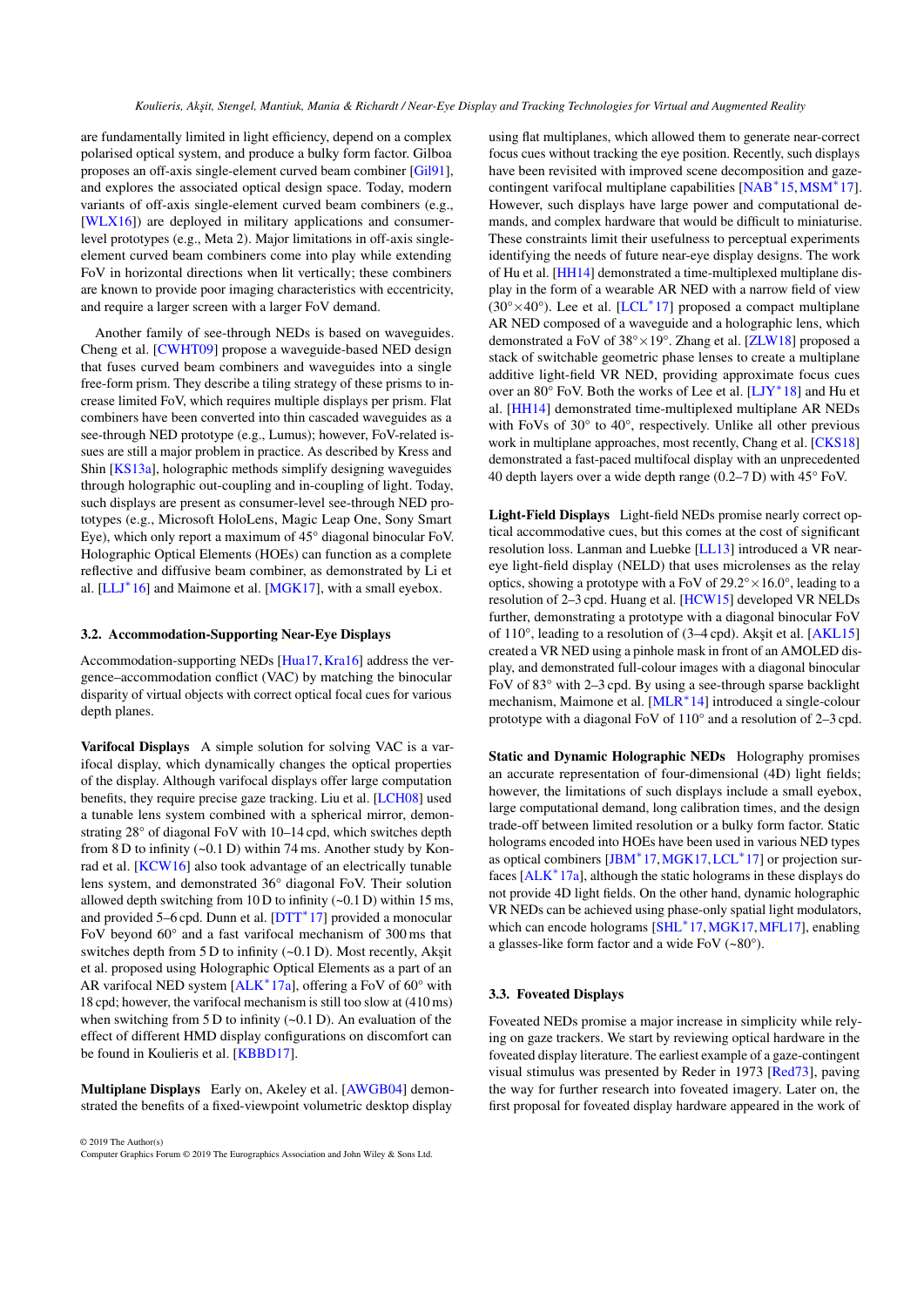*Koulieris, Ak¸sit, Stengel, Mantiuk, Mania & Richardt / Near-Eye Display and Tracking Technologies for Virtual and Augmented Reality*

<span id="page-9-1"></span>

| Display technique                                           | <b>Focus mechanism</b> | See-through | FoV      | <b>Resolution</b> | Eyebox   | Form factor | <b>Compute overhead</b> | <b>Gaze tracking</b> |
|-------------------------------------------------------------|------------------------|-------------|----------|-------------------|----------|-------------|-------------------------|----------------------|
| Pinlight displays [MLR <sup>*</sup> 14]                     | light fields           | yes         | wide     | low               | small    | thin        | high                    | no                   |
| Freeform optics [HJ14]                                      | light fields           | yes         | narrow   | high              | moderate | moderate    | high                    | no                   |
| HOE $[JBM^*17]$                                             | light fields           | yes         | moderate | low               | large    | moderate    | high                    | yes                  |
| HOE [MGK17]                                                 | holographic            | yes         | wide     | moderate          | small    | N/A         | high                    | yes                  |
| Focus tunable light engine [LCH08]                          | varifocal              | yes         | narrow   | moderate          | small    | bulky       | moderate                | yes                  |
| Multifocal plane display [HH14]                             | multifocal             | yes         | narrow   | moderate          | moderate | bulky       | high                    | yes                  |
| Membrane $[DTT^*17]$                                        | varifocal              | yes         | wide     | low               | large    | bulky       | low                     | yes                  |
| Varifocal HOE [ALK <sup>*</sup> 17b]                        | varifocal              | yes         | wide     | moderate          | large    | moderate    | low                     | yes                  |
| Multifocal display [LCL <sup>*</sup> 17]                    | multifocal             | yes         | narrow   | low               | large    | thin        | high                    | no                   |
| Focal-surface display [MFL17]                               | focal Surface          | no          | narrow   | moderate          | narrow   | moderate    | high                    | no                   |
| Application-adaptive foveated display [ACR <sup>*</sup> 18] | focal surface          | yes         | wide     | moderate          | large    | moderate    | low                     | no                   |

Table 1: *A comparison of see-through accommodation-supporting near-eye displays, including the virtual reality near-eye display implementation of [\[MFL17\]](#page-21-11). This table is modelled after those in Dunn et al. [\[DTT](#page-18-13)*<sup>∗</sup> *17], Ak¸sit et al. [\[ALK](#page-17-15)*<sup>∗</sup> *17b] and Matsuda et al. [\[MFL17\]](#page-21-11). Note that, in our chart, a moderate FoV is defined as 40–60°, moderate resolution is defined as 10–20 cpd, and a moderate eyebox is defined as 5–10 mm. Moderate values are adapted from [\[CR06,](#page-18-10)[MFL17\]](#page-21-11).*

Baldwin et al. [\[Bal81\]](#page-17-17) as a variable resolution transparency magnified by large concave mirrors. A year later, Spooner et al. [\[Spo82\]](#page-23-14) showed another style of desktop foveated hardware, which combines two different displays to provide high-resolution images at the fovea, and low-resolution images in the periphery. To our knowledge, the work of Shenker et al. [\[She87\]](#page-23-15) is the first to realise the concept of combining two different displays in a near-eye display configuration, in the form of a steerable foveal inset with 20 cpd resolution created using fiber-optics and pancake-type optical relays. Later, the work of Howlett et al. [\[How92\]](#page-19-22) followed the path of combining two different displays in an NED configuration to build a complete telepresence system with cameras. Rolland et al. [\[RYDR98\]](#page-22-16) combined two displays using a beam splitter in a NED setting. In their design, a high-resolution inset with 24 cpd resolution is relayed to the fovea of the eye using microlenses with a FoV of  $13.30^{\circ} \times 10.05^{\circ}$ , while a lower-resolution display at 6 cpd spans across a FoV of  $50^{\circ} \times 39^{\circ}$ through a magnifier lens. Godin et al. [\[GMB06\]](#page-19-23) describe a dual projector layout in order to realise a stereoscopic desktop-sized dis-play with a fixed foveal region. Most recently, Lee et al. [\[LCL](#page-20-18)<sup>\*</sup>17] proposed a compact AR NED comprised of a waveguide and a holographic lens that combines two displays. Their design has a FoV of  $38^{\circ} \times 19^{\circ}$  and eliminates the needs of a gaze-tracking hardware. Most recently, Akşit et al. [\[ACR](#page-17-16)<sup>\*</sup>18] demonstrate that printed optical components can be used to create static focal surfaces with fixed and dynamic foveation support for near-eye displays with 12 cpd spanning across a Fov of  $55^{\circ} \times 30^{\circ}$ . There is undoubtedly a clear hardware benefit in foveation; we refer curious readers to the following set of papers for detailed perceptual and computational benefits of foveation in computer graphics: [\[PN02,](#page-22-17) [PSK](#page-22-18)<sup>\*</sup>16, KSH<sup>\*</sup>17].

# <span id="page-9-0"></span>3.4. Vision-Correcting Near-Eye Displays

For users who need corrective lenses in their everyday lives (i.e., 'near-sighted' or 'far-sighted'), the situation is even more complex, because these users already have to deal with VAC even without AR or VR [\[SHL](#page-23-13)<sup>\*</sup>17]. Consider a 'near-sighted' user who can comfortably verge and accommodate to, say, 0.5 m, but needs corrective lenses to focus clearly at objects at 10 m. When they first use the corrective 'distance' lenses, an object at 10 m appears in focus (because to their eyes, it is at 0.5 m, but they will verge to 0.5 m, giving 'double vision'). Only after many hours, days or even weeks of wear, does the vision system gradually adapt to verging at 10 m, while

still accommodating to 0.5 m. Some users never become adapted to such a large VAC [\[AKGD17\]](#page-17-18). Over generations, opticians have empirically studied the range of VACs ('zone of clear single binocular vision', 'zones of comfort' [\[DM64,](#page-18-15)[Fry39\]](#page-18-16)), which are tolerable and to which most users can adapt.

When donning a near-eye display, users requiring vision correction still need to wear their corrective lenses. A few AR displays, such as the Lumus DK-32, provide a physical space between the user's eyes and the display, for fitting prescription lenses. For presbyopes (people over about 40 years of age), who account for about 40% of US population, this does not solve the problem because the user's range of focus is restricted by the focus range of the lenses being worn at any moment – for instance "reading" glasses or "driving" glasses. Installing bifocals, trifocals, or progressive lenses merely puts a particular distance in focus at one vertical angle, forcing the user to tilt their head up or down to bring in focus a real-world object that is at a particular distance. Even the most recent offerings require the user to turn a focus knob on the lens (e.g., Alvarez lens) to adjust the depth of the focal plane – an unacceptably awkward requirement for most users.

Most recently, a very promising body of work has become available on prescription correction in near-eye displays [\[CDAF18,](#page-18-17) [PKW18,](#page-22-19) [LHG](#page-20-22)<sup>\*</sup>18]. These methods allow for automating per-user image modifications using all or some of the following hardware: (1) a pair of focus-changing optical layouts for partially or globally changing the optical power of the real world [\[MN15\]](#page-21-12), (2) a gaze-tracking mechanism to predict where a user is looking at, and (3), a depth sensor or a pair of conventional cameras to interpret real-world depths in front of the user, increasing the accuracy of gaze estimations.

Another camp on tackling vision correction is through convolu-tion methods [\[MGDA](#page-21-13)<sup>\*</sup>15, HWBR14]. This method has been heavily researched in the most recent years [\[IK15,](#page-19-25)[IAIK16\]](#page-19-26), and found to be requiring a large calibration effort with respect to focus-changing optical layouts.

Another vision correction methodology that is important for neareye displays is along the axis of colour correction, which colourblind people can take advantage of. A body of work has investigated colour correction in augmented reality using transparent spatial light modulators [\[LSZ](#page-21-14)<sup>\*</sup>18, WHL10] and projectors [\[ABG10\]](#page-17-19). Such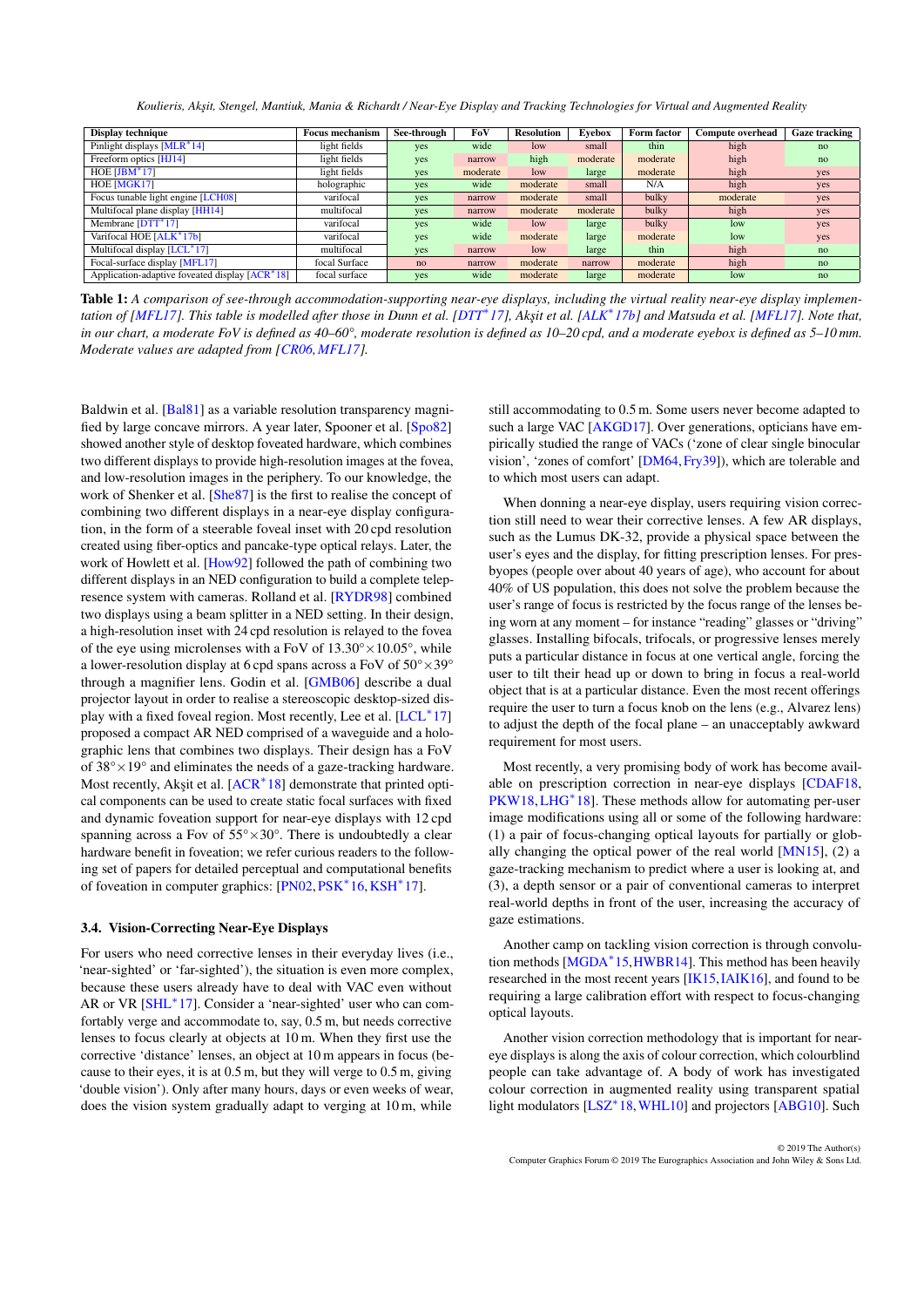<span id="page-10-3"></span>

Figure 5: *Diagrams comparing generic optical layouts for various different types of accommodation-supporting near-eye displays with a traditional Brewster-style near-eye display layout [\[Bre56\]](#page-17-11)*. *Accommodation-supporting near-eye displays can be classified as varifocal/multifocal, multiplane, focal surface, and holographic near-eye displays.*

additions to near-eye displays require a rethinking of optical design; therefore, a combination of all previous efforts are still yet to be researched.

#### <span id="page-10-0"></span>4. Tracking Methods for Near-Eye Display Technologies

Sherman and Craig [\[SC18\]](#page-22-20) define the four key elements of virtual reality (which for them encompasses augmented and mixed reality) to be:

© 2019 The Author(s) Computer Graphics Forum © 2019 The Eurographics Association and John Wiley & Sons Ltd.



<span id="page-10-1"></span>Figure 6: *The VR/AR system input–output cycle according to Jerald [\[Jer09\]](#page-19-27). The user's motion is tracked, the application reacts to the motion and renders visual content for immediate display.*

- 1. Virtual world comprises the virtual content of a given medium.
- 2. Immersion is the replacement of perception with virtual stimuli.
- 3. Sensory feedback based on the user's physical position in space.
- 4. Interactivity is responding to the user's actions.

Providing correct sensory feedback therefore requires measuring, or *tracking*, the location and orientation of the head-mounted display relative to a known reference frame, so that the VR system can respond by rendering the correct images to be displayed to the user. [Figure 6](#page-10-1) illustrates this standard input–output cycle of VR and AR systems. To provide meaningful interactivity, it is not only necessary to track the head-mounted display, but it is also necessary to track the user, their motion and their environment, so that their actions can trigger appropriate responses.

In this section, we are therefore considering the full range of tracking techniques, from head tracking for determining the headset's pose, to tracking of the user's body pose, theirs hands, facial expressions and eye gaze, as well as the environment. We first briefly look at the underlying tracking technologies in [Section 4.1](#page-10-2) and discuss their pros and cons, including their accuracy and latency, as well as their suitability for different tasks. See recent surveys [\[BCL15,](#page-17-20) [MUS16\]](#page-21-15) for a more detailed account. We further discuss recent progress across different tracking modalities in [Sec](#page-12-0)[tion 4.2,](#page-12-0) and how this informs the design of state-of-the-art VR and AR systems in [Section 4.3.](#page-14-0)

## <span id="page-10-2"></span>4.1. Tracking Technologies

Convincing and immersive virtual and augmented reality requires the real-time tracking of the user's head-mounted display as well as their interaction with the world [\[BCL15\]](#page-17-20). Over the last few decades, many tracking approaches have been proposed, based on different tracking technologies as well as combinations of multiple technologies (see examples in [Figure 7\)](#page-11-0). Each approach needs to find a tradeoff between key performance criteria [\[WF02\]](#page-24-18), such as accuracy, update rate, latency, jitter, noise and drift, and other considerations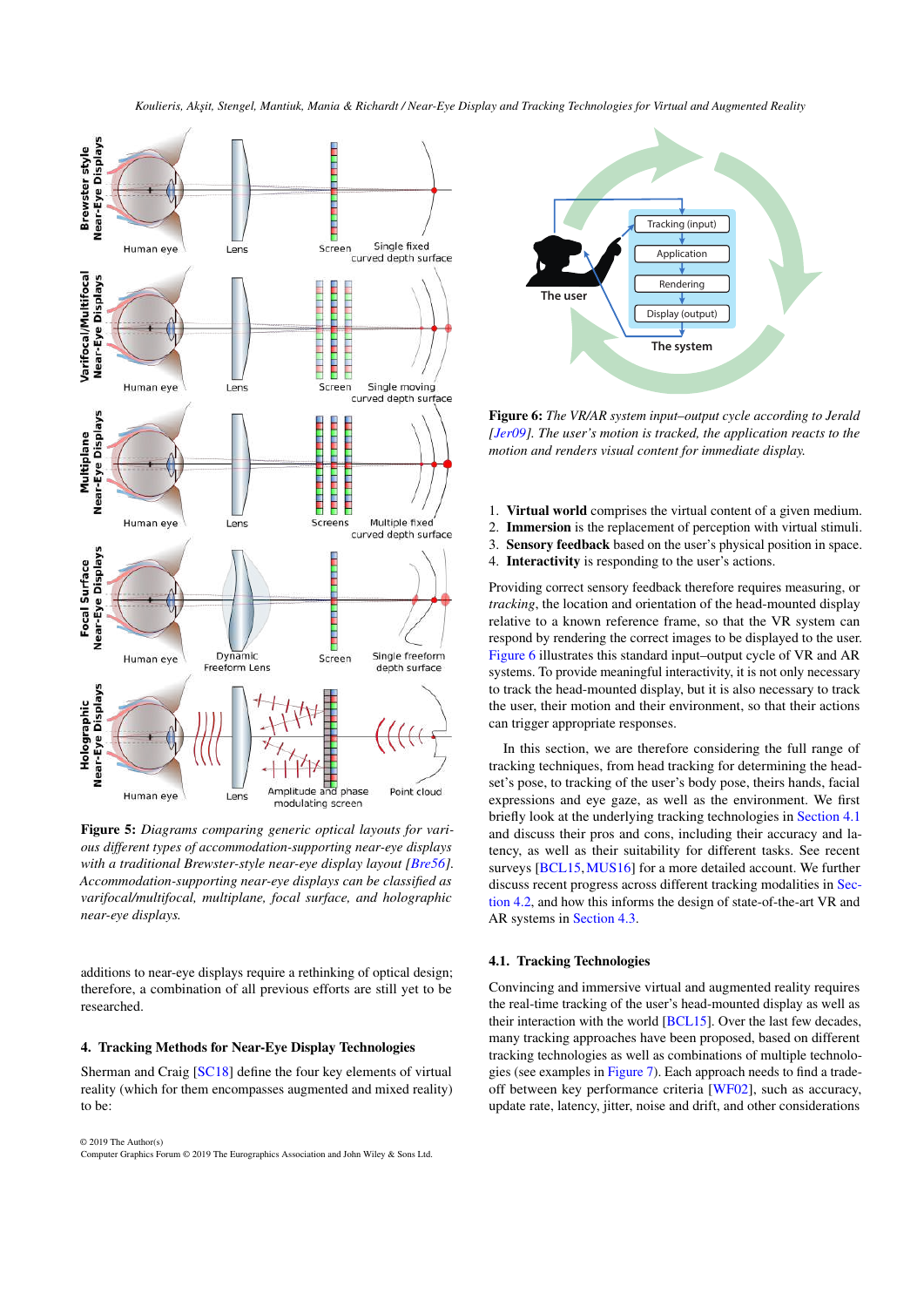<span id="page-11-1"></span>

<span id="page-11-0"></span>Figure 7: *Example uses of the tracking technologies discussed in [Section 4.1:](#page-10-2) (a) Sutherland's 'Sword of Damocles' mechanical tracker (1968) [\[Sut68\]](#page-23-12); (b) the Magic Leap One Controller (2018) uses magnetic tracking [\[BLW](#page-17-21)*<sup>∗</sup> *17]; (c) Google Daydream View (2017) uses inertial tracking for 3-DoF localisation of headset and controller; (d) ultrasonic tracking for room-scale 6-DoF localisation [\[SAP](#page-22-21)*<sup>∗</sup> *16]; (e) marker-based optical tracking using ARToolkit [\[KB99\]](#page-20-23); (f) model-based optical tracking using Vuforia; (g) SLAM-based tracking using direct sparse odometry [\[EKC18\]](#page-18-18); (h) depth-based tracking using BundleFusion [\[DNZ](#page-18-19)*<sup>∗</sup> *17]; and (i) visual-inertial odometry [\[LLB](#page-20-24)*<sup>∗</sup> *15] as a hybrid technique combining optical and inertial tracking.*

such as visibility requirements, contact-based versus contact-free, and active versus passive methods.

One important property of tracking approaches is how many degrees of freedom , or DoF, they can measure. The position and orientation of an object can be uniquely specified using six degrees of freedom (see figure to the right): 3 DoF for translation (left–right, up–down, forward–backward) and 3 DoF for rotation (pitch, yaw, roll), for a total of 6 DoF. Some approaches only recover



Figure 8: *6 degrees of freedom.*

the three rotational DoF, so that a viewer can look around a virtual world from a fixed viewpoint. Only 6-DoF tracking allows the viewer to move in the virtual world like in the real world.

Mechanical Tracking is one of the oldest approaches that has been used at least since Ivan Sutherland's ground-breaking headmounted display [\[Sut68\]](#page-23-12). Using a mechanical arm with sensors at the joints, position and orientation can be measured with high accuracy and low jitter and latency. The main limitation is that the mechanical arm needs to be physically connecting the object of interest to a fixed reference frame, such as connecting Sutherland's display to the ceiling, or a joystick to a desk. This limits the range of possible motions to the fixed location at which the system is installed. However, this may be acceptable or even desirable in certain application scenarios such as location-based entertainment.

Magnetic Tracking measures the magnetic field vector using three mutually orthogonal magnetometers or electromagnetic coils [\[RBSJ79\]](#page-22-22). Magnetometers measure static magnetic fields, such as the Earth's natural magnetic field, which provides a 3-DoF orientation measurement. Electromagnetic coils can be used to measure

the current induced by an active source, and three sources are sufficient for full 6-DoF pose estimation. Another main benefit of magnetic tracking is that no line of sight is required, which is why it is for example used by the Magic Leap One AR headset and controller [\[BLW](#page-17-21)<sup>∗</sup> 17]. However, magnetic tracking tends to be sensitive to metal as well as fairly noisy and expensive. Recently, centimetrelevel accuracy has been demonstrated using only commodity WiFi infrastructure [\[KK17,](#page-20-25)[ZLAA](#page-24-19)<sup>∗</sup> 18].

Inertial Tracking relies on accelerometers and gyroscopes to estimate velocity and orientation. This functionality is often grouped into inertial measurement units (IMUs), which have become popular since the introduction of microelectronic mechanical systems (MEMS) that offer a cheap and small package with a high update rate. The biggest weakness of inertial tracking is drift, as measurements need to be integrated once to obtain orientation and twice to obtain position, which leads to significant drift over time. In practice, MEMS IMUs often also include magnetometers to reduce rotational drift, e.g., as used in the Oculus Rift development kit [\[LYKA14\]](#page-21-16) or Google's Daydream headset, which both only support 3-DoF orientation tracking. Many practical implementations combine IMUs with other tracking techniques (see 'hybrid tracking') to manage drift while benefitting from the high update rate.

Acoustic Tracking measures distances using time-of-flight or phase-coherent ultrasound waves [\[Sut68\]](#page-23-12). Devices are generally small and cheap, but suffer from low accuracy and refresh rates, and require line-of-sight while only providing 3-DoF orientation. For these reasons, acoustic tracking is becoming less common, although it is still being used for room-scale environments [\[SAP](#page-22-21)<sup>∗</sup> 16].

Optical Tracking uses one or more cameras in the visual or infrared spectrum to reconstruct the position and/or orientation of objects relative to the camera or, alternatively, the camera's pose relative to the environment as used in AR [\[BCL15,](#page-17-20) [MUS16\]](#page-21-15). A huge range of different optical tracking approaches and technolo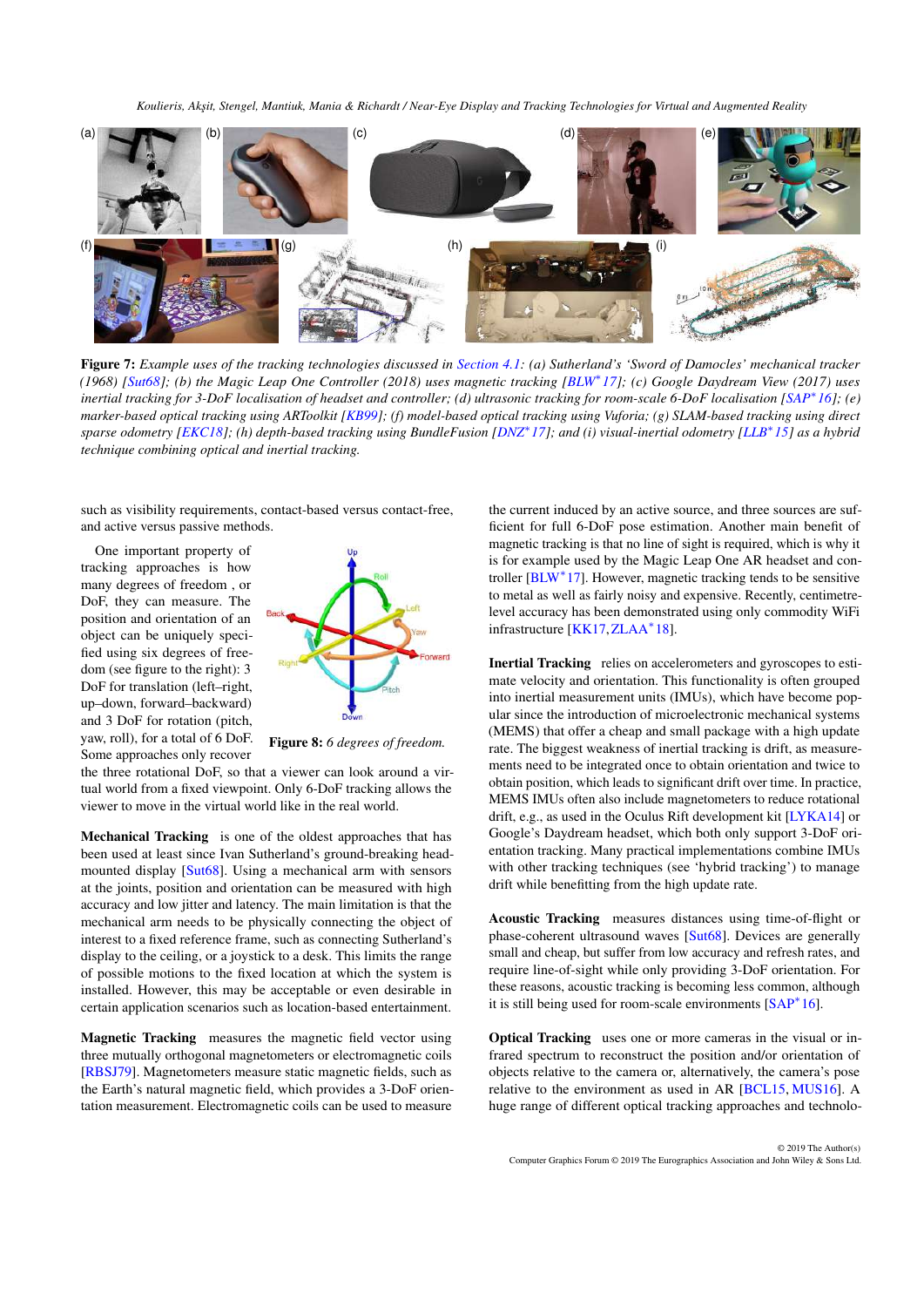<span id="page-12-1"></span>gies have been proposed in recent years. They all rely on image processing and computer vision to interpret the captured images or videos. (1) *Marker-based* tracking approaches look for known artificial markers, such as retro-reflective spheres used for traditional motion capture (e.g., Vicon), or 2D fiducial markers like ARToolkit [\[KB99\]](#page-20-23) that enable 6-DoF camera pose estimation. (2) If the geometry of the scene, or objects in it, is known, it can also be used for *model-based* tracking. A special case of this is the tracking of a planar surface, as it simplifies the pose estimation based on estimated homographies [\[MUS16\]](#page-21-15). (3) *SLAM-based* tracking performs simultaneous localisation and mapping in previously unknown environments. SLAM techniques have been covered thoroughly in two recent surveys [\[CCC](#page-18-20)<sup>∗</sup> 16[,SMT18\]](#page-23-16). (4) *Depth-based* tracking uses depth maps acquired from infrared-based depth sensors that have become widespread over the last decade. Such sensors usually operate on the active stereo [\[Zha12\]](#page-24-20) or time-of-flight [\[KBKL10\]](#page-20-26) principle (e.g., Microsoft Kinect and Kinect One, respectively). Overall, most optical tracking approaches are usually very accurate, reasonably cheap, immune to metal and work over long ranges. However, they do require a line of sight, some techniques require specific markers, and update rates can be low (10s of Hz).

Hybrid Tracking combines multiple tracking technologies to overcome the limitations of each one, as no single tracking technology provides a silver bullet [\[WF02\]](#page-24-18). A common combination is visualinertial SLAM [\[LLB](#page-20-24)<sup>∗</sup> 15], which fuses SLAM-based tracking (high accuracy, but low update rate) with inertial tracking (high update rate, but long-term drift) to reduce latency and increase accuracy and robustness. This is for instance used by the Microsoft HoloLens and Windows Mixed Reality HMDs [\[ESS](#page-18-21)<sup>\*</sup>16], as well as Apple's ARKit and Google's ARCore AR APIs. Valve's Lighthouse system is another hybrid tracking technology that combines optical tracking (using a swept infrared laser) for high-accuracy positioning with inertial tracking for low-latency tracking [\[YS16\]](#page-24-21). Hybrid systems have shown the best overall tracking performance, but are necessarily more complex and expensive than any single technology.

## <span id="page-12-0"></span>4.2. Tracking Modalities

Tracking the user and their interaction with the real and virtual worlds comes in many flavours. Now that we have looked at the arsenal of tracking technologies that are at out disposal, we will next explore some recent advances in specific tracking modalities (see examples in [Figure 9\)](#page-13-0). We start with head and eye tracking, which both provide invaluable information about what imagery to show to the user. Next, we expand the tracking of the user by tracking their full body, hands and faces. Finally, we are taking a quick look at current techniques for reconstructing static and dynamic environments, with which the user may be interacting while wearing a near-eye display.

Head Tracking In the beginning, there was only head tracking [\[Sut68\]](#page-23-12), although Sutherland proposed both a mechanical and an ultrasound-based head tracker. This early work clearly demonstrated how important knowing the head pose is for rendering images that appear fixed in 3D space. Great advances in tracking technology over the last 50 years have led to widely available commercial neareye displays that have head tracking built in, such as the Oculus Rift,

© 2019 The Author(s) Computer Graphics Forum © 2019 The Eurographics Association and John Wiley & Sons Ltd. which relies on IMUs [\[LYKA14\]](#page-21-16) in combination with infrared-based optical tracking. Recent research prototypes have also successfully experimented with using a cluster of rolling-shutter cameras for kilohertz 6-DoF visual tracking [\[BDF16\]](#page-17-22), using a single RGB-D camera [\[TTN18\]](#page-23-17) or most simply a standard RGB camera [\[RCR18\]](#page-22-23).

Eye Tracking aims to estimate the gaze direction of a user – ideally for both eyes, so that the 3D point at which both eyes are verging can be determined [\[WPDH14\]](#page-24-22). Eye trackers can be desk-mounted [\[WPDH14\]](#page-24-22), laptop-mounted [\[ZSFB18\]](#page-25-0), head-mounted [\[SB15\]](#page-22-24) or using the front-facing camera of mobile phones and tablets [\[KKK](#page-20-27)<sup>∗</sup> 16]. Near-eye input avoids the problems of head pose and eye-region estimation, and allows use of high-resolution images of the eye. Most eye trackers work in the infrared spectrum as dark irises appear brighter in it, resulting in stronger contrast to the black pupil that is used for gaze estimation.

In the following, we briefly summarise the history and state-ofthe-art approaches for video-based eye tracking. We ignore other invasive eye tracking technologies such as scleral coil trackers. Duchowski's book on eye tracking methodology [\[Duc17\]](#page-18-22) provides more practical information for the interested reader. In addition, curious readers can read a detailed up-to-date survey of gaze-tracking systems and gaze-estimation algorithms in the work of Holmqvist et al. [\[HNA](#page-19-28)<sup>\*</sup>11] and Kar and Corcoran [\[KC17\]](#page-20-28).

Feature-based gaze-estimation methods locate the pupil and then map the pupil location to a screen location using user-specific calibration. The most recent pupil detection algorithms are discussed in this section. The Starburst algorithm [\[LWP05\]](#page-21-17) iteratively locates the pupil center as the mean of points which exceed a differential luminance threshold along the rays extending from the last best guess. In the SET method [\[JHB](#page-19-29)<sup>∗</sup> 15], the convex hull segments of thresholded regions are fit to sinusoidal components. Świrski et al.  $[SD14]$  $[SD14]$ and Pupil Labs [\[KPB14\]](#page-20-29) both start with coarse positioning using Haar features. Swirski et al. then refine by k-means clustering the ´ intensity histogram and a modified RANSAC ellipse fit, while Pupil Labs use ellipse fitting on connected edges. ExCuSe [\[FKS](#page-18-23)<sup>\*15]</sup>, ElSe [\[FSKK16\]](#page-18-24), and PuRe [\[SFK18\]](#page-22-26) use morphological edge filtering followed by ellipse fitting. PuRe is capable of selecting multiple edges for the final fitting and edge selection. ExCuSe and ElSe provide alternative approaches for cases when edge detection is not applicable. Recently, Fuhl et al. [\[FGS](#page-18-25)<sup>∗</sup> 18] presented circular binary features (CBF) to learn conditional distributions of pupil positions for the datasets on which they test. These distributions are indexed by binary feature vectors and looked up at inference time.

Due to the success of deep learning methods in many areas of computer vision, the state-of-the-art algorithms are mostly based on convolutional neural networks (CNNs) [\[WBZ](#page-24-23)<sup>\*</sup>15, [WBM](#page-24-24)<sup>\*</sup>16, [PZBH18,](#page-22-27) [PSH18,](#page-22-28) [HKN](#page-19-30)\*16, [SMS14,](#page-23-18) [KSV16,](#page-20-30) [ZCZ](#page-24-25)\*18, [GWW](#page-19-31)\*16, [KKK](#page-20-27)<sup>\*</sup>16, MBW<sup>\*</sup>17]. Networks with more layers generally outperform shallower ones, and VGG16 [\[SZ15\]](#page-23-19) is emerging as consensus architecture to be wrapped with preprocessing or context-aware layers [\[ZSFB18\]](#page-25-0). Fuhl et al. proposed a CNN-based approach that uses one CNN for coarse positioning and an additional one to re-fine the center estimate [\[FSK](#page-18-26)<sup>\*</sup>17]. Zhu et al. combine different pupil detectors and a CNN in a second pass. The method reaches high tracking accuracy, but is computationally expensive [\[ZCZ](#page-24-25)<sup>∗</sup> 18]. PupilScreen measures the pupil diameter with CNN from single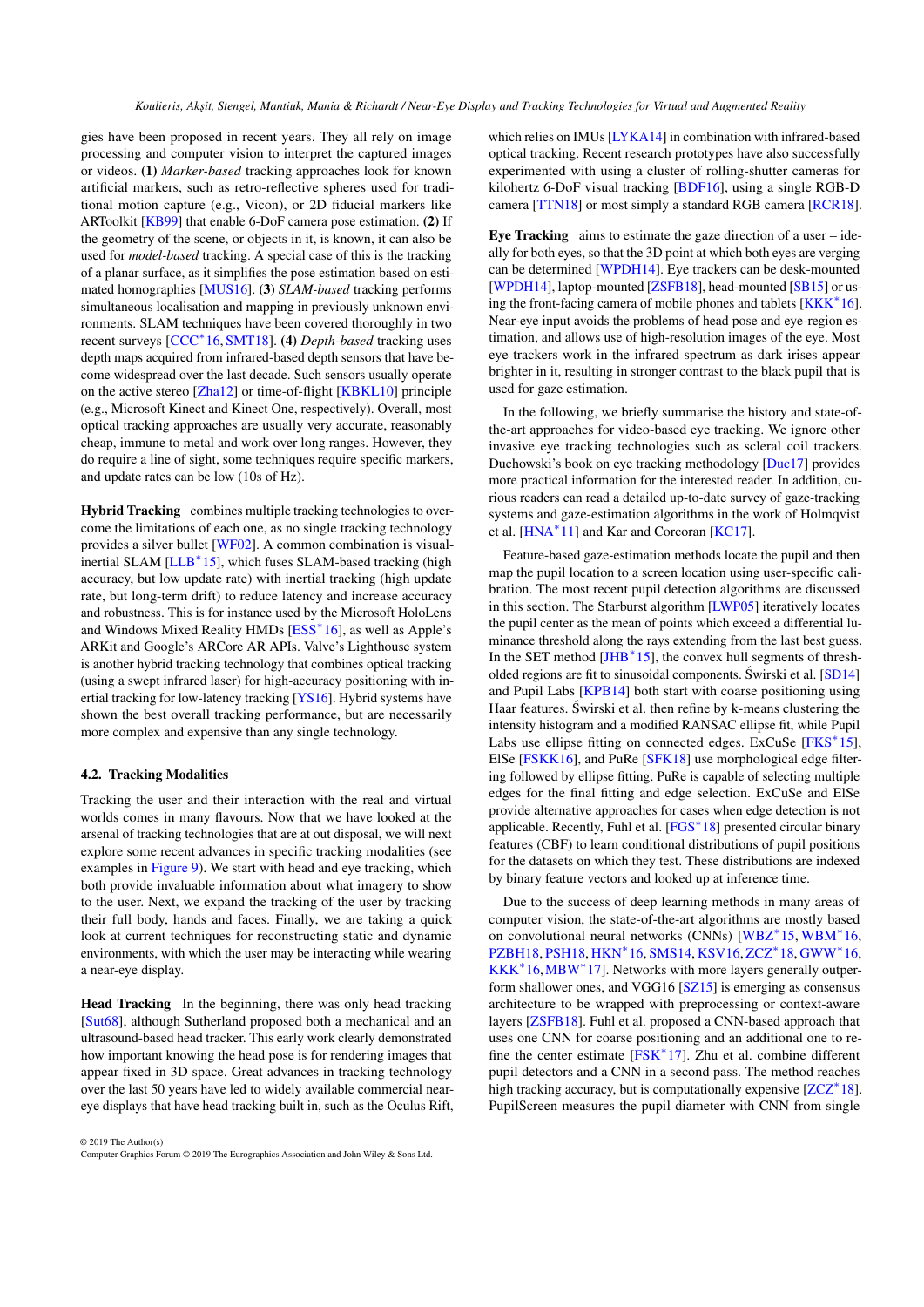<span id="page-13-1"></span>

<span id="page-13-0"></span>Figure 9: *Examples of the tracking modalities discussed in [Section 4.2:](#page-12-0) (a) head tracking with five pairs of rolling shutter cameras at kilohertz frequencies [\[BDF16\]](#page-17-22); (b) image-based head tracking [\[RCR18\]](#page-22-23); (c) desk-mounted eye tracker below the display [\[WPDH14\]](#page-24-22); (d) head-mounted eye tracking [\[SB15\]](#page-22-24); (e) phone-based eye tracking using deep learning [\[KKK](#page-20-27)*<sup>∗</sup> *16]; (f) egocentric inside-out motion capture [\[RRC](#page-22-29)*<sup>∗</sup> *16]; (g) live motion capture from a single video camera [\[MSS](#page-21-19)*<sup>∗</sup> *17]; (h) performance capture from monocular video [\[XCZ](#page-24-26)*<sup>∗</sup> *18]; (i) egocentric hand tracking from an RGBD camera [\[MMS](#page-21-20)*<sup>∗</sup> *17]; (j) tracking multiple interacting hands for VR [\[TTT](#page-23-20)*<sup>∗</sup> *17]; (k) head-mounted face tracking using measure sensors [\[LTO](#page-21-21)*<sup>∗</sup> *15]; (l) face tracking from a RGBD camera [\[TZS](#page-24-27)*<sup>∗</sup> *18]; (m) performance capture of full bodies and hands [\[RTB17\]](#page-22-30); (n) static environment reconstruction by KinectFusion [\[NDI](#page-21-22)*<sup>∗</sup> *11]; (o) annotated 3D scene reconstruction [\[DCS](#page-18-27)*<sup>∗</sup> *17]; (p) non-rigid motion tracking and surface reconstruction [\[GXW](#page-19-32)*<sup>∗</sup> *18]; and (q) real-time volumetric non-rigid reconstruction [\[IZN](#page-19-33)*<sup>∗</sup> *16].*

smartphone photo of the eye [\[MBW](#page-21-18)<sup>\*</sup>17] Additionally, other approaches differing from the aforementioned ones are appearancebased methods, which directly compute the gaze location from the eye image [\[WBZ](#page-24-23)<sup>∗</sup> 15,[ZSFB15,](#page-25-1)[TSSB17\]](#page-23-21).

The most recent related work on remote images covers training across multiple cameras [\[ZHSB18\]](#page-24-28), using the screen as a glint source [\[HLNL17\]](#page-19-34), and machine learning for calibrating trackers [\[SFK17\]](#page-22-31). Another interesting multicamera approach is by Tonsen et al. [\[TSSB17\]](#page-23-21), who explore gaze tracking using various combinations of multiple low-resolution and low-power miniature cameras, which is a favourable condition for mobile hardware.

Full-Body Tracking estimates human body pose in terms of a kinematic skeleton, which comprises rigid *bones* that are connected at *joints* with varying degrees of freedom [\[MHKS11\]](#page-21-23). Most commercial motion-capture systems use optical tracking with multiple cameras, either using markers (e.g., Vicon, OptiTrack) or markerless (e.g., The Captury, iPi Soft), while some systems use IMUs (e.g., Xsens, Neuron), which are not constrained to a fixed capture volume. Motion capture has also been demonstrated using a single consumer

depth camera, such as the Microsoft Kinect [\[WZC12,](#page-24-29) [SGF](#page-23-22)<sup>\*</sup>13], which has the benefit of being largely invariant to the colour of clothing being worn. Approaches that use body-mounted cameras overcome the restricted capture volumes of previous approaches [\[SPS](#page-23-23)<sup>\*</sup>11] and also enable motion capture in space-constrained environments [\[RRC](#page-22-29)<sup>∗</sup> 16] that were previously infeasible for optical tracking approaches. Most recently, deep learning applied to large datasets has enabled monocular motion capture from a single cam-era [\[ZZP](#page-25-2)<sup>\*</sup>18], even live and in real time [\[MSS](#page-21-19)<sup>\*</sup>17]. In contrast to motion capture, performance capture aims to reconstruct the surface geometry of humans, not just their skeletons [\[TdAS](#page-23-24)<sup>\*</sup>10]; this surface reconstruction is more desirable for virtual reality applications, as this would enable one to see their own body in the virtual world. Recent monocular approaches have shown convincing results with a depth sensor [\[DDF](#page-18-28)<sup>\*</sup>17] or just a standard video camera [\[XCZ](#page-24-26)<sup>\*</sup>18].

Hand Tracking aims to reconstruct the pose of hands and fingers, which are crucial for our everyday interaction with the real world. Hand tracking is a challenging problem because fingers look very similar and tend to occlude each other. Most hand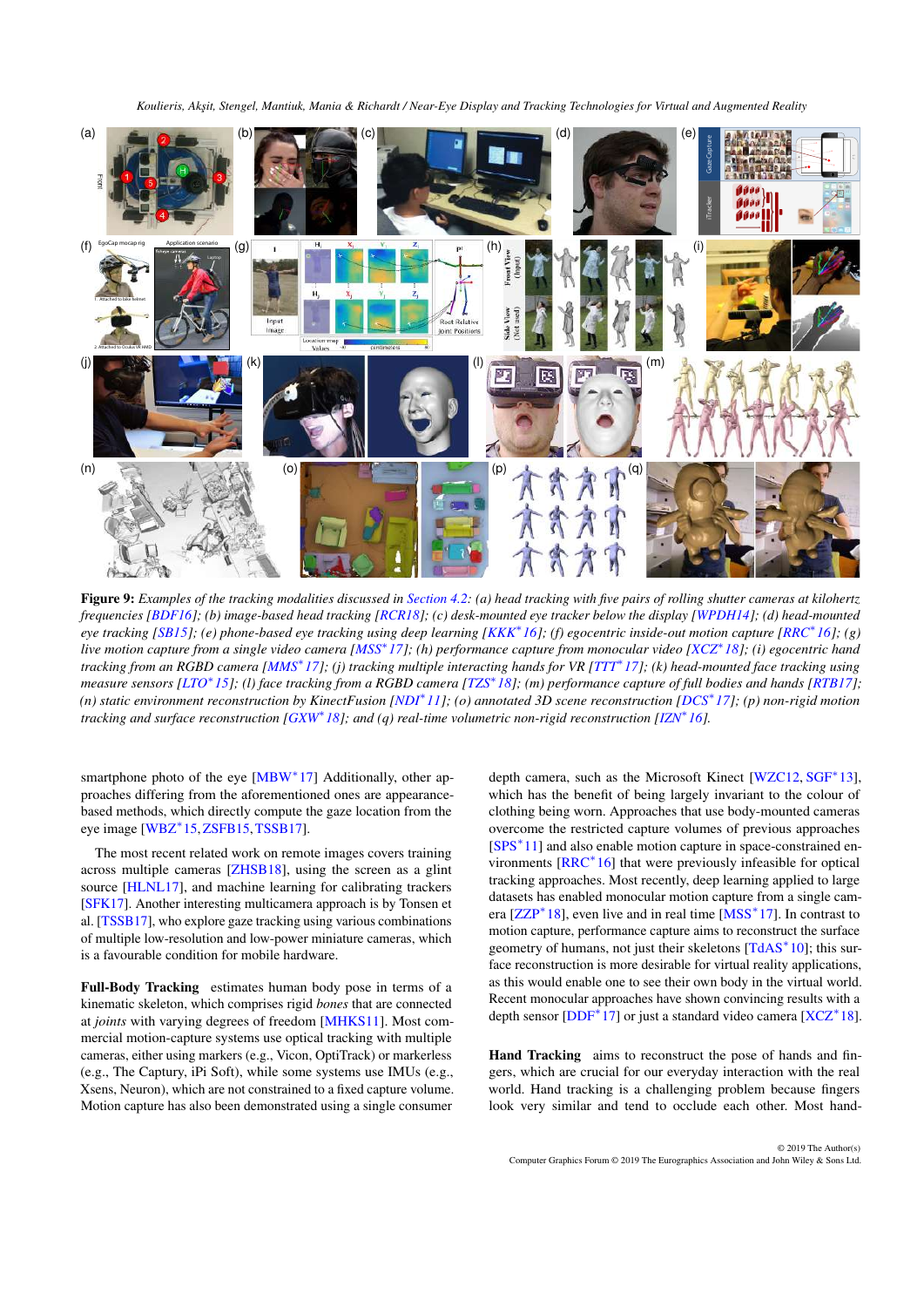<span id="page-14-1"></span>tracking approaches use optical tracking, as it works from a distance with line-of-sight. The wrist-worn Digits sensor uses a custom infrared projector-camera system [\[KHI](#page-20-31)<sup>∗</sup> 12], but most approaches use commodity hardware instead, particularly consumer depth cameras. The colour channel is sometimes used for hand segmentation [\[OKA11\]](#page-22-32), but many approaches only use the depth channel [\[SMOT15,](#page-23-25) [TBC](#page-23-26)<sup>∗</sup> 16, [TPT16\]](#page-23-27), as it is invariant to skin colour and illumination, which makes colour-only hand tracking more challenging [\[MBS](#page-21-24)<sup>\*</sup>18]. Egocentric approaches use body-mounted RGB-D cameras instead [\[RKS](#page-22-33)<sup>\*</sup>14, [MMS](#page-21-20)<sup>\*</sup>17] to recover hand pose from the user's viewpoint. While most work focuses on tracking a single hand, a few approaches specialise in tracking multi-ple interacting hands [\[TTT](#page-23-20)<sup>\*</sup>17, [TBS](#page-23-28)<sup>\*</sup>16] or interaction with ob-.<br>jects [\[SMZ](#page-23-29)<sup>\*</sup> 16, [TA18\]](#page-23-30).

Face Tracking is important for social applications such as video conferencing and telepresence. Two recent surveys provide an up-to-date overview and evaluation of techniques for face recon-struction, tracking and applications [\[CAS](#page-18-29)<sup>\*</sup>18,[ZTG](#page-25-3)<sup>\*</sup>18]. However, head-mounted near-eye displays create new challenges for face tracking because they occlude a large part of the face. Occlusionaware techniques [\[HMYL15\]](#page-19-35) partially address this problem, while other approaches integrate pressure sensors into the edge of the head-mounted display to directly measure the deformation of the face [\[LTO](#page-21-21)<sup>\*</sup>15]. When combined with in-headset eye tracking, the reconstructed facial models become more expressive, which enables high-fidelity facial and speech animation [\[OLSL16\]](#page-22-34) as well as gaze-aware facial reenactment [\[TZS](#page-24-27)<sup>\*</sup>18].

Multimodal Tracking is an emerging area, which simultaneously tracks multiple modalities to obtain a more comprehensive reconstruction of the user. Such approaches for example combine tracking of bodies and hands [\[RTB17\]](#page-22-30) or bodies, hands and faces [\[JSS18\]](#page-20-32).

Environment Reconstruction is required to understand how a user interacts with the real world, and hence also the virtual world. Recent surveys provide an excellent introduction to and overview of 3D reconstruction using RGB-D cameras [\[ZSG](#page-25-4)<sup>\*</sup>18], as well as simultaneous localisation and mapping (SLAM) in static [\[CCC](#page-18-20)<sup>\*</sup>16] and dynamic environments [\[SMT18\]](#page-23-16). Most 3D reconstruction approaches assume static environments and integrate multiple depth maps from a moving camera using a truncated signed distance function, e.g. the pioneering KinectFusion approach [\[NDI](#page-21-22)<sup>\*</sup>11]. Subsequent work expanded the supported capture volume using voxel hashing [\[NZIS13\]](#page-21-25), added support for colour video cameras [\[PRI](#page-22-35)<sup>∗</sup> 13], achieved high performance on mobile devices [\[KPR](#page-20-33)<sup>∗</sup> 15], and integrated loop-closure optimisation with surface re-integration [\[DNZ](#page-18-19)<sup>∗</sup> 17]. More recent work goes beyond reconstructing just geometry and also estimates part labels to help understand real-world environments [\[ZXTZ15,](#page-25-5) [DCS](#page-18-27)<sup>\*</sup>17]. Most environments, however, are not entirely static and require non-rigid reconstruction and mo-tion tracking [\[ZNI](#page-25-6)<sup>\*</sup>14, [NFS15\]](#page-21-26), deformation of integration volumes [\[IZN](#page-19-33)<sup>∗</sup> 16], dense visual SLAM [\[WSMG](#page-24-30)<sup>∗</sup> 16] or *L*<sup>0</sup> motion regularisation [\[GXW](#page-19-32)<sup>\*</sup>18].

#### <span id="page-14-0"></span>4.3. Tracking Applications

In this section, we review a select set of tracking applications in VR/AR: gaze tracking to speed up rendering while maintaining visual fidelity and gesture/gaze tracking to control user interfaces.

Gaze-Aware Displays Being able to detect and to adapt to gaze direction facilitates many new ways to enhance digital displays. The notion of gaze-contingent or gaze-aware display devices dates back at least two decades. In the following, some of the most recent key contributions of the field are presented. Excellent review articles on gaze-contingent techniques and applications include those of Reingold [\[RLMS03\]](#page-22-36), O'Sullivan [\[OHM](#page-22-37)<sup>∗</sup> 04], Duchowski [\[DCM04,](#page-18-30) [DÇ07\]](#page-18-31), Dietrich [\[DGY07\]](#page-18-32), Bartz et al. [\[BCFW08\]](#page-17-23), Masia et al. [\[MWDG13\]](#page-21-27) and Stengel et al. [\[SM16\]](#page-23-31).

Another application for eye tracking in HMDs is foveated ren-dering [\[GFD](#page-19-36)<sup>\*</sup>12, [SGEM16,](#page-23-32) [PSK](#page-22-18)<sup>\*</sup>16, [WRK](#page-24-31)<sup>\*</sup>16]. The rapid fall-off in acuity from our foveal to our peripheral field of vision is exploited to allocate rendering and video processing resources more efficiently. Stengel et al. present a perception model for adaptive image-space sampling [\[SGEM16\]](#page-23-32). In this work, the scene is rendered and displayed only within a small circle around the gaze direction at full detail; rendered image resolution decreases continuously with increasing angular distance from the foveal field of vision. Weier et al. present a perception-based foveation scheme using ray tracing [\[WRK](#page-24-31)<sup>\*</sup>16, WRHS18]. In recent work, Mauderer et al. created a model for simultaneous contrast perception [\[MFN16\]](#page-21-28). The approach modulates the colour of the scene in the periphery according to the gaze direction, which results in more saturated colour perception. The authors plan to use the effect to create a new form of high dynamic range images with increased perceivable gamut size [\[MFN16\]](#page-21-28). Patney et al. show that the level of foveation can be increased if the local contrast is boosted and therefore perceptually maintained [\[PSK](#page-22-18)<sup>\*</sup>16]. In follow-up work, Sun et al. have presented foveation for light-field displays [\[SHK](#page-23-33)<sup>∗</sup> 17]. Lungaro et al. present a fast foveation scheme for reducing bandwidth requirements during video transmission [\[LSV](#page-21-29)<sup>\*</sup>18].

Dedicated measurements to determine acceptable latency for gaze-contingent displays have been conducted in several studies [\[LW07,](#page-21-30)[RJG](#page-22-38)<sup>∗</sup> 14,[APLK17\]](#page-17-24). The measured *end-to-end latency* comprises the full gaze capture, rendering and display pipeline, starting with capturing the frame for eye-tracking and ending with the reception of the photons emitted by the display and received by the photoreceptors in the retina. Loschky et al. observed that the display has to be refreshed after 5 ms to 60 ms following a saccade for an image update to go undetected. The acceptable delay depends on the task of the application and the stimulus size in terms of induced peripheral degradation. Beyond that time delay, detection likelihood rises quickly [\[LW07\]](#page-21-30). It is therefore important to decide if the intended task is concerned with perceptual fidelity or visual performance. Albert et al. present latency requirements for a variety of VR scenarios [\[APLK17\]](#page-17-24).

Under normal circumstances, attention is guided by visual features and the task of the user, which is exploited for passive gaze prediction [\[KDCM14\]](#page-20-34). Strategies for gaze guidance are aiming for steering attention to a specified target location, which can significantly differ from the natural fixation location. Therefore, gaze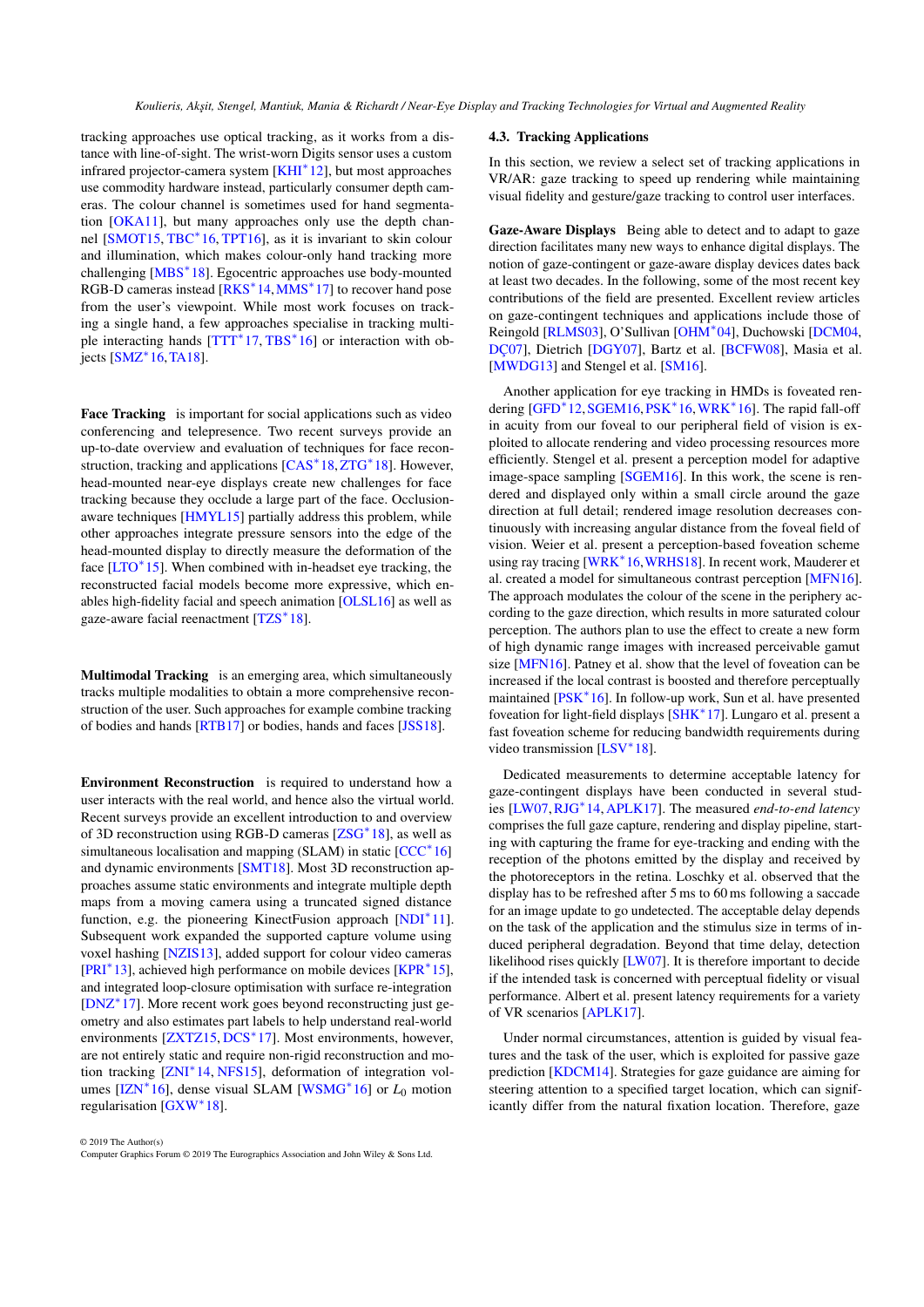<span id="page-15-0"></span>guidance requires altering the visible scene content. McNamara and Bailey introduced a more subtle, yet effective gaze guidance strategy [\[MBS](#page-21-31)<sup>\*</sup>12, BMSG09]. The authors apply image-space modulations in the luminance channel to guide a viewer's gaze through a scene without interrupting their visual experience. The principle has been successfully applied to increase search task performance as well as to direct gaze in narrative art [\[MBS](#page-21-31)<sup>∗</sup> 12]. Hence, the technique may support understanding of a painting in a gallery or a related use case, but may also be useful for gaze guidance in simulators and training, pervasive advertising or perceptually adaptive rendering [\[BMSG09\]](#page-17-25). Grogorick et al. explored subtle gaze direction for wide field of view scenarios in immersive environments [\[GSEM17\]](#page-19-37). Recently, Sun et al. successfully apply subtle gaze guidance for redirected walking in VR [\[SPW](#page-23-34)<sup>\*</sup>18]. Along similar lines, Langbehn et al. exploit blink-induced suppression for the same redirected walking task [\[LSL](#page-21-32)<sup>\*</sup>18].

Gesture-Driven User Interfaces 3D gestural interaction provides an intuitive and natural way of 3D interaction, often providing a detailed representation of hands and fingers visualised in a 3D spatial context, while using a near-eye display [\[LaV13,](#page-20-35)[KPL17\]](#page-20-36). Accurately recognising detailed 3D gestures, especially involving subtle finger movement is paramount, so that interaction is seamless. One of the key devices for hands/finger recognition, which provides low latency, immediate interaction with 3D space is the Leap Motion device. Because of its low cost, it became available to a wide range of users of entertainment as well as XR training applications [\[Car16,](#page-18-33)[NLB14\]](#page-21-33). The Leap Motion is a small device connected via USB, which is often mounted onto a near-eye display. Using two monochromatic infrared (IR) cameras and three IR LEDs, the device recognises gestures within approximately 1 metre. The LEDs generate pattern-less IR light and the cameras capture at around 200 Hz, synthesising 3D position data for fast hand tracking. The smaller range of recognition and higher resolution of the device differentiates Leap Motion from the Kinect, which is more suitable for full-body tracking in a space the size of a room [\[GB18,](#page-18-34)[TSSL15\]](#page-23-35). Although advances in gestural recognition hardware are rapid and 3D gesture interfaces are now widely adopted, the technologies are not yet stable, especially in relation to full-body motion capture so that the ecological validity of immersive experiences is guaranteed [\[VPK17\]](#page-24-33).

Gaze-Driven User Interfaces Gaze-based interaction is intuitive and natural as tasks can be performed directly in the spatial context without having to search for an out-of-view keyboard or mouse [\[Duc18\]](#page-18-35). Past research as early as the 1980s investigated eye-tracking-based interfaces to interact with 2D user inter-faces [\[HWM](#page-19-38)<sup>\*</sup>89], as well as gaze input for people with disabilities [\[YF87\]](#page-24-34). Using gaze as an interaction metaphor for attentive user interfaces is intuitive for search tasks, but also turns out to be ambiguous and error-prone when being used for selecting or triggering commands [\[Jac91\]](#page-19-39). Special graphical user interfaces reduce ambiguities for gaze writing tasks, but have not been able to reach interaction bandwidths that are competitive to established input devices such as the keyboard [\[WRSD08,](#page-24-35)[PT08,](#page-22-39)[MHL13\]](#page-21-34). Under normal conditions, the eye is used to gain information about the environment, but not to trigger commands. However, different studies have shown the gain in task performance if gaze is combined with other modalities, such as touch or head gestures [\[SD12,](#page-22-40)[MHP12\]](#page-21-35).

Recently, gaze-based interaction has been employed for Locked-In Syndrome (LIS) patients combining eye movement and electroencephalogram (EEG) signals confirming or cancelling gaze-based actions [\[HLZ](#page-19-40)<sup>\*</sup>16].

A common issue when using an eye-tracked interface as an input device is known as the 'Midas touch' problem. Eye movements are involuntary and accidental interface activation is frequent. Fixation time could last from 450 ms to 1 second when a gaze-based interface is initially used, but has been shown to become faster with experience to around 300 ms in the case of gaze typing [\[MAŠ09\]](#page-21-36). Faster fixation times, however, when requested as part of a formal experimental design are stressful to the users. Speech recognition has been used in the past to signify an event as a solution to the Midas touch issue, requiring accurate synchronisation of gaze and speech data streams in order to be reliable [\[KTH](#page-20-37)<sup>\*</sup>03].

Eye tracking has been utilised for interaction in near-eye displays, showing performance improvements compared to finger pointing [\[TJ00\]](#page-23-36). Recently, various companies incorporate eye tracking in novel near-eye displays, such as the FOVE and Magic Leap, or providing add-ons for near-eye displays such as for the Oculus Rift and HoloLens [\[vdMKS17\]](#page-24-36). Eye-tracked interfaces for immersive viewing, covering commonly operated actions of everyday computing such as mail composing and multimedia viewing, have demonstrated less type errors while operating the eye-controlled interface compared to using the standard keyboard, while invoking stronger enjoyment and satisfaction associated with the eyetracked 3D interface [\[SKM15\]](#page-23-37). The Midas touch issue in gazedriven near-eye displays is dealt with by employing an additional mechanical input (switch) to signify a selection in the immersive environment [\[SKM15\]](#page-23-37), or a method in which users perform a distinctive two-step gaze gesture for object selection [\[MGFY18\]](#page-21-37). Recent research explored natural gaze-based interaction techniques in immersive environments, such as eye-gaze selection based on eye gaze and inertial reticles, cluttered object selection that takes advantage of smooth pursuit, and head-gesture-based interaction relying on the vestibulo-ocular reflex [\[PLLB17\]](#page-22-41). Gaze-based interaction is shown to improve user experience and can demonstrate, in some cases, comparable performance to standard interaction techniques.

## 5. Conclusion and Future Work

In this state-of-the-art report, we summarised the established and recent work in the area of near-eye displays and tracking technologies. We first covered relevant background such as optics and human visual perception, and then described the most fundamental but also the most recent advances. However, despite decades of research and progress, there are still a variety of open problems and challenges, which we delineate below.

The Vergence–Accommodation Conflict is one of the most significant ergonomic issues related to viewer fatigue. The conflict is common for most young users of modern consumer-grade immersive near-eye displays, when viewing stereoscopic 3D content [\[KBBD17\]](#page-20-12). The conflict is caused because the plane of focus (i.e., the screen) is fixed, whereas eye vergence movements occur continuously when fusing stereoscopic content [\[HGAB08\]](#page-19-14). For example, in a VR gaming scenario, when the player is in control of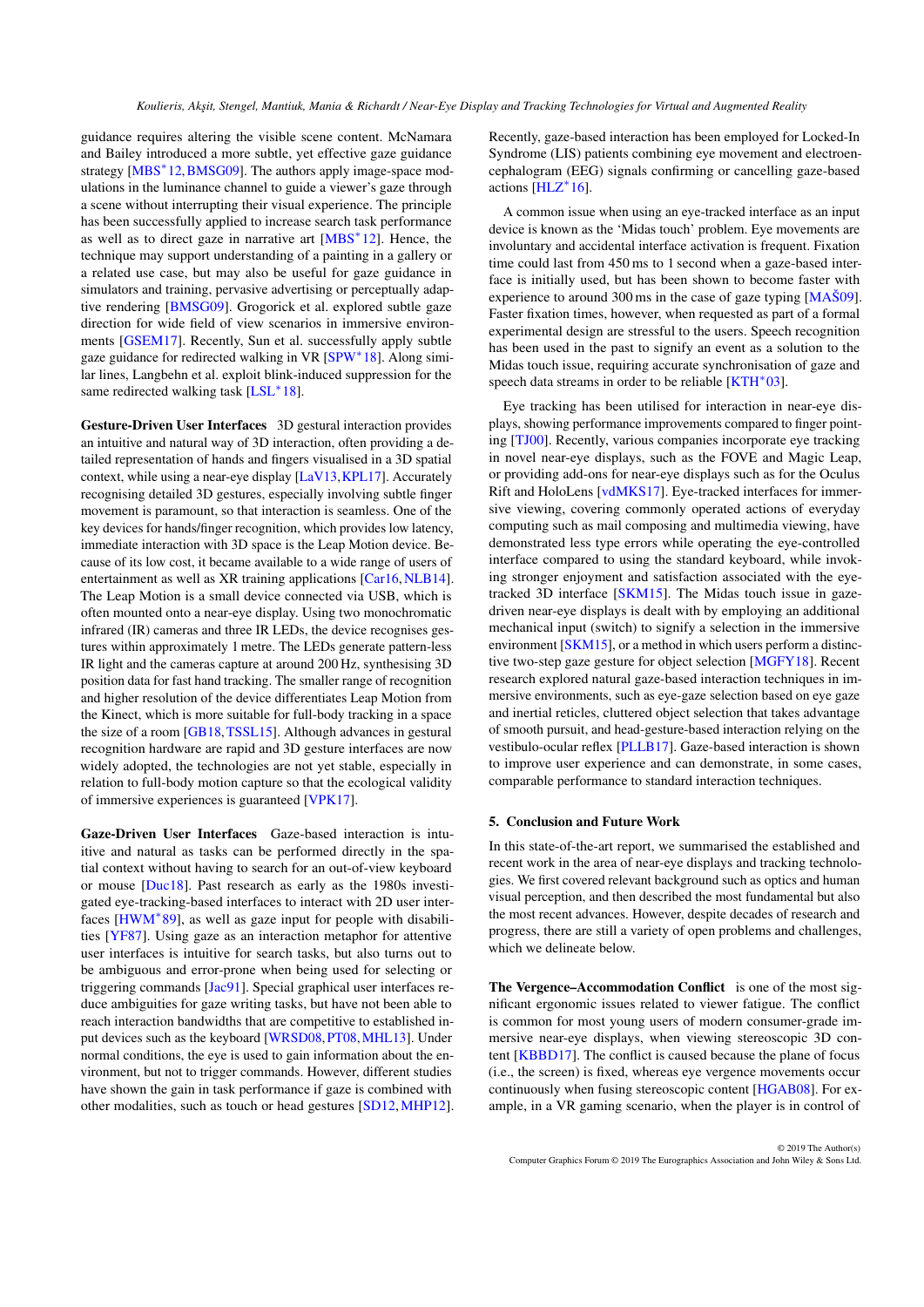<span id="page-16-0"></span>the view, fast-moving collisions with buildings or objects will result in excessive disparities which, for the vast majority of users, cause visual strain and jeopardise the quality of the overall gaming experience. Symptoms range from slight discomfort that can cause major eye strain to visually-induced dizziness, and lead to significantly reduced depth perception. The level of discomfort increases with the exposure time to 3D content which is not calibrated for comfortable viewing. High disparities force the eyes to rotate unnaturally in relation to each other.

Software-based solutions to the vergence–accommodation conflict include the stereo-grading process, i.e., altering the depth structure of a scene by drawing objects in a user's comfortable disparity range, also known as the *comfort zone* of the observer, have demonstrated enhanced viewing comfort [\[KDCM16,](#page-20-38) [KDM](#page-20-39)<sup>∗</sup> 16]. Recent stereo grading advances for 3D games improve perceived quality based on the available gaze information, applying localised disparity management, for objects predicted to be attended or on areas based on the current task [\[KDCM16\]](#page-20-38). Such approaches smoothly relocate the perceived depth of attended objects/areas into the comfort zone, maintaining a rich sense of depth. However, stereo-grading solutions are software-based and rather limited, suffering from local or global card-boarding effects, often modifying depth and speed of objects and are not suitable for truly real-time arbitrary disparity manipulations [\[OHB](#page-21-38)<sup>\*</sup>11]. Recently, it has been shown that accommodation can be driven quite effectively when significant optical aberrations of the human eye are taken into account when rendering for VR, in particular using chromatic aberration [\[CLS](#page-18-36)<sup>∗</sup>17]. A combination of optical solutions, eye tracking and rendering techniques are now driving the development of consumer-driven near-eye displays. These methods, based on the focus-adjustable-lens design that drives accommodation effectively, truly have the potential to resolve the vergence–accommodation conflict in the near future.

Gaze Tracking is a mandatory technology for many of the proposed display concepts and therefore has to become an industry standard. Along these lines, Khronos OpenXR [\[Khr18\]](#page-20-40) has become the most promising attempt to establish low-latency eye tracking as an open and cross-platform standard in the virtual reality and mixed reality software ecosystem. Augmented reality glasses introduce additional constraints in terms of power consumption and physical size of the tracking hardware. Reaching this goal requires more research on mobile, small-scale, low-power, robust and accurate eye-tracking technology. Although attempts using multiple miniature cameras or photodiodes are promising [\[TSSB17,](#page-23-21)[LLZ17\]](#page-20-41), these approaches are not yet suitable for accurate tracking under arbitrary lighting conditions and longer periods of time. Gaze prediction methods [\[ATM](#page-17-26)<sup>\*</sup>17, [KDCM15\]](#page-20-6) and other specialised signal filters can be expected to reduce latency issues or high sampling rates.

The tracking equipment shifting over time with respect to the head also usually introduces errors in gaze estimation. Eye location estimation from camera frames facilitates drift compensation, but usually requires high-resolution data and is therefore only viable for VR or desktop scenarios. Eye trackers within AR devices have to solve this problem in new ways and might require additional low-power sensors measuring the head pose with respect to the AR device. With the advent of broadly used gaze tracking, we can expect new applications enabled by the user's gaze [\[SGE](#page-22-42)<sup>∗</sup>15] as well as

© 2019 The Author(s) Computer Graphics Forum © 2019 The Eurographics Association and John Wiley & Sons Ltd.

new usages of gaze data. Games and VR experiences will greatly benefit from gaze information to enable enhanced user interfaces, more social interaction through eye contact [\[SWM](#page-23-38)<sup>\*08]</sup> and reduced computation efforts in rendering [\[PSK](#page-22-18)<sup>\*</sup>16, SGEM16]. Multimodal saliency and attention models [\[EZP](#page-18-37)<sup>\*</sup>13] could greatly improve the accuracy of user behaviour understanding and related applications, such as for foveated rendering.

In addition, user customisation and automated device calibration, user profiling and user-friendly identification will be enabled when biometric eye data can be acquired on the fly [\[FD00\]](#page-18-38). However, security and privacy of the individual user has to be maintained to prevent identity theft. Recently, eye tracking for medical rehabilitation has been shown to be feasible [\[YWL](#page-24-37)<sup>\*</sup>17, ŽHH<sup>\*</sup>17], e.g., to cure lazy eyes by learning to see 3D in VR, and then in reality. Blink rate, pupil size and saccade measurements allow for cognitive state, behaviour, fatigue and emotion analysis in real time [\[AAGW14,](#page-17-27)[ZS82,](#page-25-7)[SS00\]](#page-23-39). Each of these components constitutes a great research field by itself. What is missing is an efficient way to acquire ground-truth data for the development of machine-learning-based methods.

User and Environment Tracking are crucial for achieving convincing and immersive virtual and augmented reality experiences [\[BCL15\]](#page-17-20). Research in these areas has made great progress in recent years, as witnessed by the wealth of techniques and approaches surveyed in [Section 4.](#page-10-0) However, tracking is far from a solved problem. In our opinion, the four main remaining challenges that need to be addressed are robustness, speed, efficiency and availability. (1) *Robustness* is needed for real-world applications that go beyond the proof-of-concept stage demonstrated by current research prototypes. (2) *Speed* is a necessity, as the user and their environment need to be tracked in real time with minimal latency and high update rate to avoid disorientation and discomfort. (3) *Efficiency* is required when tracking needs to be performed within the limited resources of standalone devices, including limited computation, memory and power budgets. (4) *Availability* of state-of-the-art tracking implementations is currently limited as most are proprietary; freely available and generously licensed open-source implementations will facilitate the development of a larger range of future display devices, as it lowers the barrier of entry into the market. It is worth noting that not all areas of tracking face all of these challenges. Head tracking, for example, is arguably solved sufficiently robustly, quickly and efficiently in state-of-the-art consumer-level VR and AR head-mounted displays, but these implementations are proprietary and there are no comparable free solutions.

We hope that our discussion of research challenges will inspire research on future directions needing further investigation. We look forward to these advances.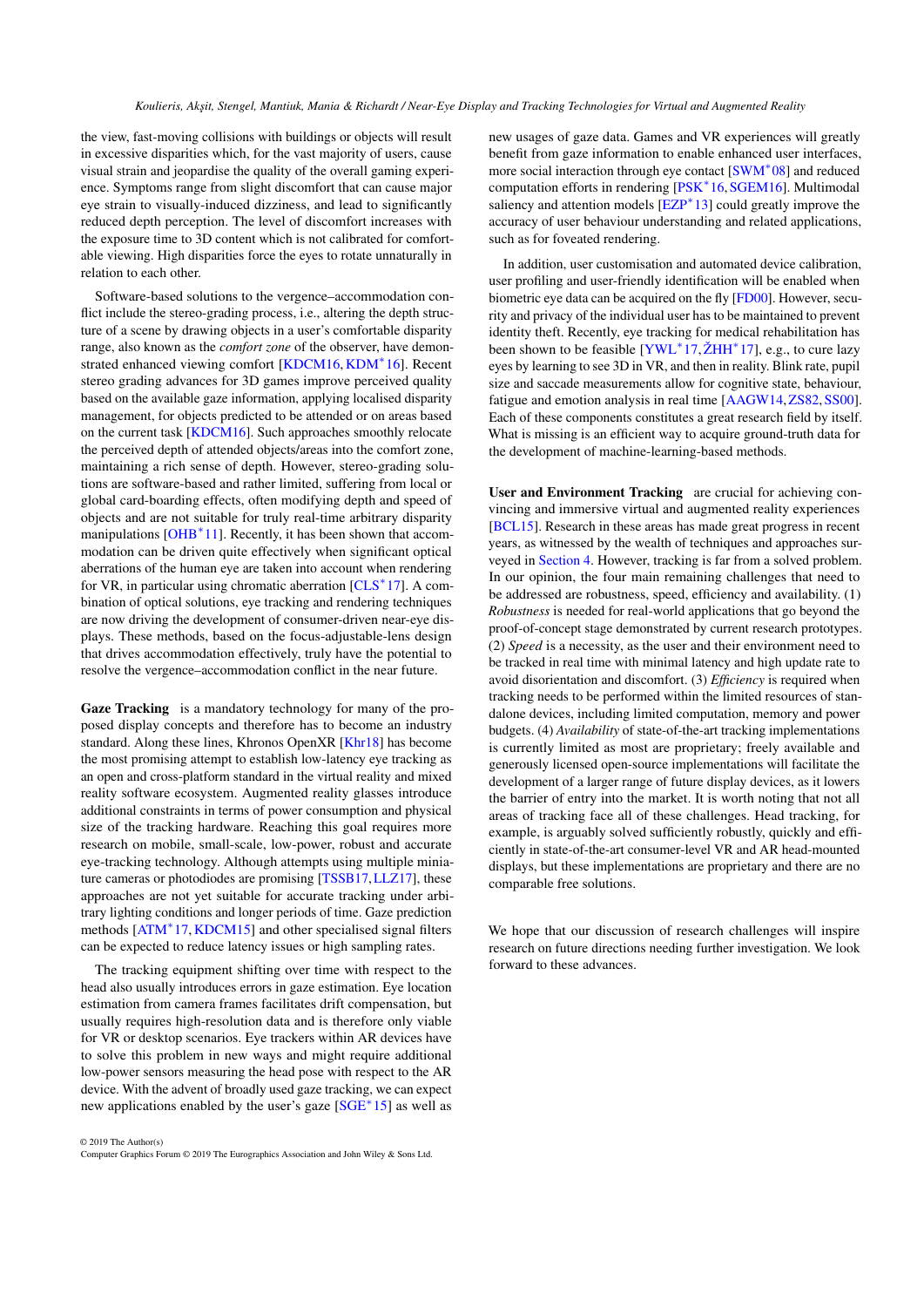Appendix A: Acronyms

| <b>AMOLED</b> | Active-Matrix Organic Light-Emitting Diode |
|---------------|--------------------------------------------|
| AR            | <b>Augmented Reality</b>                   |
| <b>BFI</b>    | <b>Black Frame Insertion</b>               |
| CBF           | <b>Circular Binary Features</b>            |
| <b>CPD</b>    | Cycles Per Degree                          |
| CSF           | <b>Contrast Sensitivity Function</b>       |
| DoF           | Degree of Freedom                          |
| EEG           | Electroencephalogram                       |
| FoV           | Field of View                              |
| HDR           | High Dynamic Range                         |
| <b>HMD</b>    | Head-Mounted Display                       |
| <b>HOE</b>    | Holographic Optical Element                |
| <b>HVS</b>    | Human Visual System                        |
| IMU           | Inertial Measurement Unit                  |
| <b>IPD</b>    | <b>Interpupillary Distance</b>             |
| IPS           | In-Plane Switching                         |
| IR            | Infrared                                   |
| LCD           | Liquid Crystal Display                     |
| LCoS          | Liquid Crystal on Silicon                  |
| LED           | <b>Light Emitting Diode</b>                |
| LIS           | Locked-In Syndrome                         |
| <b>MAR</b>    | Minimum Angle of Resolution                |
| <b>MEMS</b>   | Micro-Electro-Mechanical Systems           |
| <b>MVA</b>    | Multidomain Vertical Alignment             |
| NED           | Near-Eye Display                           |
| NELD          | Near-Eye Light-field Display               |
| <b>OLED</b>   | Organic Light Emitting Diode               |
| SLAM          | Simultaneous Localisation And Mapping      |
| <b>SLM</b>    | Spatial Light Modulator                    |
| <b>SPEM</b>   | Smooth Pursuit Eye Motion                  |
| TN            | <b>Twisted Nematic</b>                     |
| <b>VAC</b>    | Vergence-Accommodation Conflict            |
| <b>VR</b>     | Virtual Reality                            |
| XR            | <b>Cross Reality</b>                       |
|               |                                            |

## References

- <span id="page-17-27"></span>[AAGW14] ALGHOWINEM S., ALSHEHRI M., GOECKE R., WAGNER M.: Exploring eye activity as an indication of emotional states using an eye-tracking sensor. In *Intelligent systems for science and information*. Springer, 2014, pp. 261–276. [17](#page-16-0)
- <span id="page-17-19"></span>[ABG10] AMANO T., BIMBER O., GRUNDHÖFER A.: *Appearance Enhancement for Visually Impaired with Projector Camera Feedback*. [Tech.](https://nbn-resolving.org/urn:nbn:de:gbv:wim2-20100106-14974) [rep.,](https://nbn-resolving.org/urn:nbn:de:gbv:wim2-20100106-14974) Bauhaus University Weimar, 2010. [10](#page-9-1)
- <span id="page-17-16"></span>[ACR<sup>\*</sup>18] AKŞIT K., CHAKRAVARTHULA P., RATHINAVEL K., JEONG Y., ALBERT R., FUCHS H., LUEBKE D.: Manufacturing applicationdriven foveated near-eye displays. *IEEE Trans. Vis. Comput. Graph.*  $(2018)$ . under review.  $10$
- <span id="page-17-2"></span>[Ade82] ADELSON E. H.: Saturation and adaptation in the rod system. *Vision Research 22*, 10 (1982), 1299–1312. [3](#page-2-2)
- <span id="page-17-18"></span>[AKGD17] ALVAREZ T. L., KIM E. H., GRANGER-DONETTI B.: Adaptation to progressive additive lenses: Potential factors to consider. *Scientific Reports 7*, 1 (2017), 2529. [10](#page-9-1)
- <span id="page-17-14"></span>[AKL15] AKŞIT K., KAUTZ J., LUEBKE D.: Slim near-eye display using pinhole aperture arrays. *Applied Optics 54*, 11 (2015), 3422–3427. [9](#page-8-2)
- <span id="page-17-12"></span>[ALK\*17a] AKŞIT K., LOPES W., KIM J., SHIRLEY P., LUEBKE D.: Near-eye varifocal augmented reality display using see-through screens. *[ACM Trans. Graph. 36](https://doi.org/10.1145/3130800.3130892)*, 6 (2017), 189:1–13. [9](#page-8-2)
- <span id="page-17-15"></span>[ALK<sup>\*</sup>17b] AKŞIT K., LOPES W., KIM J., SPJUT J., PATNEY A., SHIRLEY P., LUEBKE D., CHOLEWIAK S. A., SRINIVASAN P., NG R., BANKS M. S., LOVE G. D.: Varifocal virtuality: A novel optical layout for near-eye display. In *[SIGGRAPH Emerging Technologies](https://doi.org/10.1145/3084822.3084829)* (2017), pp. 25:1–2. [10](#page-9-1)
- <span id="page-17-24"></span>[APLK17] ALBERT R., PATNEY A., LUEBKE D., KIM J.: Latency requirements for foveated rendering in virtual reality. *[ACM Trans. Appl.](https://doi.org/10.1145/3127589) [Percept. 14](https://doi.org/10.1145/3127589)*, 4 (2017), 25. [15](#page-14-1)
- <span id="page-17-9"></span>[ARS∗18] ALEXANDER J., ROUDAUT A., STEIMLE J., HORNBAEK K., BRUNS ALONSO M., FOLLMER S., MERRITT T.: Grand challenges in shape-changing interface research. In *CHI* [\(2018\).](https://doi.org/10.1145/3173574.3173873) [7](#page-6-1)
- <span id="page-17-26"></span>[ATM∗17] ARABADZHIYSKA E., TURSUN O. T., MYSZKOWSKI K., SEIDEL H.-P., DIDYK P.: Saccade landing position prediction for gazecontingent rendering. *[ACM Trans. Graph. 36](https://doi.org/10.1145/3072959.3073642)*, 4 (2017), 50:1–12. [17](#page-16-0)
- <span id="page-17-13"></span>[AWGB04] AKELEY K., WATT S. J., GIRSHICK A. R., BANKS M. S.: A stereo display prototype with multiple focal distances. *[ACM Trans.](https://doi.org/10.1145/1015706.1015804) [Graph. 23](https://doi.org/10.1145/1015706.1015804)*, 3 (2004), 804–813. [9](#page-8-2)
- <span id="page-17-3"></span>[Bak49] BAKER H. D.: The course of foveal light adaptation measured by the threshold intensity increment. *Journal of the Optical Society of America 39*, 2 (1949), 172–179. [3](#page-2-2)
- <span id="page-17-17"></span>[Bal81] BALDWIN D.: Area of interest: Instantaneous field of view vision model. In *Image Generation/Display Conference* (1981), pp. 481–496. [10](#page-9-1)
- <span id="page-17-23"></span>[BCFW08] BARTZ D., CUNNINGHAM D., FISCHER J., WALLRAVEN C.: The role of perception for computer graphics. *Eurographics State-of-the-Art Reports* (2008), 65–86. [15](#page-14-1)
- <span id="page-17-20"></span>[BCL15] BILLINGHURST M., CLARK A., LEE G.: A survey of augmented reality. *[Foundations and Trends in Human–Computer Interaction](https://doi.org/10.1561/1100000049) 8*[, 2–3 \(2015\),](https://doi.org/10.1561/1100000049) 73–272. [11,](#page-10-3) [12,](#page-11-1) [17](#page-16-0)
- <span id="page-17-22"></span>[BDF16] BAPAT A., DUNN E., FRAHM J. M.: Towards kilo-Hertz 6-DoF visual tracking using an egocentric cluster of rolling shutter cameras. *[IEEE Trans. Vis. Comput. Graph. 22](https://doi.org/10.1109/TVCG.2016.2593757)*, 11 (2016), 2358–2367. [13,](#page-12-1) [14](#page-13-1)
- <span id="page-17-10"></span>[BKLP04] BOWMAN D., KRUIJFF E., LAVIOLA JR. J. J., POUPYREV I. P.: *3D User interfaces: theory and practice, CourseSmart eTextbook*. Addison-Wesley, 2004. [7](#page-6-1)
- <span id="page-17-6"></span>[BKV11] BOLTON J., KIM K., VERTEGAAL R.: SnowGlobe: A spherical fish-tank VR display. In *[CHI Extended Abstracts](https://doi.org/10.1145/1979742.1979719)* (2011), pp. 1159–1164. [7](#page-6-1)
- <span id="page-17-21"></span>[BLW∗17] BUCKNOR B., LOPEZ C., WOODS M. J., ALY A. H. M., PALMER J. W., RYNK E. F.: Electromagnetic tracking with augmented reality systems. [US Patent Application US20170307891A1,](https://patents.google.com/patent/US20170307891A1/en) 2017. [12](#page-11-1)
- <span id="page-17-25"></span>[BMSG09] BAILEY R., MCNAMARA A., SUDARSANAM N., GRIMM C.: Subtle gaze direction. *[ACM Trans. Graph. 28](https://doi.org/10.1145/1559755.1559757)*, 4 (2009), 100:1–14. [16](#page-15-0)
- <span id="page-17-5"></span>[BNR09] BALAS B., NAKANO L., ROSENHOLTZ R.: A summary-statistic representation in peripheral vision explains visual crowding. *Journal of Vision 9*, 12 (2009), 11–18. [4](#page-3-0)
- <span id="page-17-4"></span>[Bou70] BOUMA H.: Interaction effects in parafoveal letter recognition. *Nature 226*, 5241 (1970), 177–178. [4](#page-3-0)
- <span id="page-17-8"></span>[BPH13] BROCKMEYER E., POUPYREV I., HUDSON S.: PAPILLON: designing curved display surfaces with printed optics. In *UIST* [\(2013\),](https://doi.org/10.1145/2501988.2502027) pp. 457–462. [7](#page-6-1)
- <span id="page-17-11"></span>[Bre56] BREWSTER D.: *The Stereoscope: Its History, Theory, and Construction*. John Murray, 1856. [8,](#page-7-3) [11](#page-10-3)
- <span id="page-17-0"></span>[Bro99] BROOKS JR F. P.: What's real about virtual reality? *[IEEE Comput.](https://doi.org/10.1109/38.799723) [Graph. Appl. 19](https://doi.org/10.1109/38.799723)*, 6 (1999), 16–27. [1](#page-0-0)
- <span id="page-17-1"></span>[BSA91] BANKS M. S., SEKULER A. B., ANDERSON S. J.: Peripheral spatial vision: Limits imposed by optics, photoreceptors, and receptor pooling. *Journal of the Optical Society of America 8*, 11 (1991), 1775– 1787. [3](#page-2-2)
- <span id="page-17-7"></span>[BW10] BENKO H., WILSON A. D.: Multi-point interactions with immersive omnidirectional visualizations in a dome. In *[International Conference](https://doi.org/10.1145/1936652.1936657) [on Interactive Tabletops and Surfaces \(ITS\)](https://doi.org/10.1145/1936652.1936657)* (2010), pp. 19–28. [7](#page-6-1)

© 2019 The Author(s) Computer Graphics Forum © 2019 The Eurographics Association and John Wiley & Sons Ltd.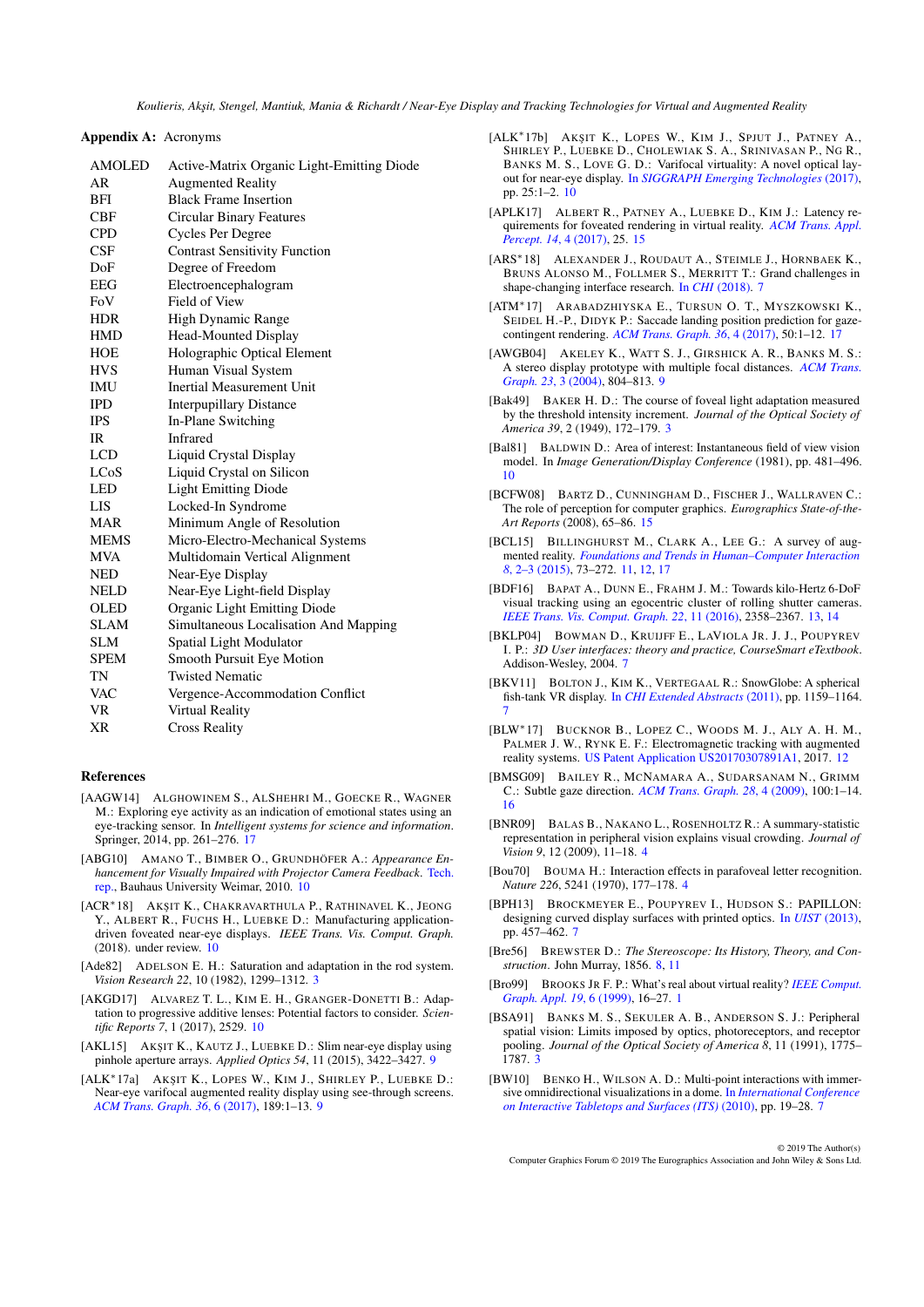- <span id="page-18-8"></span>[BWB08] BENKO H., WILSON A. D., BALAKRISHNAN R.: Sphere: Multi-touch interactions on a spherical display. In *UIST* [\(2008\),](https://doi.org/10.1145/1449715.1449729) pp. 77– 86. [7](#page-6-1)
- <span id="page-18-33"></span>[Car16] CARDOSO J. C. S.: Comparison of gesture, gamepad, and gazebased locomotion for VR worlds. In *VRST* [\(2016\),](https://doi.org/10.1145/2993369.2996327) pp. 319–320. [16](#page-15-0)
- <span id="page-18-29"></span>[CAS∗18] CHRYSOS G. G., ANTONAKOS E., SNAPE P., ASTHANA A., ZAFEIRIOU S.: A comprehensive performance evaluation of deformable face tracking "in-the-wild". *[Int. J. Comput. Vision 126](https://doi.org/10.1007/s11263-017-0999-5)*, 2 (2018), 198–232. [15](#page-14-1)
- <span id="page-18-20"></span>[CCC∗16] CADENA C., CARLONE L., CARRILLO H., LATIF Y., SCARA-MUZZA D., NEIRA J., REID I., LEONARD J. J.: Past, present, and future of simultaneous localization and mapping: Toward the robust-perception age. *[IEEE Transactions on Robotics 32](https://doi.org/10.1109/TRO.2016.2624754)*, 6 (2016), 1309–1332. [13,](#page-12-1) [15](#page-14-1)
- <span id="page-18-17"></span>[CDAF18] CHAKRAVARTHULA P., DUNN D., AKSIT K., FUCHS H.: FocusAR: Auto-focus augmented reality eyeglasses for both real and virtual. *[IEEE Trans. Vis. Comput. Graph. preprints](https://doi.org/10.1109/TVCG.2018.2868532)* (2018). [10](#page-9-1)
- <span id="page-18-14"></span>[CKS18] CHANG J.-H. R., KUMAR B. V. K. V., SANKARANARAYANAN A. C.: Towards multifocal displays with dense focal stacks. *[ACM Trans.](https://doi.org/10.1145/3272127.3275015) Graph. 37*[, 6 \(2018\),](https://doi.org/10.1145/3272127.3275015) 198:1–17. [9](#page-8-2)
- <span id="page-18-36"></span>[CLS∗17] CHOLEWIAK S. A., LOVE G. S., SRINIVASAN P. P., N<sup>G</sup> R., BANKS M. S.: ChromaBlur: Rendering chromatic eye aberration improves accommodation and realism. *[ACM Trans. Graph. 36](https://doi.org/10.1145/3130800.3130815)*, 6 (2017), 210:1–12. [17](#page-16-0)
- <span id="page-18-10"></span>[CR06] CAKMAKCI O., ROLLAND J.: Head-worn displays: a review. *Journal of Display Technology 2*, 3 (2006), 199–216. [8,](#page-7-3) [10](#page-9-1)
- <span id="page-18-1"></span>[CSKH90] CURCIO C. A., SLOAN K. R., KALINA R. E., HENDRICK-SON A. E.: Human photoreceptor topography. *Journal of Comparative Neurology 292*, 4 (1990), 497–523. [2,](#page-1-1) [3](#page-2-2)
- <span id="page-18-2"></span>[CV95] CUTTING J. E., VISHTON P. M.: Perceiving layout and knowing distances: The integration, relative potency, and contextual use of different information about depth. In *[Perception of Space and Motion](https://doi.org/10.1016/B978-012240530-3/50005-5)*, Epstein W., [Rogers S., \(Eds.\).](https://doi.org/10.1016/B978-012240530-3/50005-5) Academic Press, 1995, pp. 69–117. [2](#page-1-1)
- <span id="page-18-12"></span>[CWHT09] CHENG D., WANG Y., HUA H., TALHA M.: Design of an optical see-through head-mounted display with a low f-number and large field of view using a freeform prism. *Applied Optics 48*, 14 (2009). [9](#page-8-2)
- <span id="page-18-31"></span>[DÇ07] DUCHOWSKI A. T., ÇÖLTEKIN A.: Foveated gaze-contingent displays for peripheral lod management, 3d visualization, and stereo imaging. *ACM Transactions on Multimedia Computing, Communications, and Applications (TOMM) 3*, 4 (2007), 6. [15](#page-14-1)
- <span id="page-18-30"></span>[DCM04] DUCHOWSKI A. T., COURNIA N., MURPHY H.: Gazecontingent displays: A review. *CyberPsychology & Behavior 7*, 6 (2004), 621–634. [15](#page-14-1)
- <span id="page-18-27"></span>[DCS∗17] DAI A., CHANG A. X., SAVVA M., HALBER M., FUNKHOUSER T., NIESSNER M.: ScanNet: Richly-annotated 3D reconstructions of indoor scenes. In *CVPR* [\(2017\),](http://www.scan-net.org/) pp. 5828–5839. [14,](#page-13-1) [15](#page-14-1)
- <span id="page-18-28"></span>[DDF∗17] DOU M., DAVIDSON P., FANELLO S. R., KHAMIS S., KOW-DLE A., RHEMANN C., TANKOVICH V., IZADI S.: Motion2Fusion: Real-time volumetric performance capture. *[ACM Trans. Graph. 36](https://doi.org/10.1145/3130800.3130801)*, 6 [\(2017\),](https://doi.org/10.1145/3130800.3130801) 246:1–16. [14](#page-13-1)
- <span id="page-18-5"></span>[DF04] D'ANDRADE B. W., FORREST S. R.: White organic lightemitting devices for solid-state lighting. *Advanced Materials 16*, 18 (2004), 1585–1595. [5](#page-4-0)
- <span id="page-18-32"></span>[DGY07] DIETRICH A., GOBBETTI E., YOON S.-E.: Massive-model rendering techniques: A tutorial. *[IEEE Comput. Graph. Appl. 27](https://doi.org/10.1109/MCG.2007.154)*, 6 [\(2007\),](https://doi.org/10.1109/MCG.2007.154) 20–34. [15](#page-14-1)
- <span id="page-18-9"></span>[DH02] DIFEDE J., HOFFMAN H. G.: Virtual reality exposure therapy for world trade center post-traumatic stress disorder: A case report. *Cyberpsychology & behavior 5*, 6 (2002), 529–535. [7](#page-6-1)
- <span id="page-18-15"></span>[DM64] DONDERS F. C., MOORE W. D.: *On the anomalies of accommodation and refraction of the eye: With a preliminary essay on physiological dioptrics*, vol. 22. New Sydenham Society, 1864. [10](#page-9-1)

© 2019 The Author(s)

- <span id="page-18-19"></span>[DNZ∗17] DAI A., NIESSNER M., ZOLLHÖFER M., IZADI S., THEOBALT C.: BundleFusion: Real-time globally consistent 3D reconstruction using on-the-fly surface reintegration. *[ACM Trans. Graph.](https://doi.org/10.1145/3054739) 36*[, 3 \(2017\),](https://doi.org/10.1145/3054739) 24:1–18. [12,](#page-11-1) [15](#page-14-1)
- <span id="page-18-4"></span>[DP08] D.G. PELLI K. T.: The uncrowded window of object recognition. *Nature Neuroscience 11*, 10 (2008), 1129–1135. [4](#page-3-0)
- <span id="page-18-11"></span>[DR90] DROESSLER J. G., ROTIER D. J.: Tilted cat helmet-mounted display. *Optical Engineering 29*, 8 (1990). [8](#page-7-3)
- <span id="page-18-13"></span>[DTT\*17] DUNN D., TIPPETS C., TORELL K., KELLNHOFER P., AKŞIT K., DIDYK P., MYSZKOWSKI K., LUEBKE D., FUCHS H.: Wide field of view varifocal near-eye display using see-through deformable membrane mirrors. *[IEEE Trans. Vis. Comput. Graph. 23](https://doi.org/10.1109/TVCG.2017.2657058)*, 4 (2017), 1322–1331. [9,](#page-8-2) [10](#page-9-1)
- <span id="page-18-22"></span>[Duc17] DUCHOWSKI A. T.: *Eye Tracking Methodology*, [3rd ed.](https://doi.org/10.1007/978-3-319-57883-5) Springer, 2017. [13](#page-12-1)
- <span id="page-18-35"></span>[Duc18] DUCHOWSKI A. T.: Gaze-based interaction: A 30 year retrospective. *[Computers & Graphics 73](https://doi.org/10.1016/j.cag.2018.04.002)* (2018), 59–69. [16](#page-15-0)
- <span id="page-18-6"></span>[DXCZ15] DALY S., XU N., CRENSHAW J., ZUNJARRAO V. J.: A psychophysical study exploring judder using fundamental signals and complex imagery. *[SMPTE Motion Imaging Journal 124](https://doi.org/10.5594/j18616)*, 7 (2015), 62–70. [6](#page-5-1)
- <span id="page-18-18"></span>[EKC18] ENGEL J., KOLTUN V., CREMERS D.: Direct sparse odometry. *[IEEE Trans. Pattern Anal. Mach. Intell. 40](https://doi.org/10.1109/TPAMI.2017.2658577)*, 3 (2018), 611–625. [12](#page-11-1)
- <span id="page-18-0"></span>[Ell94] ELLIS S. R.: What are virtual environments? *[IEEE Comput.](https://doi.org/10.1109/38.250914) [Graph. Appl. 14](https://doi.org/10.1109/38.250914)*, 1 (1994), 17–22. [1](#page-0-0)
- <span id="page-18-21"></span>[ESS∗16] EBSTYNE M. J., SCHAFFALITZKY F., STEEDLY D., CHAN C., EADE E., KIPMAN A., KLEIN G.: Pose tracking an augmented reality device. [US Patent 9495801B2,](https://patents.google.com/patent/US9495801) 2016. [13](#page-12-1)
- <span id="page-18-37"></span>[EZP∗13] EVANGELOPOULOS G., ZLATINTSI A., POTAMIANOS A., MARAGOS P., RAPANTZIKOS K., SKOUMAS G., AVRITHIS Y.: Multimodal saliency and fusion for movie summarization based on aural, visual, and textual attention. *IEEE Transactions on Multimedia 15*, 7 (2013), 1553–1568. [17](#page-16-0)
- <span id="page-18-38"></span>[FD00] FRISCHHOLZ R. W., DIECKMANN U.: Biold: a multimodal biometric identification system. *Computer 33*, 2 (2000), 64–68. [17](#page-16-0)
- <span id="page-18-7"></span>[Fen06] FENG X.-F.: LCD motion-blur analysis, perception, and reduction using synchronized backlight flashing. In *[Human Vision and Electronic](https://doi.org/10.1117/12.643893) [Imaging](https://doi.org/10.1117/12.643893)* (2006). [7](#page-6-1)
- <span id="page-18-25"></span>[FGS∗18] FUHL W., GEISLER D., SANTINI T., APPEL T., ROSENSTIEL W., KASNECI E.: CBF: Circular binary features for robust and real-time pupil center detection. In *ETRA* [\(2018\),](https://doi.org/10.1145/3204493.3204559) pp. 8:1–6. [13](#page-12-1)
- <span id="page-18-23"></span>[FKS∗15] FUHL W., KÜBLER T., SIPPEL K., ROSENSTIEL W., KAS-NECI E.: Excuse: Robust pupil detection in real-world scenarios. In *International Conference on Computer Analysis of Images and Patterns* (2015), Springer, pp. 39–51. [13](#page-12-1)
- <span id="page-18-3"></span>[FR84] FISCHER B., RAMSPERGER E.: Human express saccades: extremely short reaction times of goal directed eye movements. *Experimental Brain Research 57*, 1 (1984), 191–195. [4](#page-3-0)
- <span id="page-18-16"></span>[Fry39] FRY G. A.: Further experiments on the accommodationconvergence relationship. *Optometry and Vision Science 16*, 9 (1939), 325–336. [10](#page-9-1)
- <span id="page-18-26"></span>[FSK∗17] FUHL W., SANTINI T., KASNECI G., ROSENSTIEL W., KAS-NECI E.: PupilNet v2.0: Convolutional neural networks for CPU based real time robust pupil detection. [arXiv:1711.00112,](http://arxiv.org/abs/1711.00112) 2017. [13](#page-12-1)
- <span id="page-18-24"></span>[FSKK16] FUHL W., SANTINI T. C., KÜBLER T., KASNECI E.: Else: Ellipse selection for robust pupil detection in real-world environments. In *ETRA* (2016), pp. 123–130. [13](#page-12-1)
- <span id="page-18-34"></span>[GB18] GONÇALVES A., BERMÚDEZ S.: KAVE: Building Kinect based CAVE automatic virtual environments, methods for surround-screen projection management, motion parallax and full-body interaction support. *[Proc. ACM Hum.-Comput. Interact. 2](https://doi.org/10.1145/3229092)*, EICS (2018), 10. [16](#page-15-0)

Computer Graphics Forum © 2019 The Eurographics Association and John Wiley & Sons Ltd.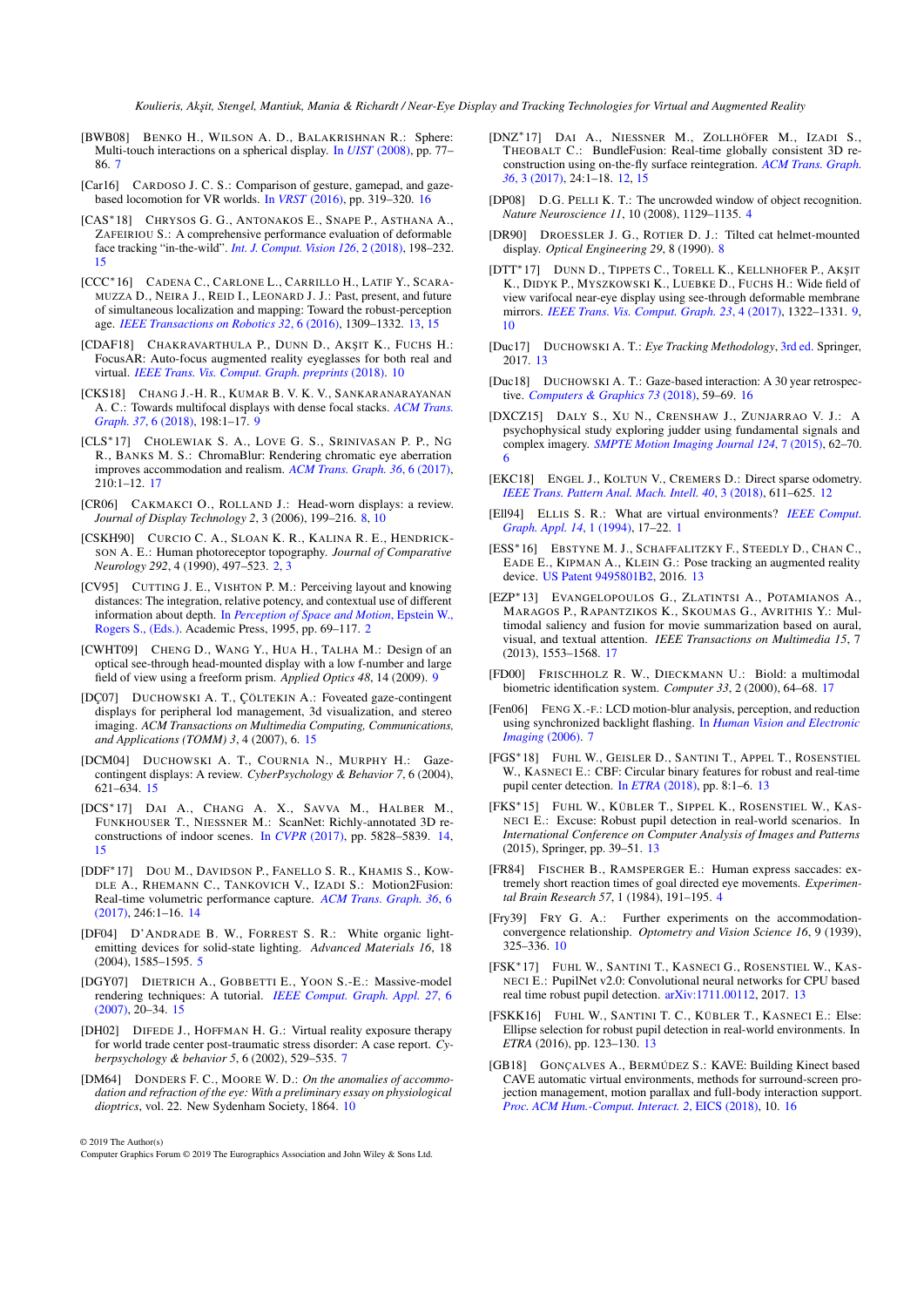<span id="page-19-36"></span>[GFD∗12] GUENTER B., FINCH M., DRUCKER S., TAN D., SNYDER J.: Foveated 3d graphics. *ACM Transactions on Graphics (TOG) 31*, 6 (2012), 164. [15](#page-14-1)

<span id="page-19-13"></span>[GHM∗06] GELINCK G. H., HUITEMA H. E. A., MIL M., VEENEN-DAAL E., LIESHOUT P. J. G., TOUWSLAGER F., PATRY S. F., SOHN S., WHITESIDES T., MCCREARY M. D.: A rollable, organic electrophoretic qvga display with field-shielded pixel architecture. *[Journal of the Society](https://doi.org/10.1889/1.2176112) [for Information Display 14](https://doi.org/10.1889/1.2176112)*, 2 (2006), 113–118. [7](#page-6-1)

- <span id="page-19-17"></span>[Gil91] GILBOA P.: Designing the right visor. In *Medical Imaging* (1991), International Society for Optics and Photonics. [9](#page-8-2)
- <span id="page-19-23"></span>[GMB06] GODIN G., MASSICOTTE P., BORGEAT L.: High-resolution insets in projector-based stereoscopic displays: principles and techniques. In *Electronic Imaging 2006* (2006), International Society for Optics and Photonics, pp. 60550F–60550F. [10](#page-9-1)
- <span id="page-19-2"></span>[Gol10a] GOLDSTEIN E. B.: *Encyclopedia of perception.* SAGE Publications, Inc, 2010. [2,](#page-1-1) [4](#page-3-0)
- <span id="page-19-3"></span>[Gol10b] GOLDSTEIN E. B.: *Sensation and Perception*, 8th ed. Wadsworth-Thomson Learning, Pacific Grove, 2010. [3](#page-2-2)
- <span id="page-19-8"></span>[Goo17] GOODMAN J. W.: *Introduction to Fourier optics*, 4th ed. W. H. Freeman, 2017. [5](#page-4-0)
- <span id="page-19-37"></span>[GSEM17] GROGORICK S., STENGEL M., EISEMANN E., MAGNOR M.: Subtle gaze guidance for immersive environments. In *[Proceedings of the](https://doi.org/10.1145/3119881.3119890) [Symposium on Applied Perception \(SAP\)](https://doi.org/10.1145/3119881.3119890)* (2017), pp. 4:1–7. [16](#page-15-0)
- <span id="page-19-31"></span>[GWW∗16] GOU C., W<sup>U</sup> Y., WANG K., WANG F.-Y., J<sup>I</sup> Q.: Learningby-synthesis for accurate eye detection. In *ICPR* [\(2016\),](https://doi.org/10.1109/ICPR.2016.7900153) pp. 3362–3367. [13](#page-12-1)
- <span id="page-19-32"></span>[GXW∗18] GUO K., X<sup>U</sup> F., WANG Y., LIU Y., DAI Q.: Robust non-rigid motion tracking and surface reconstruction using *L*<sup>0</sup> regularization. *[IEEE](https://doi.org/10.1109/TVCG.2017.2688331) [Trans. Vis. Comput. Graph. 24](https://doi.org/10.1109/TVCG.2017.2688331)*, 5 (2018). [14,](#page-13-1) [15](#page-14-1)
- <span id="page-19-7"></span>[HB16] HAINICH R. R., BIMBER O.: *Displays: Fundamentals & Applications*, [2nd ed.](http://displaysbook.info/) A K Peters/CRC Press, 2016. [5,](#page-4-0) [6](#page-5-1)
- <span id="page-19-1"></span>[HCOB10] HELD R. T., COOPER E. A., O'BRIEN J. F., BANKS M. S.: Using blur to affect perceived distance and size. *ACM Transactions on Graphics (TOG) 29*, 2 (2010). [2](#page-1-1)
- <span id="page-19-19"></span>[HCW15] HUANG F.-C., CHEN K., WETZSTEIN G.: The light field stereoscope: Immersive computer graphics via factored near-eye light field displays with focus cues. *[ACM Trans. Graph. 34](https://doi.org/10.1145/2766922)*, 4 (2015), 60:1–12. [9](#page-8-2)
- <span id="page-19-9"></span>[HFU13] HEDILI M. K., FREEMAN M. O., UREY H.: Microlens arraybased high-gain screen design for direct projection head-up displays. *Applied Optics 52*, 6 (2013). [7](#page-6-1)
- <span id="page-19-14"></span>[HGAB08] HOFFMAN D. M., GIRSHICK A. R., AKELEY K., BANKS M. S.: Vergence–accommodation conflicts hinder visual performance and cause visual fatigue. *Journal of vision 8*, 3 (2008), 33–33. [8,](#page-7-3) [16](#page-15-0)
- <span id="page-19-18"></span>[HH14] HU X., HUA H.: High-resolution optical see-through multi-focalplane head-mounted display using freeform optics. *Optics Express 22*, 11 (2014), 13896–13903. [9,](#page-8-2) [10](#page-9-1)
- <span id="page-19-21"></span>[HJ14] HUA H., JAVIDI B.: A 3D integral imaging optical see-through head-mounted display. *Optics Express 22*, 11 (2014). [10](#page-9-1)
- <span id="page-19-12"></span>[HKMA07] HÖLLERER T., KUCHERA-MORIN J., AMATRIAIN X.: The Allosphere: A large-scale immersive surround-view instrument. In *[Work](https://doi.org/10.1145/1278240.1278243)[shop on Emerging Displays Technologies](https://doi.org/10.1145/1278240.1278243)* (2007). [7](#page-6-1)
- <span id="page-19-30"></span>[HKN∗16] HUANG M. X., KWOK T. C., NGAI G., CHAN S. C., LEONG H. V.: Building a personalized, auto-calibrating eye tracker from user interactions. In *CHI* [\(2016\),](https://doi.org/10.1145/2858036.2858404) pp. 5169–5179. [13](#page-12-1)
- <span id="page-19-34"></span>[HLNL17] HUANG M. X., LI J., NGAI G., LEONG H. V.: ScreenGlint: Practical, in-situ gaze estimation on smartphones. In *CHI* [\(2017\),](https://doi.org/10.1145/3025453.3025794) pp. 2546–2557. [14](#page-13-1)
- <span id="page-19-40"></span>[HLZ∗16] HAN S., LIU R., ZHU C., SOO Y. G., Y<sup>U</sup> H., LIU T., DUAN F.: Development of a human computer interaction system based on multimodal gaze tracking methods. In *[International Conference on Robotics](https://doi.org/10.1109/ROBIO.2016.7866605) [and Biomimetics \(ROBIO\)](https://doi.org/10.1109/ROBIO.2016.7866605)* (2016), pp. 1894–1899. [16](#page-15-0)
- <span id="page-19-35"></span>[HMYL15] HSIEH P.-L., MA C., YU J., LI H.: Unconstrained realtime facial performance capture. In *CVPR* [\(2015\),](https://doi.org/10.1109/CVPR.2015.7298776) pp. 1675–1683. [15](#page-14-1)
- <span id="page-19-28"></span>[HNA∗11] HOLMQVIST K., NYSTRÖM M., ANDERSSON R., DE-WHURST R., JARODZKA H., VAN DE WEIJER J.: *Eye tracking: A comprehensive guide to methods and measures*. OUP Oxford, 2011. [13](#page-12-1)
- <span id="page-19-22"></span>[How92] HOWLETT E. M.: High-resolution inserts in wide-angle headmounted stereoscopic displays. In *Stereoscopic Displays and Applications III* (1992), vol. 1669, International Society for Optics and Photonics, pp. 193–204. [10](#page-9-1)
- <span id="page-19-5"></span>[How12] HOWARD I. P.: *Perceiving in Depth, Volume 1: Basic Mechanisms*. Oxford University Press, 2012. [4](#page-3-0)
- <span id="page-19-4"></span>[HPG09] HANSEN T., PRACEJUS L., GEGENFURTNER K. R.: Color perception in the intermediate periphery of the visual field. *[Journal of](https://doi.org/10.1167/9.4.26) Vision 9*[, 4 \(2009\),](https://doi.org/10.1167/9.4.26) 26:1–12. [3](#page-2-2)
- <span id="page-19-0"></span>[HR95] HOWARD I. P., ROGERS B. J.: *Binocular vision and stereopsis*. Oxford University Press, USA, 1995. [2](#page-1-1)
- <span id="page-19-16"></span>[Hua17] HUA H.: Enabling focus cues in head-mounted displays. *[Pro](https://doi.org/10.1109/JPROC.2017.2648796)[ceedings of the IEEE 105](https://doi.org/10.1109/JPROC.2017.2648796)*, 5 (2017), 805–824. [8,](#page-7-3) [9](#page-8-2)
- <span id="page-19-24"></span>[HWBR14] HUANG F.-C., WETZSTEIN G., BARSKY B. A., RASKAR R.: Eyeglasses-free display: towards correcting visual aberrations with computational light field displays. *ACM Transactions on Graphics (TOG) 33*, 4 (2014), 59. [10](#page-9-1)
- <span id="page-19-11"></span>[HWC∗17] HSU C.-H., W<sup>U</sup> Y.-L., CHENG W.-H., CHEN Y.-J., HUA K.- L.: Holotube: a low-cost portable 360-degree interactive autostereoscopic display. *[Multimedia Tools and Applications 76](https://doi.org/10.1007/s11042-016-3502-3)*, 7 (2017), 9099–9132. [7](#page-6-1)
- <span id="page-19-38"></span>[HWM∗89] HUTCHINSON T. E., WHITE K. P., MARTIN W. N., RE-ICHERT K. C., FREY L. A.: Human-computer interaction using eye-gaze input. *[IEEE Transactions on Systems, Man, and Cybernetics 19](https://doi.org/10.1109/21.44068)*, 6 (1989), 1527–1534. [16](#page-15-0)
- <span id="page-19-10"></span>[HZQ∗14] HSU C. W., ZHEN B., QIU W., SHAPIRA O., DELACY B. G., JOANNOPOULOS J. D., SOLJAČIĆ M.: Transparent displays enabled by resonant nanoparticle scattering. *Nature Communications 5* (2014). [7](#page-6-1)
- <span id="page-19-26"></span>[IAIK16] ITOH Y., AMANO T., IWAI D., KLINKER G.: Gaussian light field: Estimation of viewpoint-dependent blur for optical see-through head-mounted displays. *[IEEE Trans. Vis. Comput. Graph. 22](https://doi.org/10.1109/TVCG.2016.2593779)*, 11 (2016), 2368–2376. [10](#page-9-1)
- <span id="page-19-25"></span>[IK15] ITOH Y., KLINKER G.: Vision enhancement: defocus correction via optical see-through head-mounted displays. In *Augmented Human International Conference* (2015), pp. 1–8. [10](#page-9-1)
- <span id="page-19-33"></span>[IZN<sup>\*</sup>16] INNMANN M., ZOLLHÖFER M., NIESSNER M., THEOBALT C., STAMMINGER M.: VolumeDeform: Real-time volumetric non-rigid reconstruction. In *ECCV* (2016). [14,](#page-13-1) [15](#page-14-1)
- <span id="page-19-39"></span>[Jac91] JACOB R. J. K.: The use of eye movements in human-computer interaction techniques: what you look at is what you get. *ACM Transactions on Information Systems (TOIS) 9*, 2 (1991), 152–169. [16](#page-15-0)
- <span id="page-19-20"></span>[JBM<sup>\*</sup>17] JANG C., BANG K., MOON S., KIM J., LEE S., LEE B.: Retinal 3D: Augmented reality near-eye display via pupil-tracked light field projection on retina. *[ACM Trans. Graph. 36](https://doi.org/10.1145/3130800.3130889)*, 6 (2017), 190:1–13. [9,](#page-8-2) [10](#page-9-1)
- <span id="page-19-27"></span>[Jer09] JERALD J. J.: *Scene-Motion- and Latency-Perception Thresholds for Head-Mounted Displays*. PhD thesis, University of North Carolina at Chapel Hill, 2009. [11](#page-10-3)
- <span id="page-19-6"></span>[JH91] J.C. HORTON W. H.: The representation of the visual field in human striate cortex. a revision of the classic holmes map. *Archives of Ophthalmology 109*, 6 (1991), 816–824. [4](#page-3-0)
- <span id="page-19-29"></span>[JHB∗15] JAVADI A.-H., HAKIMI Z., BARATI M., WALSH V., TCHEANG L.: Set: a pupil detection method using sinusoidal approximation. *Frontiers in neuroengineering 8* (2015), 4. [13](#page-12-1)
- <span id="page-19-15"></span>[JPK∗16] JOHNSON P. V., PARNELL J. A. Q., KIM J., SAUNTER C. D., BANKS M. S., LOVE G. D.: Assessing visual discomfort using dynamic lens and monovision displays. In *[Imaging and Applied Optics](https://doi.org/10.1364/3D.2016.TT4A.1)* (2016), p. TT4A.1. [8](#page-7-3)

© 2019 The Author(s) Computer Graphics Forum © 2019 The Eurographics Association and John Wiley & Sons Ltd.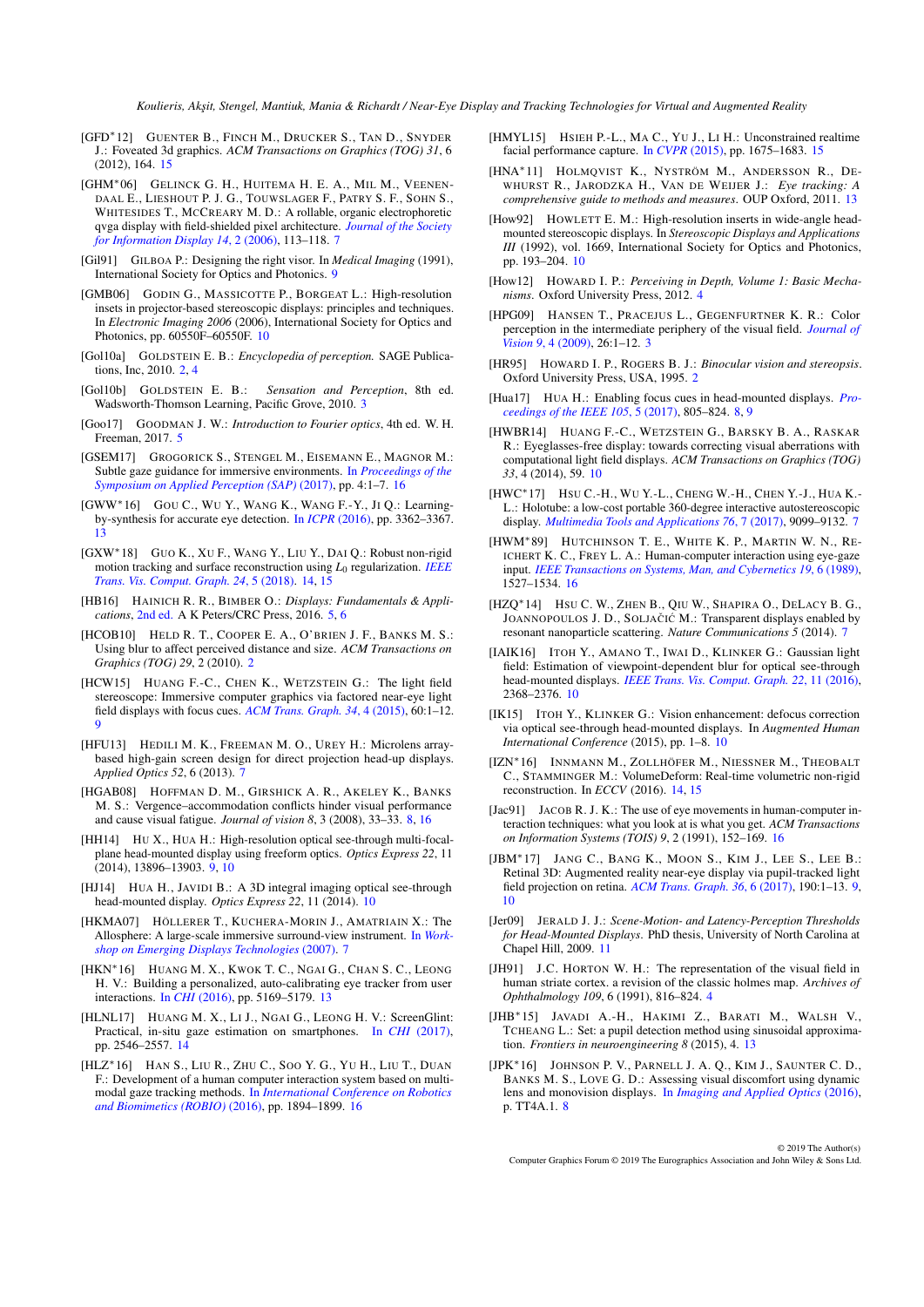- <span id="page-20-32"></span>[JSS18] JOO H., SIMON T., SHEIKH Y.: Total capture: A 3D deformation model for tracking faces, hands, and bodies. In *CVPR* [\(2018\).](https://arxiv.org/abs/1801.01615) [15](#page-14-1)
- <span id="page-20-23"></span>[KB99] KATO H., BILLINGHURST M.: Marker tracking and HMD calibration for a video-based augmented reality conferencing system. [In](https://doi.org/10.1109/IWAR.1999.803809) *[International Workshop on Augmented Reality \(IWAR\)](https://doi.org/10.1109/IWAR.1999.803809)* (1999), pp. 85–94. [12,](#page-11-1) [13](#page-12-1)
- <span id="page-20-12"></span>[KBBD17] KOULIERIS G. A., BUI B., BANKS M. S., DRETTAKIS G.: Accommodation and comfort in head-mounted displays. *[ACM Trans.](https://doi.org/10.1145/3072959.3073622) [Graph. 36](https://doi.org/10.1145/3072959.3073622)*, 4 (2017), 87:1–11. [8,](#page-7-3) [9,](#page-8-2) [16](#page-15-0)
- <span id="page-20-26"></span>[KBKL10] KOLB A., BARTH E., KOCH R., LARSEN R.: Time-of-flight cameras in computer graphics. *[Comput. Graph. Forum 29](https://doi.org/10.1111/j.1467-8659.2009.01583.x)*, 1 (2010), 141–159. [13](#page-12-1)
- <span id="page-20-28"></span>[KC17] KAR A., CORCORAN P.: A review and analysis of eye-gaze estimation systems, algorithms and performance evaluation methods in consumer platforms. [arXiv:1708.01817,](http://arxiv.org/abs/1708.01817) 2017. [13](#page-12-1)
- <span id="page-20-17"></span>[KCW16] KONRAD R., COOPER E. A., WETZSTEIN G.: Novel optical configurations for virtual reality: Evaluating user preference and performance with focus-tunable and monovision near-eye displays. *CHI* [\(2016\),](https://doi.org/10.1145/2858036.2858140) 1211–1220. [9](#page-8-2)
- <span id="page-20-34"></span>[KDCM14] KOULIERIS G. A., DRETTAKIS G., CUNNINGHAM D., MA-NIA K.: C-LOD: Context-aware material level-of-detail applied to mobile graphics. *[Comput. Graph. Forum 33](https://doi.org/10.1111/cgf.12411)*, 4 (2014), 41–49. [15](#page-14-1)
- <span id="page-20-6"></span>[KDCM15] KOULIERIS G. A., DRETTAKIS G., CUNNINGHAM D., MA-NIA K.: An automated high-level saliency predictor for smart game balancing. *[ACM Trans. Appl. Percept. 11](https://doi.org/10.1145/2637479)*, 4 (2015), 17:1–21. [4,](#page-3-0) [17](#page-16-0)
- <span id="page-20-38"></span>[KDCM16] KOULIERIS G. A., DRETTAKIS G., CUNNINGHAM D., MA-NIA K.: Gaze prediction using machine learning for dynamic stereo manipulation in games. In *[IEEE VR](https://doi.org/10.1109/VR.2016.7504694)* (2016), pp. 113–120. [17](#page-16-0)
- <span id="page-20-39"></span>[KDM∗16] KELLNHOFER P., DIDYK P., MYSZKOWSKI K., HEFEEDA M. M., SEIDEL H.-P., MATUSIK W.: GazeStereo3D: Seamless disparity manipulations. *[ACM Trans. Graph. 35](https://doi.org/10.1145/2897824.2925866)*, 4 (2016), 68:1–13. [17](#page-16-0)
- <span id="page-20-3"></span>[KFSW09] KIENZLE W., FRANZ M. O., SCHÖLKOPF B., WICHMANN F. A.: Center-surround patterns emerge as optimal predictors for human saccade targets. *Journal of Vision 9*, 5 (2009), 7:1–15. [4](#page-3-0)
- <span id="page-20-31"></span>[KHI∗12] KIM D., HILLIGES O., IZADI S., BUTLER A. D., CHEN J., OIKONOMIDIS I., OLIVIER P.: Digits: Freehand 3D interactions anywhere using a wrist-worn gloveless sensor. In *UIST* [\(2012\),](https://doi.org/10.1145/2380116.2380139) pp. 167–176. [15](#page-14-1)
- <span id="page-20-40"></span>[Khr18] KHRONOS GROUP: OpenXR. [GDC Presentation,](https://www.khronos.org/assets/uploads/developers/library/2018-gdc-webgl-and-gltf/OpenXR-GDC_Mar18.pdf) 2018. [17](#page-16-0)
- <span id="page-20-25"></span>[KK17] KOTARU M., KATTI S.: Position tracking for virtual reality using commodity WiFi. In *CVPR* [\(2017\),](https://doi.org/10.1109/CVPR.2017.286) pp. 2671–2681. [12](#page-11-1)
- <span id="page-20-4"></span>[KKK∗14] KISHISHITA N., KIYOKAWA K., KRUIJFF E., ORLOSKY J., MASHITA T., TAKEMURA H.: Analysing the effects of a wide field of view augmented reality display on search performance in divided attention tasks. In *[ISMAR](https://doi.org/10.1109/ISMAR.2014.6948425)* (2014), pp. 177–186. [4](#page-3-0)
- <span id="page-20-27"></span>[KKK∗16] KRAFKA K., KHOSLA A., KELLNHOFER P., KANNAN H., BHANDARKAR S., MATUSIK W., TORRALBA A.: Eye tracking for everyone. In *CVPR* [\(2016\),](https://doi.org/10.1109/CVPR.2016.239) pp. 2176–2184. [13,](#page-12-1) [14](#page-13-1)
- <span id="page-20-8"></span>[KLT∗09] KOLB A., LAMBERS M., TODT S., CUNTZ N., REZK-SALAMA C.: Immersive rear projection on curved screens. In *[IEEE](https://doi.org/10.1109/VR.2009.4811057) VR* [\(2009\),](https://doi.org/10.1109/VR.2009.4811057) pp. 285–286. [7](#page-6-1)
- <span id="page-20-7"></span>[KM15] KUMAR P., MAES P.: Penetra3D: A penetrable, interactive, 360 degree viewable display. In *Symposium on 3D User Interfaces (3DUI)* (2015), pp. 169–170. [7](#page-6-1)
- <span id="page-20-2"></span>[Kow11] KOWLER E.: Eye movements: The past 25years. *Vision Research 51*, 13 (2011), 1457–1483. [4](#page-3-0)
- <span id="page-20-29"></span>[KPB14] KASSNER M., PATERA W., BULLING A.: Pupil: an open source platform for pervasive eye tracking and mobile gaze-based interaction. In *Ubicomp Adjunct Publication* (2014), pp. 1151–1160. [13](#page-12-1)
- <span id="page-20-36"></span>[KPL17] KULSHRESHTH A., PFEIL K., LAVIOLA JR. J. J.: Enhancing the gaming experience using 3D spatial user interface technologies. *[IEEE](https://doi.org/10.1109/MCG.2017.42) [Comput. Graph. Appl. 37](https://doi.org/10.1109/MCG.2017.42)*, 3 (2017), 16–23. [16](#page-15-0)

© 2019 The Author(s)

- <span id="page-20-33"></span>[KPR∗15] KÄHLER O., PRISACARIU V. A., REN C. Y., SUN X., TORR P., MURRAY D.: Very high frame rate volumetric integration of depth images on mobile devices. *[IEEE Trans. Vis. Comput. Graph. 21](https://doi.org/10.1109/TVCG.2015.2459891)*, 11 [\(2015\),](https://doi.org/10.1109/TVCG.2015.2459891) 1241–1250. [15](#page-14-1)
- <span id="page-20-15"></span>[Kra16] KRAMIDA G.: Resolving the vergence-accommodation conflict in head-mounted displays. *IEEE Trans. Vis. Comput. Graph. 22*, 7 (2016), 1912–1931. [9](#page-8-2)
- <span id="page-20-13"></span>[KS13a] KRESS B., SHIN M.: Diffractive and holographic optics as optical combiners in head mounted displays. In *Pervasive and Ubiquitous Computing Adjunct Publication* (2013). [9](#page-8-2)
- <span id="page-20-11"></span>[KS13b] KRESS B., STARNER T.: A review of head-mounted displays (HMD) technologies and applications for consumer electronics. In *SPIE Defense, Security, and Sensing* (2013). [7](#page-6-1)
- <span id="page-20-21"></span>[KSH∗17] KIM J., SUN Q., HUANG F.-C., WEI L.-Y., LUEBKE D., KAUFMAN A.: Perceptual studies for foveated light field displays. [arXiv:1708.06034,](https://arxiv.org/abs/1708.06034) 2017. [10](#page-9-1)
- <span id="page-20-30"></span>[KSV16] KONRAD R., SHRESTHA S., VARMA P.: Near-eye display gaze tracking via convolutional neural networks, 2016. [13](#page-12-1)
- <span id="page-20-37"></span>[KTH∗03] KAUR M., TREMAINE M., HUANG N., WILDER J., GACOV-SKI Z., FLIPPO F., MANTRAVADI C. S.: Where is it? Event synchronization in gaze-speech input systems. In *International Conference on Multimodal Interfaces* (2003), pp. 151–158. [16](#page-15-0)
- <span id="page-20-35"></span>[LaV13] LAVIOLA JR. J. J.: 3D gestural interaction: The state of the field. *[ISRN Artificial Intelligence 2013](https://doi.org/10.1155/2013/514641)* (2013), 514641. [16](#page-15-0)
- <span id="page-20-16"></span>[LCH08] LIU S., CHENG D., HUA H.: An optical see-through head mounted display with addressable focal planes. In *ISMAR* (2008), pp. 33– 42. [9,](#page-8-2) [10](#page-9-1)
- <span id="page-20-18"></span>[LCL∗17] LEE S., CHO J., LEE B., J<sup>O</sup> Y., JANG C., KIM D., LEE B.: Foveated retinal optimization for see-through near-eye multi-layer displays (invited paper). *[IEEE Access PP](https://doi.org/10.1109/ACCESS.2017.2782219)*, 99 (2017), 1–1. [9,](#page-8-2) [10](#page-9-1)
- <span id="page-20-9"></span>[LFOI15] LEITHINGER D., FOLLMER S., OLWAL A., ISHII H.: Shape displays: Spatial interaction with dynamic physical form. *[IEEE Computer](https://doi.org/10.1109/MCG.2015.111) [Graphics and Applications 35](https://doi.org/10.1109/MCG.2015.111)*, 5 (2015), 5–11. [7](#page-6-1)
- <span id="page-20-22"></span>[LHG∗18] LAFFONT P.-Y., HASNAIN A., GUILLEMET P.-Y., WIRAJAYA S., KHOO J., TENG D., BAZIN J.-C.: Verifocal: a platform for vision correction and accommodation in head-mounted displays. In *SIGGRAPH Emerging Technologies* (2018), p. 21. [10](#page-9-1)
- <span id="page-20-19"></span>[LJY∗18] LEE S., J<sup>O</sup> Y., YOO D., CHO J., LEE D., LEE B.: TomoReal: Tomographic displays. [arXiv:1804.04619,](https://arxiv.org/abs/1804.04619) 2018. [9](#page-8-2)
- <span id="page-20-10"></span>[LKKC17] LEE S. M., KWON J. H., KWON S., CHOI K. C.: A review of flexible OLEDs toward highly durable unusual displays. *[IEEE](https://doi.org/10.1109/TED.2017.2647964) [Transactions on Electron Devices 64](https://doi.org/10.1109/TED.2017.2647964)*, 5 (2017), 1922–1931. [7](#page-6-1)
- <span id="page-20-20"></span>[LL13] LANMAN D., LUEBKE D.: Near-eye light field displays. *[ACM](https://doi.org/10.1145/2508363.2508366) [Trans. Graph. 32](https://doi.org/10.1145/2508363.2508366)*, 6 (2013), 220:1–10. [9](#page-8-2)
- <span id="page-20-24"></span>[LLB∗15] LEUTENEGGER S., LYNEN S., BOSSE M., SIEGWART R., FURGALE P.: Keyframe-based visual–inertial odometry using nonlinear optimization. *[The International Journal of Robotics Research 34](https://doi.org/10.1177/0278364914554813)*, 3 [\(2015\),](https://doi.org/10.1177/0278364914554813) 314–334. [12,](#page-11-1) [13](#page-12-1)
- <span id="page-20-14"></span>[LLJ∗16] L<sup>I</sup> G., LEE D., JEONG Y., CHO J., LEE B.: Holographic display for see-through augmented reality using mirror-lens holographic optical element. *Optics Letters 41*, 11 (2016). [9](#page-8-2)
- <span id="page-20-41"></span>[LLZ17] LI T., LIU Q., ZHOU X.: Ultra-low power gaze tracking for virtual reality. In *Conference on Embedded Network Sensor Systems* (2017), p. 25. [17](#page-16-0)
- <span id="page-20-5"></span>[LN07] LINDEMAN R. W., NOMA H.: A classification scheme for multisensory augmented reality. In *VRST* [\(2007\),](https://doi.org/10.1145/1315184.1315216) pp. 175–178. [4](#page-3-0)
- <span id="page-20-0"></span>[LNH∗11] LEVIN L., NILSSON S., HOEVE J. V., W<sup>U</sup> S., KAUFMAN P., ALM A.: *Adler's Physiology of the Eye*, 11th ed. Elsevier, 2011. [2,](#page-1-1) [3,](#page-2-2) [4](#page-3-0)
- <span id="page-20-1"></span>[LSC04] LEDDA P., SANTOS L. P., CHALMERS A.: A local model of eye adaptation for high dynamic range images. In *Afrigraph* (2004), pp. 151–160. [3](#page-2-2)

Computer Graphics Forum © 2019 The Eurographics Association and John Wiley & Sons Ltd.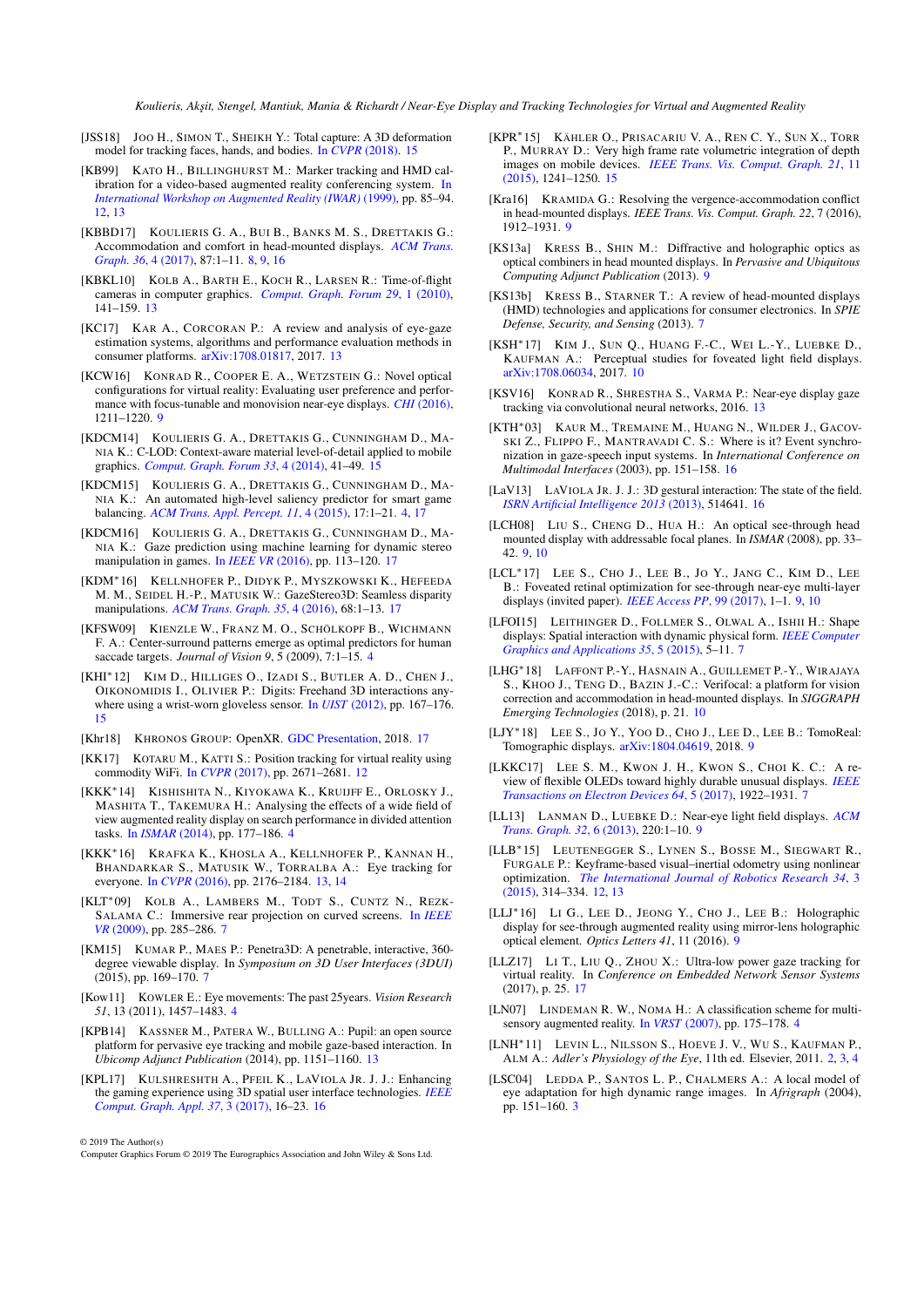- <span id="page-21-32"></span>[LSL∗18] LANGBEHN E., STEINICKE F., LAPPE M., WELCH G. F., BRUDER G.: In the blink of an eye: Leveraging blink-induced suppression for imperceptible position and orientation redirection in virtual reality. *[ACM Trans. Graph. 37](https://doi.org/10.1145/3197517.3201335)*, 4 (2018), 66:1–11. [16](#page-15-0)
- <span id="page-21-29"></span>[LSV∗18] LUNGARO P., SJÖBERG R., VALERO A. J. F., MITTAL A., TOLLMAR K.: Gaze-aware streaming solutions for the next generation of mobile VR experiences. *[IEEE Trans. Vis. Comput. Graph. 24](https://doi.org/10.1109/TVCG.2018.2794119)*, 4 (2018), 1535–1544. [15](#page-14-1)
- <span id="page-21-14"></span>[LSZ∗18] LANGLOTZ T., SUTTON J., ZOLLMANN S., ITOH Y., REGEN-BRECHT H.: ChromaGlasses: Computational glasses for compensating colour blindness. In *CHI* (2018), p. 390. [10](#page-9-1)
- <span id="page-21-21"></span>[LTO∗15] L<sup>I</sup> H., TRUTOIU L., OLSZEWSKI K., WEI L., TRUTNA T., HSIEH P.-L., NICHOLLS A., MA C.: Facial performance sensing headmounted display. *[ACM Trans. Graph. 34](https://doi.org/10.1145/2766939)*, 4 (2015), 47:1–9. [14,](#page-13-1) [15](#page-14-1)
- <span id="page-21-4"></span>[Luc06] LUCKE R. L.: Rayleigh-Sommerfeld Fraunhofer diffraction. [arXiv:physics/0604229,](https://arxiv.org/abs/physics/0604229) 2006. [5](#page-4-0)
- <span id="page-21-30"></span>[LW07] LOSCHKY L. C., WOLVERTON G. S.: How late can you update gaze-contingent multiresolutional displays without detection? *ACM Transactions on Multimedia Computing, Communications, and Applications (TOMM) 3*, 4 (2007), 7. [15](#page-14-1)
- <span id="page-21-17"></span>[LWP05] LI D., WINFIELD D., PARKHURST D. J.: Starburst: A hybrid algorithm for video-based eye tracking combining feature-based and model-based approaches. In *CVPR Workshops* (2005), p. 79. [13](#page-12-1)
- <span id="page-21-16"></span>[LYKA14] LAVALLE S. M., YERSHOVA A., KATSEV M., ANTONOV M.: Head tracking for the Oculus Rift. In *ICRA* [\(2014\),](https://doi.org/10.1109/ICRA.2014.6906608) pp. 187–194. [12,](#page-11-1) [13](#page-12-1)
- <span id="page-21-36"></span>[MAŠ09] MAJARANTA P., AHOLA U.-K., ŠPAKOV O.: Fast gaze typing with an adjustable dwell time. In *CHI* [\(2009\),](https://doi.org/10.1145/1518701.1518758) pp. 357–360. [16](#page-15-0)
- <span id="page-21-31"></span>[MBS∗12] MCNAMARA A., BOOTH T., SRIDHARAN S., CAFFEY S., GRIMM C., BAILEY R.: Directing gaze in narrative art. In *Proceedings of the Symposium on Applied Perception (SAP)* (2012), pp. 63–70. [16](#page-15-0)
- <span id="page-21-24"></span>[MBS∗18] MUELLER F., BERNARD F., SOTNYCHENKO O., MEHTA D., SRIDHAR S., CASAS D., THEOBALT C.: GANerated hands for real-time 3D hand tracking from monocular RGB. In *CVPR* [\(2018\).](https://handtracker.mpi-inf.mpg.de/projects/GANeratedHands/) [15](#page-14-1)
- <span id="page-21-18"></span>[MBW∗17] MARIAKAKIS A., BAUDIN J., WHITMIRE E., MEHTA V., BANKS M. A., LAW A., MCGRATH L., PATEL S. N.: PupilScreen: Using smartphones to assess traumatic brain injury. *Proceedings of the ACM on Interactive, Mobile, Wearable and Ubiquitous Technologies 1*, 3 (2017), 81. [13,](#page-12-1) [14](#page-13-1)
- <span id="page-21-5"></span>[MDMS05] MANTIUK R., DALY S. J., MYSZKOWSKI K., SEIDEL H.-P.: Predicting visible differences in high dynamic range images: model and its calibration. In *Human Vision and Electronic Imaging* (2005), vol. 5666, pp. 204–215. [6](#page-5-1)
- <span id="page-21-11"></span>[MFL17] MATSUDA N., FIX A., LANMAN D.: Focal surface displays. *[ACM Trans. Graph. 36](https://doi.org/10.1145/3072959.3073590)*, 4 (2017), 86:1–86:14. [9,](#page-8-2) [10](#page-9-1)
- <span id="page-21-28"></span>[MFN16] MAUDERER M., FLATLA D. R., NACENTA M. A.: Gazecontingent manipulation of color perception. In *CHI* (2016), pp. 5191– 5202. [15](#page-14-1)
- <span id="page-21-13"></span>[MGDA∗15] MONTALTO C., GARCIA-DORADO I., ALIAGA D., OLIVEIRA M. M., MENG F.: A total variation approach for customizing imagery to improve visual acuity. *ACM Transactions on Graphics (TOG) 34*, 3 (2015), 28. [10](#page-9-1)
- <span id="page-21-37"></span>[MGFY18] MOHAN P., GOH W. B., FU C.-W., YEUNG S.-K.: Dual-Gaze: Addressing the midas touch problem in gaze mediated vr interaction. In *Adjunct Proceedings of ISMAR* (2018). [16](#page-15-0)
- <span id="page-21-7"></span>[MGK17] MAIMONE A., GEORGIOU A., KOLLIN J. S.: Holographic near-eye displays for virtual and augmented reality. *[ACM Trans. Graph.](https://doi.org/10.1145/3072959.3073624) 36*[, 4 \(2017\),](https://doi.org/10.1145/3072959.3073624) 85:1–16. [9,](#page-8-2) [10](#page-9-1)
- <span id="page-21-23"></span>[MHKS11] MOESLUND T. B., HILTON A., KRÜGER V., SIGAL L. (Eds.): *Visual Analysis of Humans: Looking at People*. [Springer,](https://doi.org/10.1007/978-0-85729-997-0) 2011. [14](#page-13-1)
- <span id="page-21-34"></span>[MHL13] MØLLENBACH E., HANSEN J. P., LILLHOLM M.: Eye movements in gaze interaction. *Journal of Eye Movement Research 6*, 2 (2013). [16](#page-15-0)
- <span id="page-21-35"></span>[MHP12] MARDANBEGI D., HANSEN D. W., PEDERSON T.: Eye-based head gestures. In *ETRA* (2012), pp. 139–146. [16](#page-15-0)
- <span id="page-21-10"></span>[MLR∗14] MAIMONE A., LANMAN D., RATHINAVEL K., KELLER K., LUEBKE D., FUCHS H.: Pinlight displays: Wide field of view augmented reality eyeglasses using defocused point light sources. *[ACM Trans. Graph.](https://doi.org/10.1145/2601097.2601141) 33*[, 4 \(2014\),](https://doi.org/10.1145/2601097.2601141) 89:1–11. [9,](#page-8-2) [10](#page-9-1)
- <span id="page-21-2"></span>[MM05] M. MARTELLI N.J. MAJAJ D. P.: Are faces processed like words? a diagnostic test for recognition by parts. *Journal of Vision 5*, 1  $(2005)$ , 58–70. [4](#page-3-0)
- <span id="page-21-6"></span>[MMS99] MANTIUK R. K., MYSZKOWSKI K., SEIDEL H.-P.: High dynamic range imaging. *Wiley Encyclopedia of Electrical and Electronics Engineering* (1999), 1–42. [6](#page-5-1)
- <span id="page-21-20"></span>[MMS∗17] MUELLER F., MEHTA D., SOTNYCHENKO O., SRIDHAR S., CASAS D., THEOBALT C.: Real-time hand tracking under occlusion from an egocentric RGB-D sensor. In *ICCV* [\(2017\),](https://doi.org/10.1109/ICCVW.2017.82) pp. 1163–1172. [14,](#page-13-1) [15](#page-14-1)
- <span id="page-21-12"></span>[MN15] MATSUNAGA S., NAYAR S. K.: Field curvature correction using focal sweep. *IEEE Transactions on Computational Imaging 1*, 4 (2015), 259–269. [10](#page-9-1)
- <span id="page-21-3"></span>[MS08] MORENO I., SUN C.-C.: Modeling the radiation pattern of LEDs. *Optics Express 16*, 3 (2008), 1808–1819. [5](#page-4-0)
- <span id="page-21-9"></span>[MSM∗17] MERCIER O., SULAI Y., MACKENZIE K., ZANNOLI M., HILLIS J., NOWROUZEZAHRAI D., LANMAN D.: Fast gaze-contingent optimal decompositions for multifocal displays. *[ACM Trans. Graph. 36](https://doi.org/10.1145/3130800.3130846)*, [6 \(2017\),](https://doi.org/10.1145/3130800.3130846) 237:1–15. [9](#page-8-2)
- <span id="page-21-19"></span>[MSS∗17] MEHTA D., SRIDHAR S., SOTNYCHENKO O., RHODIN H., SHAFIEI M., SEIDEL H.-P., XU W., CASAS D., THEOBALT C.: VNect: Real-time 3D human pose estimation with a single RGB camera. *[ACM](https://doi.org/10.1145/3072959.3073596) [Trans. Graph. 36](https://doi.org/10.1145/3072959.3073596)*, 4 (2017), 44:1–14. [14](#page-13-1)
- <span id="page-21-1"></span>[Mul85] MULLEN K. T.: The contrast sensitivity of human colour vision to red-green and blue-yellow chromatic gratings. *The Journal of Physiology 359* (1985), 381–400. [3](#page-2-2)
- <span id="page-21-15"></span>[MUS16] MARCHAND E., UCHIYAMA H., SPINDLER F.: Pose estimation for augmented reality: A hands-on survey. *[IEEE Trans. Vis. Comput.](https://doi.org/10.1109/TVCG.2015.2513408) Graph. 22*[, 12 \(2016\),](https://doi.org/10.1109/TVCG.2015.2513408) 2633–2651. [11,](#page-10-3) [12,](#page-11-1) [13](#page-12-1)
- <span id="page-21-27"></span>[MWDG13] MASIA B., WETZSTEIN G., DIDYK P., GUTIERREZ D.: A survey on computational displays: Pushing the boundaries of optics, computation, and perception. *Computers & Graphics 37*, 8 (2013), 1012– 1038. [15](#page-14-1)
- <span id="page-21-8"></span>[NAB∗15] NARAIN R., ALBERT R. A., BULBUL A., WARD G. J., BANKS M. S., O'BRIEN J. F.: Optimal presentation of imagery with focus cues on multi-plane displays. *[ACM Trans. Graph. 34](https://doi.org/10.1145/2766909)*, 4 (2015), 59:1–12. [9](#page-8-2)
- <span id="page-21-22"></span>[NDI∗11] NEWCOMBE R. A., DAVISON A. J., IZADI S., KOHLI P., HILLIGES O., SHOTTON J., MOLYNEAUX D., HODGES S., KIM D., FITZGIBBON A.: KinectFusion: Real-time dense surface mapping and tracking. In *[ISMAR](https://doi.org/10.1109/ISMAR.2011.6092378)* (2011), pp. 127–136. [14,](#page-13-1) [15](#page-14-1)
- <span id="page-21-26"></span>[NFS15] NEWCOMBE R. A., FOX D., SEITZ S. M.: DynamicFusion: Reconstruction and tracking of non-rigid scenes in real-time. In *[CVPR](https://doi.org/10.1109/CVPR.2015.7298631)* [\(2015\),](https://doi.org/10.1109/CVPR.2015.7298631) pp. 343–352. [15](#page-14-1)
- <span id="page-21-0"></span>[NKOE83] NOORLANDER C., KOENDERINK J. J., OLDEN R. J. D., EDENS B. W.: Sensitivity to spatiotemporal colour contrast in the peripheral visual field. *Vision Research 23*, 1 (1983), 1–11. [3](#page-2-2)
- <span id="page-21-33"></span>[NLB14] NABIYOUNI M., LAHA B., BOWMAN D. A.: Poster: Designing effective travel techniques with bare-hand interaction. In *[Symposium on](https://doi.org/10.1109/3DUI.2014.6798859) [3D User Interfaces \(3DUI\)](https://doi.org/10.1109/3DUI.2014.6798859)* (2014), pp. 139–140. [16](#page-15-0)
- <span id="page-21-25"></span>[NZIS13] NIESSNER M., ZOLLHÖFER M., IZADI S., STAMMINGER M.: Real-time 3D reconstruction at scale using voxel hashing. *[ACM Trans.](https://doi.org/10.1145/2508363.2508374) [Graph. 32](https://doi.org/10.1145/2508363.2508374)*, 6 (2013), 169:1–11. [15](#page-14-1)
- <span id="page-21-38"></span>[OHB∗11] OSKAM T., HORNUNG A., BOWLES H., MITCHELL K., GROSS M.: OSCAM – optimized stereoscopic camera control for interactive 3D. *[ACM Trans. Graph. 30](https://doi.org/10.1145/2070781.2024223)*, 6 (2011), 189:1–8. [17](#page-16-0)

© 2019 The Author(s) Computer Graphics Forum © 2019 The Eurographics Association and John Wiley & Sons Ltd.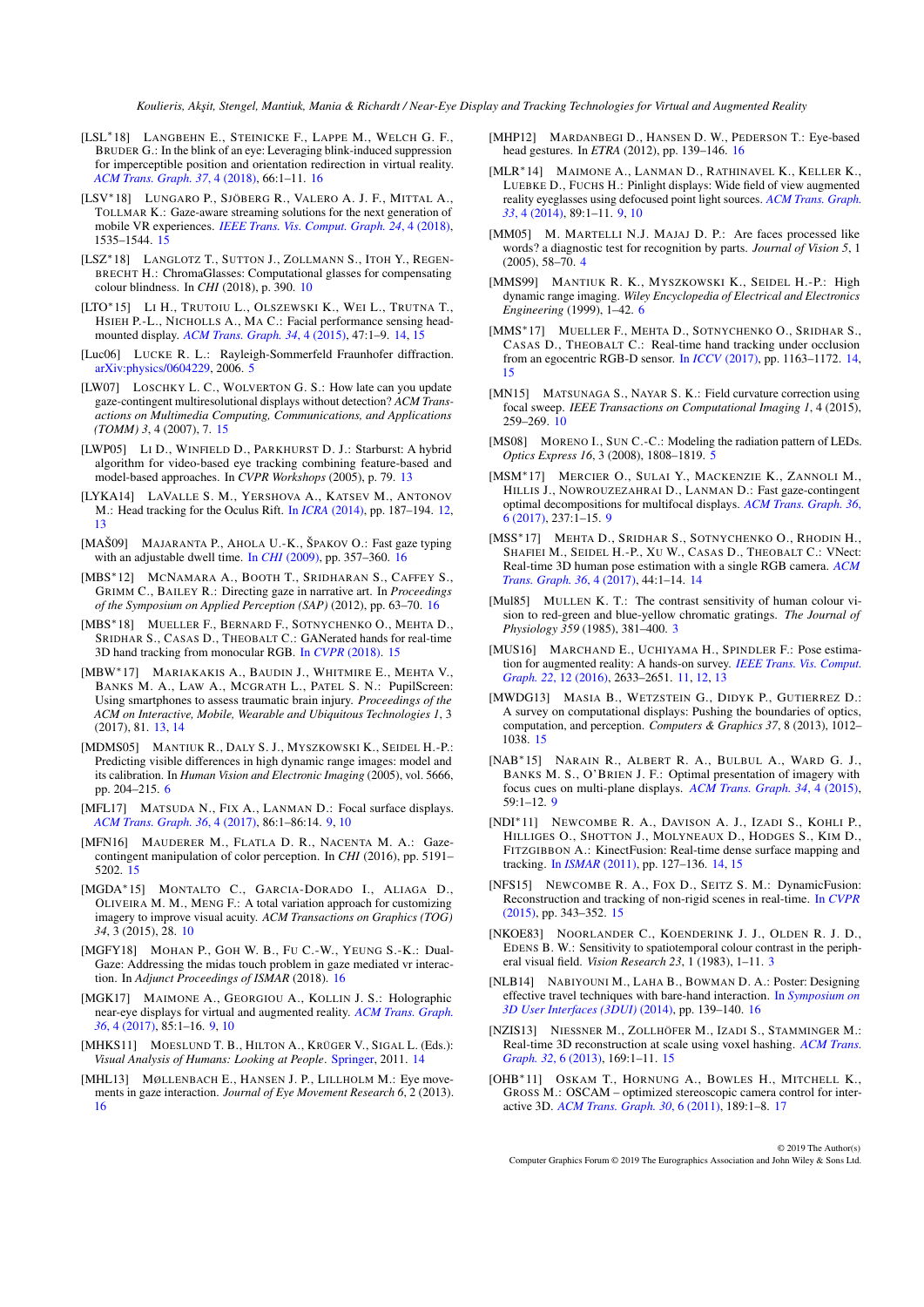- <span id="page-22-37"></span>[OHM∗04] O'SULLIVAN C., HOWLETT S., MORVAN Y., MCDONNELL R., O'CONOR K.: Perceptually adaptive graphics. *Eurographics Stateof-the-Art Reports 4* (2004), 1–24. [15](#page-14-1)
- <span id="page-22-32"></span>[OKA11] OIKONOMIDIS I., KYRIAZIS N., ARGYROS A.: Efficient model-based 3D tracking of hand articulations using Kinect. In *[BMVC](https://doi.org/10.5244/C.25.101)* [\(2011\),](https://doi.org/10.5244/C.25.101) pp. 101.1–11. [15](#page-14-1)
- <span id="page-22-34"></span>[OLSL16] OLSZEWSKI K., LIM J. J., SAITO S., LI H.: High-fidelity facial and speech animation for VR HMDs. *[ACM Trans. Graph. 35](https://doi.org/10.1145/2980179.2980252)*, 6 [\(2016\),](https://doi.org/10.1145/2980179.2980252) 221:1–14. [15](#page-14-1)
- <span id="page-22-11"></span>[OWS14] OLBERDING S., WESSELY M., STEIMLE J.: PrintScreen: Fabricating highly customizable thin-film touch-displays. In *UIST* [\(2014\),](https://doi.org/10.1145/2642918.2647413) pp. 281–290. [7](#page-6-1)
- <span id="page-22-5"></span>[Pai05] PAI D. K.: Multisensory interaction: Real and virtual. In *International Symposium on Robotics Research* (2005), Springer, pp. 489–498. [4](#page-3-0)
- <span id="page-22-0"></span>[Pal99] PALMER S. E.: *Vision Science: Photons to Phenomenology*. MIT Press, 1999. [2,](#page-1-1) [5,](#page-4-0) [6](#page-5-1)
- <span id="page-22-6"></span>[PB71] POSNER M. I., BOIES S. J.: Components of attention. *[Psycho](https://doi.org/10.1037/h0031333)[logical Review 78](https://doi.org/10.1037/h0031333)*, 5 (1971), 391–408. [4](#page-3-0)
- <span id="page-22-8"></span>[PDSH17] PENG Y., DUN X., SUN Q., HEIDRICH W.: Mix-and-match holography. *[ACM Trans. Graph. 36](https://doi.org/10.1145/3130800.3130839)*, 6 (2017), 191. [6](#page-5-1)
- <span id="page-22-19"></span>[PKW18] PADMANABAN N., KONRAD R., WETZSTEIN G.: Autofocals: gaze-contingent eyeglasses for presbyopes. In *SIGGRAPH Emerging Technologies* (2018), p. 3. [10](#page-9-1)
- <span id="page-22-7"></span>[Pla13] PLANCK M.: *The theory of heat radiation*. Courier Corporation, 2013. [5](#page-4-0)
- <span id="page-22-41"></span>[PLLB17] PIUMSOMBOON T., LEE G., LINDEMAN R. W., Exploring natural eye-gaze-based interaction for immersive virtual reality. In *[Symposium on 3D User Interfaces](https://doi.org/10.1109/3DUI.2017.7893315) [\(3DUI\)](https://doi.org/10.1109/3DUI.2017.7893315)* (2017), pp. 36–39. [16](#page-15-0)
- <span id="page-22-17"></span>[PN02] PARKHURST D. J., NIEBUR E.: Variable-resolution displays: A theoretical, practical, and behavioral evaluation. *Human Factors 44*, 4 (2002), 611. [10](#page-9-1)
- <span id="page-22-2"></span>[PR98] PRINCE S. J., ROGERS B. J.: Sensitivity to disparity corrugations in peripheral vision. *Vision Research 38*, 17 (1998), 2533–2537. [3](#page-2-2)
- <span id="page-22-35"></span>[PRI∗13] PRADEEP V., RHEMANN C., IZADI S., ZACH C., BLEYER M., BATHICHE S.: MonoFusion: Real-time 3D reconstruction of small scenes with a single web camera. In *[ISMAR](https://doi.org/10.1109/ISMAR.2013.6671767)* (2013), pp. 83–88. [15](#page-14-1)
- <span id="page-22-28"></span>[PSH18] PARK S., SPURR A., HILLIGES O.: Deep pictorial gaze estimation. [arXiv:1807.10002,](https://arxiv.org/abs/1807.10002) 2018. [13](#page-12-1)
- <span id="page-22-18"></span>[PSK∗16] PATNEY A., SALVI M., KIM J., KAPLANYAN A., WYMAN C., BENTY N., LUEBKE D., LEFOHN A.: Towards foveated rendering for gaze-tracked virtual reality. *[ACM Trans. Graph. 35](https://doi.org/10.1145/2980179.2980246)*, 6 (2016), 179:1–12. [10,](#page-9-1) [15,](#page-14-1) [17](#page-16-0)
- <span id="page-22-39"></span>[PT08] PORTA M., TURINA M.: Eye-S: a full-screen input modality for pure eye-based communication. In *ETRA* (2008), pp. 27–34. [16](#page-15-0)
- <span id="page-22-27"></span>[PZBH18] PARK S., ZHANG X., BULLING A., HILLIGES O.: Learning to find eye region landmarks for remote gaze estimation in unconstrained settings. [arXiv:1805.04771,](https://arxiv.org/abs/1805.04771) 2018. [13](#page-12-1)
- <span id="page-22-10"></span>[Rat65] RATLIFF F.: *Mach bands: quantitative studies on neural networks*. Holden-Day, San Francisco London Amsterdam, 1965. [6](#page-5-1)
- <span id="page-22-22"></span>[RBSJ79] RAAB F. H., BLOOD E. B., STEINER T. O., JONES H. R.: Magnetic position and orientation tracking system. *[IEEE Transactions](https://doi.org/10.1109/TAES.1979.308860) [on Aerospace and Electronic Systems 15](https://doi.org/10.1109/TAES.1979.308860)*, 5 (1979), 709–718. [12](#page-11-1)
- <span id="page-22-23"></span>[RCR18] RUIZ N., CHONG E., REHG J. M.: Fine-grained head pose estimation without keypoints. In *CVPR Workshops* (2018). [13,](#page-12-1) [14](#page-13-1)
- <span id="page-22-15"></span>[Red73] REDER S. M.: On-line monitoring of eye-position signals in contingent and noncontingent paradigms. *Behavior Research Methods & Instrumentation 5*, 2 (1973), 218–228. [9](#page-8-2)
- <span id="page-22-13"></span>ROLLAND J. P., FUCHS H.: Optical versus video see-through head-mounted displays in medical visualization. *Presence: Teleoperators and Virtual Environments 9*, 3 (2000). [8](#page-7-3)

© 2019 The Author(s)

Computer Graphics Forum © 2019 The Eurographics Association and John Wiley & Sons Ltd.

- <span id="page-22-38"></span>[RJG∗14] RINGER R. V., JOHNSON A. P., GASPAR J. G., NEIDER M. B., CROWELL J., KRAMER A. F., LOSCHKY L. C.: Creating a new dynamic measure of the useful field of view using gaze-contingent displays. In *ETRA* (2014), pp. 59–66. [15](#page-14-1)
- <span id="page-22-33"></span>[RKS\*14] ROGEZ G., KHADEMI M., SUPANČIČ III J. S., MONTIEL J. M. M., RAMANAN D.: 3D hand pose detection in egocentric RGB-D images. In *Proceedings of ECCV Workshops* (2014), pp. 356–371. [15](#page-14-1)
- <span id="page-22-36"></span>[RLMS03] REINGOLD E. M., LOSCHKY L. C., MCCONKIE G. W., STAMPE D. M.: Gaze-contingent multiresolutional displays: An integrative review. *HFES Journal 45*, 2 (2003), 307–328. [15](#page-14-1)
- <span id="page-22-3"></span>[RMGB01] ROSS J., MORRONE M., GOLDBERG M. E., BURR D. C.: Changes in visual perception at the time of saccades. *Trends in Neurosciences 24*, 2 (2001), 113–121. [4](#page-3-0)
- <span id="page-22-14"></span>[Rot89] ROTIER D. J.: Optical approaches to the helmet mounted display. In *1989 Orlando Symposium* (1989), International Society for Optics and Photonics. [8](#page-7-3)
- <span id="page-22-12"></span>[RPPH12] RASMUSSEN M. K., PEDERSEN E. W., PETERSEN M. G., HORNBÆK K.: Shape-changing interfaces: A review of the design space and open research questions. In *CHI* [\(2012\),](https://doi.org/10.1145/2207676.2207781) pp. 735–744. [7](#page-6-1)
- <span id="page-22-4"></span>[RR07] R. ROSENHOLTZ Y. LI L. N.: Measuring visual clutter. *Journal of Vision 7*, 2 (2007), 11–22. [4](#page-3-0)
- <span id="page-22-29"></span>[RRC∗16] RHODIN H., RICHARDT C., CASAS D., INSAFUTDINOV E., SHAFIEI M., SEIDEL H.-P., SCHIELE B., THEOBALT C.: EgoCap: Egocentric marker-less motion capture with two fisheye cameras. *[ACM](https://doi.org/10.1145/2980179.2980235) [Trans. Graph. 35](https://doi.org/10.1145/2980179.2980235)*, 6 (2016), 162:1–11. [14](#page-13-1)
- <span id="page-22-30"></span>[RTB17] ROMERO J., TZIONAS D., BLACK M. J.: Embodied hands: Modeling and capturing hands and bodies together. *[ACM Trans. Graph.](https://doi.org/10.1145/3130800.3130883) 36*[, 6 \(2017\),](https://doi.org/10.1145/3130800.3130883) 245:1–17. [14,](#page-13-1) [15](#page-14-1)
- <span id="page-22-1"></span>[RVN78] ROVAMO J., VIRSU V., NÄSÄNEN R.: Cortical magnification factor predicts the photopic contrast sensitivity of peripheral vision. *Nature 271*[, 5640 \(1978\),](https://doi.org/10.1038/271054a0) 54–56. [3](#page-2-2)
- <span id="page-22-16"></span>[RYDR98] ROLLAND J. P., YOSHIDA A., DAVIS L. D., REIF J. H.: High-resolution inset head-mounted display. *Applied Optics 37*, 19 (1998), 4183–4193. [10](#page-9-1)
- <span id="page-22-21"></span>[SAP∗16] SHIN J., A<sup>N</sup> G., PARK J.-S., BAEK S. J., LEE K.: Application of precise indoor position tracking to immersive virtual reality with translational movement support. *[Multimedia Tools and Applications 75](https://doi.org/10.1007/s11042-016-3520-1)*, [20 \(2016\),](https://doi.org/10.1007/s11042-016-3520-1) 12331–12350. [12](#page-11-1)
- <span id="page-22-24"></span>[SB15] SUGANO Y., BULLING A.: Self-calibrating head-mounted eye trackers using egocentric visual saliency. In *UIST* [\(2015\),](https://doi.org/10.1145/2807442.2807445) pp. 363–372. [13,](#page-12-1) [14](#page-13-1)
- <span id="page-22-20"></span>[SC18] SHERMAN W. R., CRAIG A. B.: *Understanding Virtual Reality: Interface, Application, and Design*, 2nd ed. Morgan Kaufmann, 2018. [11](#page-10-3)
- <span id="page-22-40"></span>[SD12] STELLMACH S., DACHSELT R.: Look & touch: gaze-supported target acquisition. In *CHI* [\(2012\),](https://doi.org/10.1145/2207676.2208709) pp. 2981–2990. [16](#page-15-0)
- <span id="page-22-25"></span>[SD14] ŚWIRSKI L., DODGSON N. A.: Rendering synthetic ground truth images for eye tracker evaluation. In *ETRA* [\(2014\),](http://www.cl.cam.ac.uk/research/rainbow/projects/eyerender/) pp. 219–222. [13](#page-12-1)
- <span id="page-22-9"></span>[SDP∗18] SITZMANN V., DIAMOND S., PENG Y., DUN X., BOYD S., HEIDRICH W., HEIDE F., WETZSTEIN G.: End-to-end optimization of optics and image processing for achromatic extended depth of field and super-resolution imaging. *[ACM Trans. Graph. 37](https://doi.org/10.1145/3197517.3201333)*, 4 (2018), 114:1–13. [6](#page-5-1)
- <span id="page-22-31"></span>[SFK17] SANTINI T., FUHL W., KASNECI E.: CalibMe: Fast and unsupervised eye tracker calibration for gaze-based pervasive human-computer interaction. In *CHI* [\(2017\),](https://doi.org/10.1145/3025453.3025950) pp. 2594–2605. [14](#page-13-1)
- <span id="page-22-26"></span>[SFK18] SANTINI T., FUHL W., KASNECI E.: PuRe: Robust pupil detection for real-time pervasive eye tracking. *Comput. Vision Image Understanding* (2018). [13](#page-12-1)
- <span id="page-22-42"></span>[SGE∗15] STENGEL M., GROGORICK S., EISEMANN M., EISEMANN E., MAGNOR M. A.: An affordable solution for binocular eye tracking and calibration in head-mounted displays. In *[Proceedings of the](https://doi.org/10.1145/2733373.2806265) [International Conference on Multimedia](https://doi.org/10.1145/2733373.2806265)* (2015), pp. 15–24. [17](#page-16-0)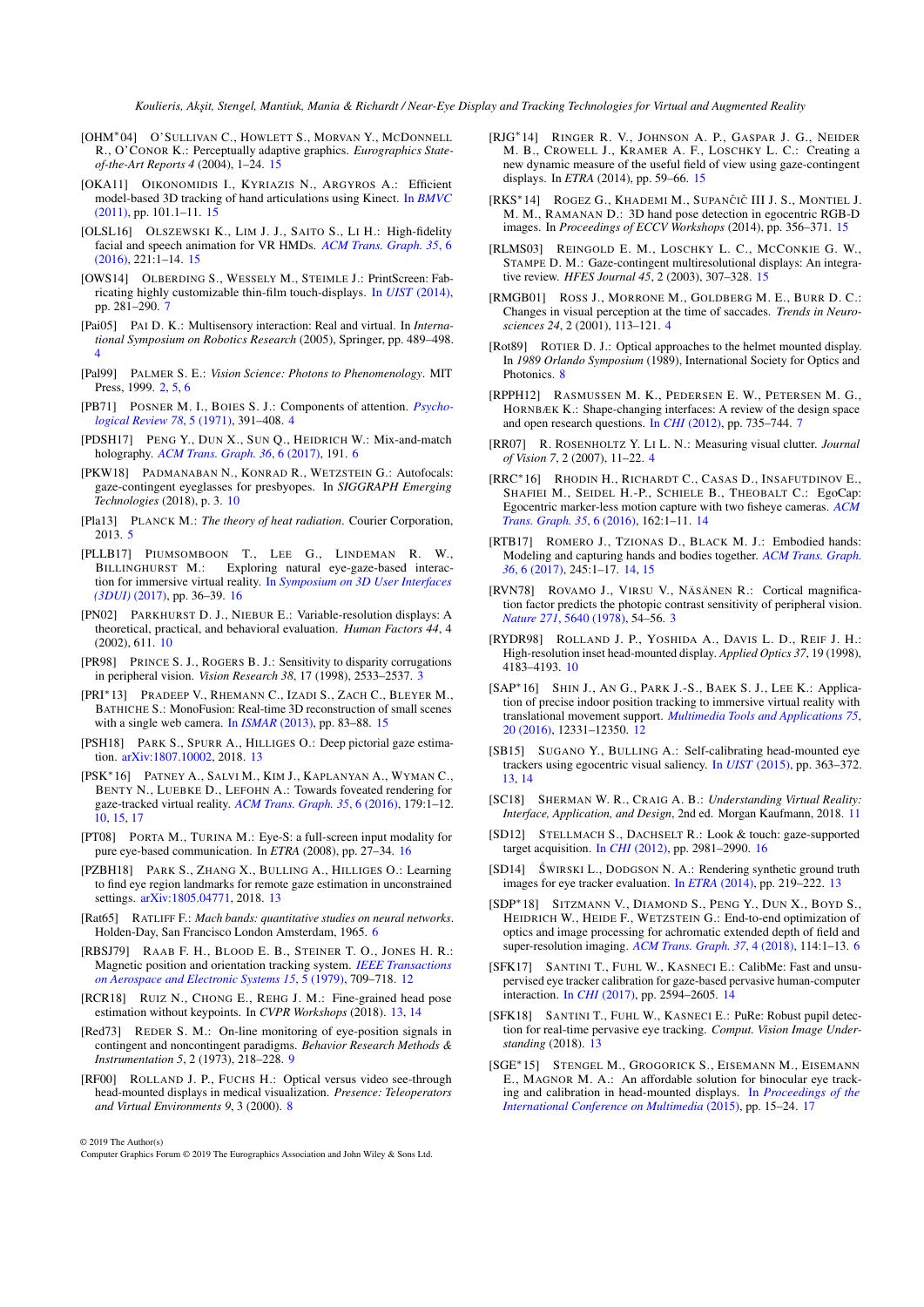- <span id="page-23-32"></span>[SGEM16] STENGEL M., GROGORICK S., EISEMANN M., MAGNOR M.: Adaptive image-space sampling for gaze-contingent real-time rendering. *[Comput. Graph. Forum 35](https://doi.org/10.1111/cgf.12956)*, 4 (2016), 129–139. [15,](#page-14-1) [17](#page-16-0)
- <span id="page-23-22"></span>[SGF∗13] SHOTTON J., GIRSHICK R., FITZGIBBON A., SHARP T., COOK M., FINOCCHIO M., MOORE R., KOHLI P., CRIMINISI A., KIPMAN A., BLAKE A.: Efficient human pose estimation from single depth images. *[IEEE Trans. Pattern Anal. Mach. Intell. 35](https://doi.org/10.1109/TPAMI.2012.241)*, 12 (2013), 2821–2840. [14](#page-13-1)
- <span id="page-23-11"></span>[SH14] STANNEY K. M., HALE K. S.: *Handbook of virtual environments: Design, implementation, and applications*. CRC Press, 2014. [7](#page-6-1)
- <span id="page-23-0"></span>[Sha49] SHANNON C. E.: Communication in the presence of noise. *Proceedings of the Institute of Radio Engineers 37*, 1 (1949), 10–21. [2](#page-1-1)
- <span id="page-23-15"></span>[She87] SHENKER M.: Optical design criteria for binocular helmetmounted displays. In *Display System Optics*(1987), vol. 778, International Society for Optics and Photonics, pp. 70–79. [10](#page-9-1)
- <span id="page-23-33"></span>[SHK∗17] SUN Q., HUANG F.-C., KIM J., WEI L.-Y., LUEBKE D., KAUFMAN A.: Perceptually-guided foveation for light field displays. *ACM Transactions on Graphics (TOG) 36*, 6 (2017), 192. [15](#page-14-1)
- <span id="page-23-13"></span>[SHL∗17] SHI L., HUANG F.-C., LOPES W., MATUSIK W., LUEBKE D.: Near-eye light field holographic rendering with spherical waves for wide field of view interactive 3D computer graphics. *[ACM Trans. Graph.](https://doi.org/10.1145/3130800.3130832) 36*[, 6 \(2017\),](https://doi.org/10.1145/3130800.3130832) 236:1–17. [9,](#page-8-2) [10](#page-9-1)
- <span id="page-23-6"></span>[SK07] SMITH E. E., KOSSLYN S. M.: *Cognitive Psychology: Mind and Brain*, 1 ed. Pearson/Prentice Hall, 2007. [4](#page-3-0)
- <span id="page-23-37"></span>[SKM15] SIDORAKIS N., KOULIERIS G. A., MANIA K.: Binocular eye-tracking for the control of a 3d immersive multimedia user interface. In *Workshop on Everyday Virtual Reality (WEVR)* (2015), pp. 15–18. [16](#page-15-0)
- <span id="page-23-31"></span>[SM16] STENGEL M., MAGNOR M.: Gaze-contingent computational displays: Boosting perceptual fidelity. *IEEE Signal Processing Magazine 33*, 5 (2016), 139–148. [15](#page-14-1)
- <span id="page-23-25"></span>[SMOT15] SRIDHAR S., MUELLER F., OULASVIRTA A., THEOBALT C.: Fast and robust hand tracking using detection-guided optimization. In *CVPR* [\(2015\),](https://doi.org/10.1109/CVPR.2015.7298941) pp. 3213–3221. [15](#page-14-1)
- <span id="page-23-18"></span>[SMS14] SUGANO Y., MATSUSHITA Y., SATO Y.: Learning-by-synthesis for appearance-based 3D gaze estimation. *CVPR* (2014), 1821–1828. [13](#page-12-1)
- <span id="page-23-16"></span>[SMT18] SAPUTRA M. R. U., MARKHAM A., TRIGONI N.: Visual SLAM and structure from motion in dynamic environments: A survey. *[ACM Computing Surveys 51](https://doi.org/10.1145/3177853)*, 2 (2018), 37:1–36. [13,](#page-12-1) [15](#page-14-1)
- <span id="page-23-29"></span>[SMZ∗16] SRIDHAR S., MUELLER F., ZOLLHÖFER M., CASAS D., OULASVIRTA A., THEOBALT C.: Real-time joint tracking of a hand manipulating an object from RGB-D input. In *ECCV* [\(2016\).](http://handtracker.mpi-inf.mpg.de/projects/RealtimeHO/) [15](#page-14-1)
- <span id="page-23-14"></span>[Spo82] SPOONER A. M.: *The trend towards area of interest in visual simulation technology*. Tech. rep., NAVAL TRAINING EQUIPMENT CENTER ORLANDO FL, 1982. [10](#page-9-1)
- <span id="page-23-23"></span>[SPS∗11] SHIRATORI T., PARK H. S., SIGAL L., SHEIKH Y., HODGINS J. K.: Motion capture from body-mounted cameras. *[ACM Trans. Graph.](https://doi.org/10.1145/2010324.1964926) 30*[, 4 \(2011\),](https://doi.org/10.1145/2010324.1964926) 31:1–10. [14](#page-13-1)
- <span id="page-23-34"></span>[SPW∗18] SUN Q., PATNEY A., WEI L.-Y., SHAPIRA O., L<sup>U</sup> J., ASENTE P., ZHU S., MCGUIRE M., LUEBKE D., KAUFMAN A.: Towards virtual reality infinite walking: dynamic saccadic redirection. *ACM Transactions on Graphics (TOG) 37*, 4 (2018), 67. [16](#page-15-0)
- <span id="page-23-39"></span>SIREVAAG E. J., STERN J. A.: Ocular measures of fatigue and cognitive factors. *Engineering psychophysiology: Issues and applications* (2000), 269–287. [17](#page-16-0)
- <span id="page-23-3"></span>[SS01] SHIMOJO S., SHAMS L.: Sensory modalities are not separate modalities: plasticity and interactions. *Current Opinion in Neurobiology 11*, 4 (2001), 505–509. [4](#page-3-0)
- <span id="page-23-4"></span>[SS03] SPENCE C., SQUIRE S.: Multisensory integration: Maintaining the perception of synchrony. *[Current Biology 13](https://doi.org/10.1016/S0960-9822(03)00445-7)*, 13 (2003), 519–521. [4](#page-3-0)
- <span id="page-23-9"></span>[SU16] SOOMRO S. R., UREY H.: Design, fabrication and characterization of transparent retro-reflective screen. *Optics Express 24*, 21 (2016). [7](#page-6-1)
- <span id="page-23-12"></span>[Sut68] SUTHERLAND I. E.: A head-mounted three dimensional display. In *[Fall Joint Computer Conference](https://doi.org/10.1145/1476589.1476686)* (1968), pp. 757–764. [8,](#page-7-3) [12,](#page-11-1) [13](#page-12-1)
- <span id="page-23-5"></span>[Sut02] SUTCLIFFE A.: *Multimedia and Virtual Reality: Designing Usable Multisensory User Interfaces*. L. Erlbaum Associates Inc., Hillsdale, NJ, USA, 2002. [4](#page-3-0)
- <span id="page-23-38"></span>[SWM∗08] STEPTOE W., WOLFF R., MURGIA A., GUIMARAES E., RAE J., SHARKEY P., ROBERTS D., STEED A.: Eye-tracking for avatar eye-gaze and interactional analysis in immersive collaborative virtual environments. In *Conference on Computer supported cooperative work* (2008), pp. 197–200. [17](#page-16-0)
- <span id="page-23-19"></span>[SZ15] SIMONYAN K., ZISSERMAN A.: Very deep convolutional networks for large-scale image recognition. In *Proceedings of the International Conference on Learning Representations (ICLR)* (2015). [13](#page-12-1)
- <span id="page-23-30"></span>[TA18] TSOLI A., ARGYROS A. A.: Joint 3D tracking of a deformable object in interaction with a hand. In *ECCV* [\(2018\),](http://openaccess.thecvf.com/content_ECCV_2018/html/Aggeliki_Tsoli_Joint_3D_tracking_ECCV_2018_paper.html) pp. 484–500. [15](#page-14-1)
- <span id="page-23-26"></span>[TBC∗16] TAYLOR J., BORDEAUX L., CASHMAN T., CORISH B., KE-SKIN C., SHARP T., SOTO E., SWEENEY D., VALENTIN J., LUFF B., TOPALIAN A., WOOD E., KHAMIS S., KOHLI P., IZADI S., BANKS R., FITZGIBBON A., SHOTTON J.: Efficient and precise interactive hand tracking through joint, continuous optimization of pose and correspondences. *[ACM Trans. Graph. 35](https://doi.org/10.1145/2897824.2925965)*, 4 (2016), 143:1–12. [15](#page-14-1)
- <span id="page-23-28"></span>[TBS∗16] TZIONAS D., BALLAN L., SRIKANTHA A., APONTE P., POLLEFEYS M., GALL J.: Capturing hands in action using discriminative salient points and physics simulation. *[Int. J. Comput. Vision 118](https://doi.org/10.1007/s11263-016-0895-4)*, [2 \(2016\),](https://doi.org/10.1007/s11263-016-0895-4) 172–193. [15](#page-14-1)
- <span id="page-23-24"></span>[TdAS<sup>\*</sup>10] THEOBALT C., DE AGUIAR E., STOLL C., SEIDEL H.-P., THRUN S.: Performance capture from multi-view video. In *[Image and](https://doi.org/10.1007/978-3-642-12392-4_6) [Geometry Processing for 3-D Cinematography](https://doi.org/10.1007/978-3-642-12392-4_6)*, Ronfard R., Taubin G., [\(Eds.\),](https://doi.org/10.1007/978-3-642-12392-4_6) vol. 5. Springer, 2010, pp. 127–149. [14](#page-13-1)
- <span id="page-23-8"></span>[TFCRS16] THOMPSON W., FLEMING R., CREEM-REGEHR S., STE-FANUCCI J. K.: *Visual perception from a computer graphics perspective*. AK Peters/CRC Press, 2016. [6](#page-5-1)
- <span id="page-23-7"></span>[TG80] TREISMAN A. M., GELADE G.: A feature-integration theory of attention. *[Cognitive Psychology 12](https://doi.org/10.1016/0010-0285(80)90005-5)*, 1 (1980), 97–136. [4](#page-3-0)
- <span id="page-23-1"></span>[TGFTB01] THORPE S., GEGENFURTNER K., FABRE-THORPE M., BÜLTHOFF H.: Detection of animals in natural images using far peripheral vision. *European Journal of Neuroscience 14*, 5 (2001), 869–876. [4](#page-3-0)
- <span id="page-23-2"></span>[TGTT11] TO M., GILCHRIST I., TROSCIANKO T., TOLHURST D.: Discrimination of natural scenes in central and peripheral vision. *[Vision](https://doi.org/10.1016/j.visres.2011.05.010) [Research 51](https://doi.org/10.1016/j.visres.2011.05.010)*, 14 (2011), 1686–1698. [4](#page-3-0)
- <span id="page-23-36"></span>[TJ00] TANRIVERDI V., JACOB R. J. K.: Interacting with eye movements in virtual environments. In *CHI* [\(2000\),](https://doi.org/10.1145/332040.332443) pp. 265–272. [16](#page-15-0)
- <span id="page-23-10"></span>[TNSMP17] TOKUDA Y., NORASIKIN M. A., SUBRAMANIAN S., MAR-TINEZ PLASENCIA D.: MistForm: Adaptive shape changing fog screens. In *CHI* [\(2017\),](https://doi.org/10.1145/3025453.3025608) pp. 4383–4395. [7](#page-6-1)
- <span id="page-23-27"></span>[TPT16] TKACH A., PAULY M., TAGLIASACCHI A.: Sphere-meshes for real-time hand modeling and tracking. *[ACM Trans. Graph. 35](https://doi.org/10.1145/2980179.2980226)*, 6 (2016),  $222:1-11.15$  $222:1-11.15$
- <span id="page-23-21"></span>[TSSB17] TONSEN M., STEIL J., SUGANO Y., BULLING A.: InvisibleEye: Mobile eye tracking using multiple low-resolution cameras and learning-based gaze estimation. *[Proc. ACM Interact. Mob. Wearable](https://doi.org/10.1145/3130971) [Ubiquitous Technol. 1](https://doi.org/10.1145/3130971)*, 3 (2017), 106:1–21. [14,](#page-13-1) [17](#page-16-0)
- <span id="page-23-35"></span>[TSSL15] TARANTA II E. M., SIMONS T. K., SUKTHANKAR R., LAVI-OLA JR. J. J.: Exploring the benefits of context in 3D gesture recognition for game-based virtual environments. *[ACM Trans. Interact. Intell. Syst. 5](https://doi.org/10.1145/2656345)*, [1 \(2015\),](https://doi.org/10.1145/2656345) 1:1–34. [16](#page-15-0)
- <span id="page-23-17"></span>[TTN18] TAN D. J., TOMBARI F., NAVAB N.: Real-time accurate 3D head tracking and pose estimation with consumer RGB-D cameras. *[Int. J.](https://doi.org/10.1007/s11263-017-0988-8) [Comput. Vision 126](https://doi.org/10.1007/s11263-017-0988-8)*, 2–4 (2018), 158–183. [13](#page-12-1)
- <span id="page-23-20"></span>[TTT∗17] TAYLOR J., TANKOVICH V., TANG D., KESKIN C., KIM D., DAVIDSON P., KOWDLE A., IZADI S.: Articulated distance fields for ultra-fast tracking of hands interacting. *[ACM Trans. Graph. 36](https://doi.org/10.1145/3130800.3130853)*, 6 (2017), 244:1–12. [14,](#page-13-1) [15](#page-14-1)

© 2019 The Author(s) Computer Graphics Forum © 2019 The Eurographics Association and John Wiley & Sons Ltd.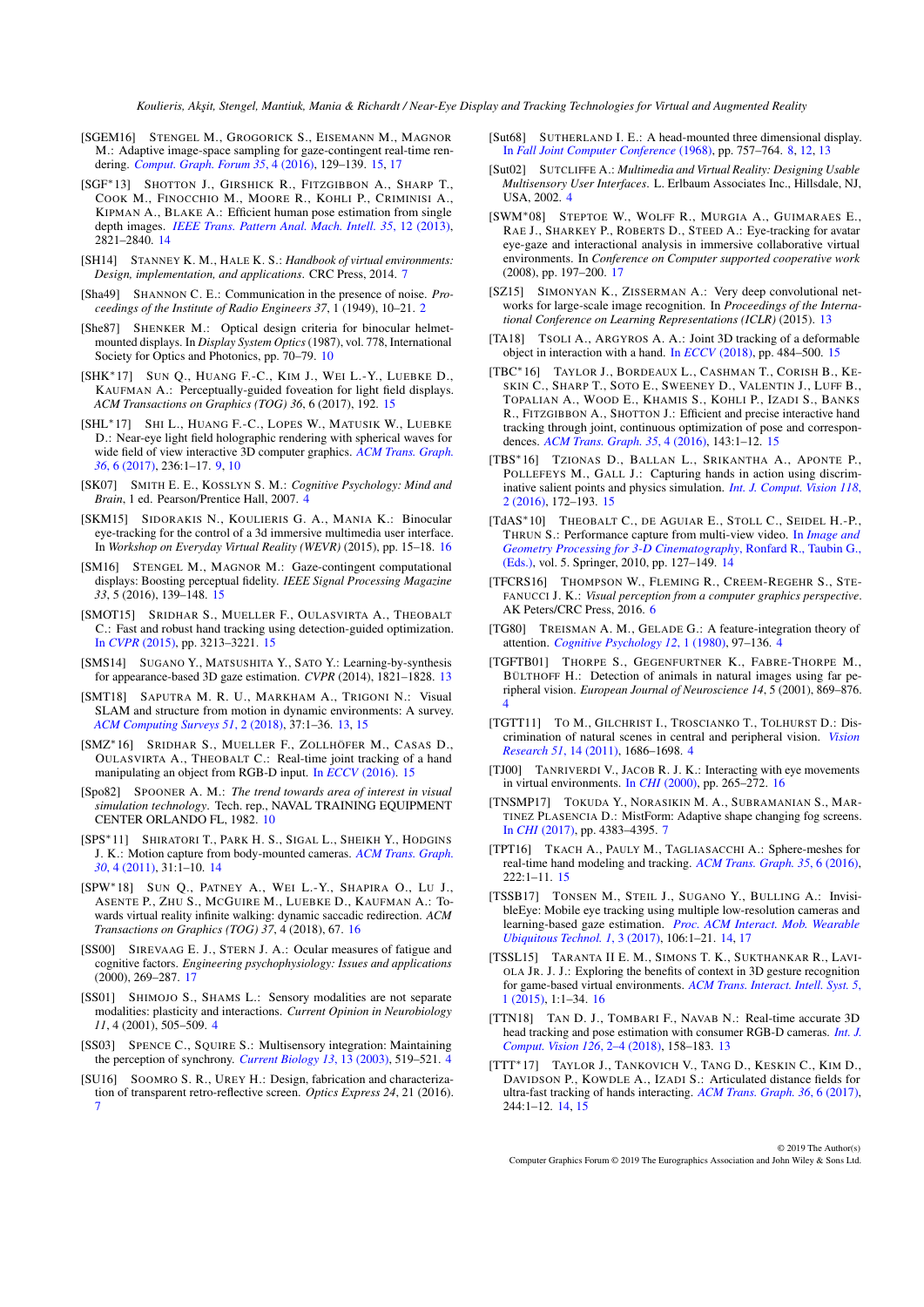- <span id="page-24-27"></span>[TZS<sup>\*</sup>18] THIES J., ZOLLHÖFER M., STAMMINGER M., THEOBALT C., NIESSNER M.: FaceVR: Real-time gaze-aware facial reenactment in virtual reality. *[ACM Trans. Graph. 37](https://doi.org/10.1145/3182644)*, 2 (2018), 25:1–15. [14,](#page-13-1) [15](#page-14-1)
- <span id="page-24-36"></span>[vdMKS17] VAN DER MEULEN H., KUN A. L., SHAER O.: What are we missing?: Adding eye-tracking to the hololens to improve gaze estimation accuracy. In *International Conference on Interactive Surfaces and Spaces* (2017), pp. 396–400. [16](#page-15-0)
- <span id="page-24-13"></span>[vKP10] VAN KREVELEN D. W. F., POELMAN R.: A survey of augmented reality technologies, applications and limitations. *International Journal of Virtual Reality 9*, 2 (2010), 1–20. [7](#page-6-1)
- <span id="page-24-3"></span>[VMGM15] VANGORP P., MYSZKOWSKI K., GRAF E. W., MANTIUK R. K.: A model of local adaptation. *[ACM Trans. Graph. 34](https://doi.org/10.1145/2816795.2818086)*, 6 (2015), 166:1–13. [3](#page-2-2)
- <span id="page-24-33"></span>[VPK17] VASYLEVSKA K., PODKOSOVA I., KAUFMANN H.: Teaching virtual reality with HTC Vive and Leap Motion. In *[SIGGRAPH Asia](https://doi.org/10.1145/3134368.3139221) [Symposium on Education](https://doi.org/10.1145/3134368.3139221)* (2017), pp. 2:1–8. [16](#page-15-0)
- <span id="page-24-4"></span>[VRWM78] VOLKMANN F. C., RIGGS L. A., WHITE K. D., MOORE R. K.: Contrast sensitivity during saccadic eye movements. *Vision Research 18*, 9 (1978), 1193–1199. [4](#page-3-0)
- <span id="page-24-1"></span>[Wan95] WANDELL B. A.: *Foundations of Vision*. Stanford University, 1995. [2,](#page-1-1) [3](#page-2-2)
- <span id="page-24-6"></span>[WB97] WOLFE J. M., BENNETT S. C.: Preattentive object files: Shapeless bundles of basic features. *Vision Research 37*, 1 (1997), 25–43. [4](#page-3-0)
- <span id="page-24-24"></span>[WBM∗16] WOOD E., BALTRUŠAITIS T., MORENCY L.-P., ROBINSON P., BULLING A.: Learning an appearance-based gaze estimator from one million synthesised images. In *ETRA* (2016). [13](#page-12-1)
- <span id="page-24-23"></span>[WBZ∗15] WOOD E., BALTRUŠAITIS T., ZHANG X., SUGANO Y., ROBINSON P., BULLING A.: Rendering of eyes for eye-shape registration and gaze estimation. In *ICCV* [\(2015\),](https://doi.org/10.1109/ICCV.2015.428) pp. 3756–3764. [13,](#page-12-1) [14](#page-13-1)
- <span id="page-24-8"></span>[WC97] WICKENS C. D., CARSWELL C. M.: *Information Processing*. [John Wiley & Sons, Inc.,](https://doi.org/10.1002/9781118131350.ch5) 1997, pp. 130–149. [4](#page-3-0)
- <span id="page-24-14"></span>[WDK93] WOODS A. J., DOCHERTY T., KOCH R.: Image distortions in stereoscopic video systems. In *IS&T/SPIE's Symposium on Electronic Imaging: Science and Technology* (1993), International Society for Optics and Photonics. [8](#page-7-3)
- <span id="page-24-5"></span>[WDW99] WILLIAMS A. M., DAVIDS K., WILLIAMS J. G. P.: *Visual Perception & Action in Sport*. Taylor & Francis, 1999. [4](#page-3-0)
- <span id="page-24-18"></span>[WF02] WELCH G., FOXLIN E.: Motion tracking: no silver bullet, but a respectable arsenal. *[IEEE Comput. Graph. Appl. 22](https://doi.org/10.1109/MCG.2002.1046626)*, 6 (2002), 24–38. [11,](#page-10-3) [13](#page-12-1)
- <span id="page-24-17"></span>[WHL10] WETZSTEIN G., HEIDRICH W., LUEBKE D.: Optical image processing using light modulation displays. *[Comput. Graph. Forum 29](https://doi.org/10.1111/j.1467-8659.2010.01660.x)*, 6 [\(2010\),](https://doi.org/10.1111/j.1467-8659.2010.01660.x) 1934–1944. [10](#page-9-1)
- <span id="page-24-15"></span>[WLX16] WANG J., LIANG Y., XU M.: Design of a see-through headmounted display with a freeform surface. *Journal of the Optical Society of Korea 19*, 6 (2016). [9](#page-8-2)
- <span id="page-24-7"></span>[WP04] WEISENBERGER J. M., POLING G. L.: Multisensory roughness perception of virtual surfaces: effects of correlated cues. In *International Symposium on Haptic Interfaces for Virtual Environment and Teleoperator Systems* (2004), pp. 161–168. [4](#page-3-0)
- <span id="page-24-22"></span>[WPDH14] WANG R. I., PELFREY B., DUCHOWSKI A. T., HOUSE D. H.: Online 3D gaze localization on stereoscopic displays. *[ACM Trans.](https://doi.org/10.1145/2593689) [Appl. Percept. 11](https://doi.org/10.1145/2593689)*, 1 (2014), 3:1–21. [13,](#page-12-1) [14](#page-13-1)
- <span id="page-24-32"></span>[WRHS18] WEIER M., ROTH T., HINKENJANN A., SLUSALLEK P.: Foveated depth-of-field filtering in head-mounted displays. *ACM Trans. Appl. Percept. 15*, 4 (2018), 26. [15](#page-14-1)
- <span id="page-24-31"></span>[WRK∗16] WEIER M., ROTH T., KRUIJFF E., HINKENJANN A., PÉRARD-GAYOT A., SLUSALLEK P., LI Y.: Foveated real-time ray tracing for head-mounted displays. *[Comput. Graph. Forum 35](https://doi.org/10.1111/cgf.13026)*, 7 (2016), 289–298. [15](#page-14-1)

© 2019 The Author(s)

Computer Graphics Forum © 2019 The Eurographics Association and John Wiley & Sons Ltd.

- <span id="page-24-35"></span>[WRSD08] WOBBROCK J. O., RUBINSTEIN J., SAWYER M. W., DUCHOWSKI A. T.: Longitudinal evaluation of discrete consecutive gaze gestures for text entry. In *ETRA* (2008), pp. 11–18. [16](#page-15-0)
- <span id="page-24-30"></span>[WSMG∗16] WHELAN T., SALAS-MORENO R. F., GLOCKER B., DAVI-SON A. J., LEUTENEGGER S.: ElasticFusion: Real-time dense SLAM and light source estimation. *[The International Journal of Robotics Re](https://doi.org/10.1177/0278364916669237)search 35*[, 14 \(2016\),](https://doi.org/10.1177/0278364916669237) 1697–1716. [15](#page-14-1)
- <span id="page-24-0"></span>[WSR∗17] WEIER M., STENGEL M., ROTH T., DIDYK P., EISEMANN E., EISEMANN M., GROGORICK S., HINKENJANN A., KRUIJFF E., MAGNOR M., MYSZKOWSKI K., SLUSALLEK P.: Perception-driven accelerated rendering. *[Comput. Graph. Forum 36](https://doi.org/10.1111/cgf.13150)*, 2 (2017), 611–643. [2](#page-1-1)
- <span id="page-24-11"></span>[WVSB10] WEISS M., VOELKER S., SUTTER C., BORCHERS J.: Bend-Desk: Dragging across the curve. In *[International Conference on Interac](https://doi.org/10.1145/1936652.1936654)[tive Tabletops and Surfaces \(ITS\)](https://doi.org/10.1145/1936652.1936654)* (2010), pp. 1–10. [7](#page-6-1)
- <span id="page-24-29"></span>[WZC12] WEI X., ZHANG P., CHAI J.: Accurate realtime full-body motion capture using a single depth camera. *[ACM Trans. Graph. 31](https://doi.org/10.1145/2366145.2366207)*, 6 [\(2012\),](https://doi.org/10.1145/2366145.2366207) 188:1–12. [14](#page-13-1)
- <span id="page-24-26"></span>[XCZ∗18] X<sup>U</sup> W., CHATTERJEE A., ZOLLHÖFER M., RHODIN H., MEHTA D., SEIDEL H.-P., THEOBALT C.: MonoPerfCap: Human performance capture from monocular video. *[ACM Trans. Graph. 37](https://doi.org/10.1145/3181973)*, 2 [\(2018\),](https://doi.org/10.1145/3181973) 27:1–15. [14](#page-13-1)
- <span id="page-24-2"></span>[Yel83] YELLOTT J.: Spectral consequences of photoreceptor sampling in the rhesus retina. *Science 221*[, 4608 \(1983\),](https://doi.org/10.1126/science.6867716) 382–385. [3](#page-2-2)
- <span id="page-24-34"></span>[YF87] YAMADA M., FUKUDA T.: Eye word processor (EWP) and peripheral controller for the ALS patient. *[IEE Proceedings A 134](https://doi.org/10.1049/ip-a-1.1987.0046)*, 4 [\(1987\),](https://doi.org/10.1049/ip-a-1.1987.0046) 328–330. [16](#page-15-0)
- <span id="page-24-9"></span>[YFF07] YOUNG H. D., FREEDMAN R. A., FORD L.: *University Physics Vol 2 (Chapters 21-37)*, vol. 2. Pearson education, 2007. [5](#page-4-0)
- <span id="page-24-12"></span>[YJK∗10] YOO J. S., JUNG S. H., KIM Y. C., BYUN S. C., KIM J. M., CHOI N. B., YOON S. Y., KIM C. D., HWANG Y. K., CHUNG I. J.: Highly flexible AM-OLED display with integrated gate driver using amorphous silicon TFT on ultrathin metal foil. *[Journal of Display Technology](https://doi.org/10.1109/JDT.2010.2048998) 6*[, 11 \(2010\),](https://doi.org/10.1109/JDT.2010.2048998) 565–570. [7](#page-6-1)
- <span id="page-24-21"></span>[YS16] YATES A., SELAN J.: Positional tracking systems and methods. [US Patent Application US20160131761A1,](https://patents.google.com/patent/US20160131761A1/en) 2016. [13](#page-12-1)
- <span id="page-24-37"></span>[YWL∗17] YOW A. P., WONG D., LIU H., ZHU H., ONG I. J.-W., LAUDE A., LIM T. H.: Automatic visual impairment detection system for age-related eye diseases through gaze analysis. In *International Conference of the Engineering in Medicine and Biology Society (EMBC)* (2017), pp. 2450–2453. [17](#page-16-0)
- <span id="page-24-10"></span>[YYN∗16] YAMAMOTO A., YANAI Y., NAGAI M., SUZUKI R., ITO Y.: 16-3: A novel transparent screen using cholesteric liquid crystal dots. *Digest of Technical Papers 47*, 1 (2016). [7](#page-6-1)
- <span id="page-24-25"></span>[ZCZ∗18] ZHU Y., CHEN W., ZHAN X., GUO Z., SHI H., HARRIS I. G.: Head mounted pupil tracking using convolutional neural network. [arXiv:1805.00311,](https://arxiv.org/abs/1805.00311) 2018. [13](#page-12-1)
- <span id="page-24-20"></span>[Zha12] ZHANG Z.: Microsoft Kinect sensor and its effect. *[IEEE Multi-](https://doi.org/10.1109/MMUL.2012.24)Media 19*[, 2 \(2012\),](https://doi.org/10.1109/MMUL.2012.24) 4–10. [13](#page-12-1)
- <span id="page-24-38"></span>[ŽHH<sup>∗</sup>17] ŽIAK P., HOLM A., HALIČKA J., MOJŽIŠ P., PIÑERO D. P.: Amblyopia treatment of adults with dichoptic training using the virtual reality Oculus Rift head mounted display: preliminary results. *BMC ophthalmology 17*, 1 (2017), 105. [17](#page-16-0)
- <span id="page-24-28"></span>[ZHSB18] ZHANG X., HUANG M. X., SUGANO Y., BULLING A.: Training person-specific gaze estimators from user interactions with multiple devices. In *CHI* [\(2018\),](https://doi.org/10.1145/3173574.3174198) pp. 624:1–12. [14](#page-13-1)
- <span id="page-24-19"></span>[ZLAA∗18] ZHAO M., L<sup>I</sup> T., ABU ALSHEIKH M., TIAN Y., ZHAO H., TORRALBA A., KATABI D.: Through-wall human pose estimation using radio signals. In *CVPR* [\(2018\),](http://rfpose.csail.mit.edu/) pp. 7356–7365. [12](#page-11-1)
- <span id="page-24-16"></span>[ZLW18] ZHAN T., LEE Y.-H., WU S.-T.: High-resolution additive light field near-eye display by switchable Pancharatnam–Berry phase lenses. *[Optics Express 26](https://doi.org/10.1364/OE.26.004863)*, 4 (2018), 4863–4872. [9](#page-8-2)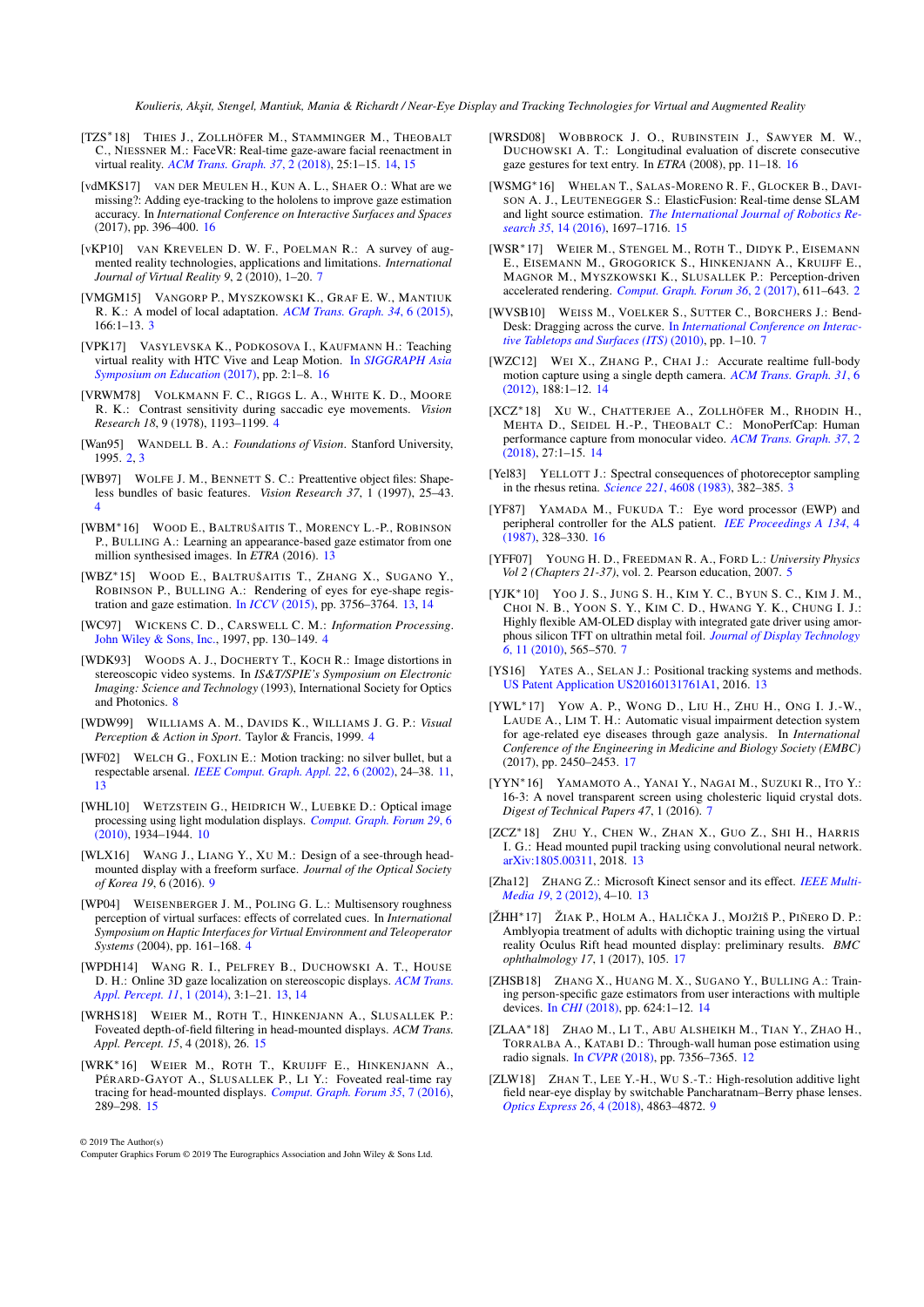- <span id="page-25-6"></span>[ZNI∗14] ZOLLHÖFER M., NIESSNER M., IZADI S., RHEMANN C., ZACH C., FISHER M., WU C., FITZGIBBON A., LOOP C., THEOBALT C., STAMMINGER M.: Real-time non-rigid reconstruction using an RGB-D camera. *[ACM Trans. Graph. 33](https://doi.org/10.1145/2601097.2601165)*, 4 (2014), 156:1–12. [15](#page-14-1)
- <span id="page-25-7"></span>[ZS82] ZANGEMEISTER W. H., STARK L.: Gaze latency: variable interactions of head and eye latency. *Experimental neurology 75*, 2 (1982), 389–406. [17](#page-16-0)
- <span id="page-25-1"></span>[ZSFB15] ZHANG X., SUGANO Y., FRITZ M., BULLING A.: Appearance-based gaze estimation in the wild. In *CVPR* (2015), pp. 4511– 4520. [14](#page-13-1)
- <span id="page-25-0"></span>[ZSFB18] ZHANG X., SUGANO Y., FRITZ M., BULLING A.: MPIIGaze: Real-world dataset and deep appearance-based gaze estimation. *[IEEE](https://doi.org/10.1109/TPAMI.2017.2778103) [Trans. Pattern Anal. Mach. Intell. preprints](https://doi.org/10.1109/TPAMI.2017.2778103)* (2018). [13](#page-12-1)
- <span id="page-25-4"></span>[ZSG∗18] ZOLLHÖFER M., STOTKO P., GÖRLITZ A., THEOBALT C., NIESSNER M., KLEIN R., KOLB A.: State of the art on 3D reconstruction with RGB-D cameras. *[Comput. Graph. Forum 37](https://doi.org/10.1111/cgf.13386)*, 2 (2018), 625–652. [15](#page-14-1)
- <span id="page-25-3"></span>[ZTG∗18] ZOLLHÖFER M., THIES J., GARRIDO P., BRADLEY D., BEELER T., PÉREZ P., STAMMINGER M., NIESSNER M., THEOBALT C.: State of the art on monocular 3D face reconstruction, tracking, and applications. *[Comput. Graph. Forum 37](https://doi.org/10.1111/cgf.13382)*, 2 (2018), 523–550. [15](#page-14-1)
- <span id="page-25-5"></span>[ZXTZ15] ZHANG Y., XU W., TONG Y., ZHOU K.: Online structure analysis for real-time indoor scene reconstruction. *[ACM Trans. Graph.](https://doi.org/10.1145/2768821) 34*[, 5 \(2015\),](https://doi.org/10.1145/2768821) 159:1–13. [15](#page-14-1)
- <span id="page-25-2"></span>[ZZP∗18] ZHOU X., ZHU M., PAVLAKOS G., LEONARDOS S., DERPA-NIS K. G., DANIILIDIS K.: MonoCap: Monocular human motion capture using a CNN coupled with a geometric prior. *[IEEE Trans. Pattern Anal.](https://doi.org/10.1109/TPAMI.2018.2816031) [Mach. Intell. preprints](https://doi.org/10.1109/TPAMI.2018.2816031)* (2018). [14](#page-13-1)